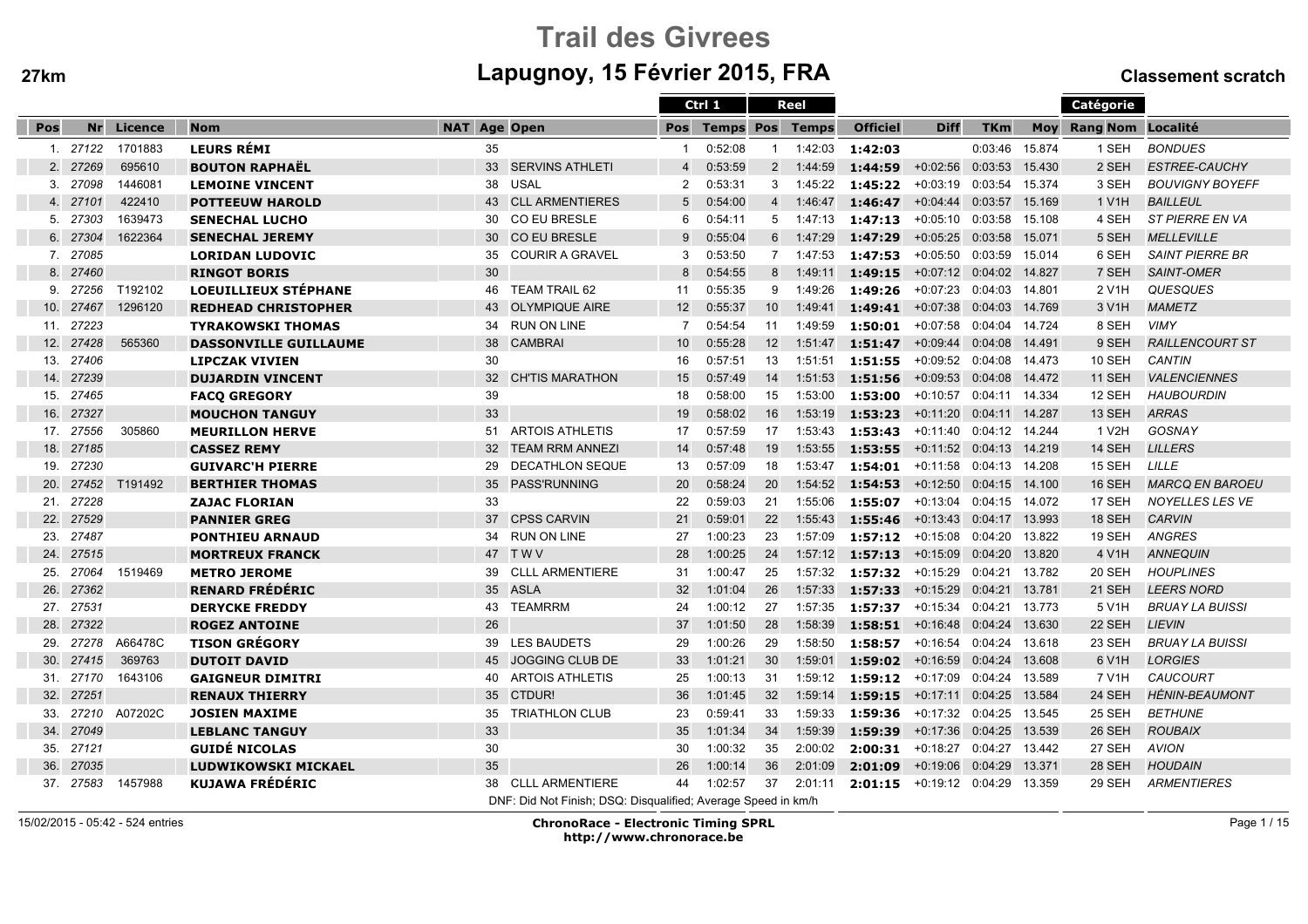# Trail des Givreesm Lapugnoy, 15 Février 2015, FRA Classement scratch

|     |           |                |                              |                     |    |                                                               |     | Ctrl 1           |    | Reel         |                 |                           |                |        | Catégorie                |                           |
|-----|-----------|----------------|------------------------------|---------------------|----|---------------------------------------------------------------|-----|------------------|----|--------------|-----------------|---------------------------|----------------|--------|--------------------------|---------------------------|
| Pos | <b>Nr</b> | Licence        | <b>Nom</b>                   | <b>NAT Age Open</b> |    |                                                               | Pos | <b>Temps Pos</b> |    | <b>Temps</b> | <b>Officiel</b> | <b>Diff</b>               | <b>TKm</b>     | Mov    | <b>Rang Nom Localité</b> |                           |
| 38. | 27425     | A66285C        | <b>SPRIMONT ANTOINE</b>      |                     |    | 29 TRIATHTLON CLUB                                            | 34  | 1:01:31          | 38 | 2:02:22      | 2:02:25         | +0:20:22                  | 0:04:32        | 13.233 | 30 SEH                   | ARRAS                     |
| 39. | 27004     | 435354         | <b>DOLET STEPHANE</b>        | <b>LUX</b>          | 41 | <b>DENAIN AC</b>                                              | 41  | 1:02:27          | 39 | 2:02:42      | 2:02:43         | $+0:20:39$                | 0:04:32        | 13.201 | 8 V <sub>1</sub> H       | <b>PECQUENCOURT</b>       |
| 40. | 27437     |                | <b>DRUMEZ NICOLAS</b>        |                     | 35 |                                                               | 40  | 1:02:19          | 40 | 2:02:59      | 2:03:00         | +0:20:56 0:04:33 13.171   |                |        | 31 SEH                   | <b>CAMBRIN</b>            |
| 41. | 27308     | 204480         | <b>BENTIVEGNA JEREMY</b>     |                     |    | 33 ARTOIS ATHLETIS                                            | 75  | 1:05:32          | 41 | 2:03:48      | 2:03:48         | +0:21:45 0:04:35 13.085   |                |        | 32 SEH                   | <b>VENDIN LES BETH</b>    |
| 42. | 27382     | 1557617        | <b>MEAUSOONE ARNAUD</b>      |                     | 44 | OAH HAZEBROUCK                                                | 43  | 1:02:57          | 42 | 2:04:29      | 2:04:30         | +0:22:27                  | 0:04:36 13.011 |        | 9 V <sub>1</sub> H       | <b>GODEWAERSVELDE</b>     |
| 43. | 27517     | 1559589        | <b>ROUSSEAU JULIEN</b>       |                     | 29 | <b>SECTION TRAIL V</b>                                        | 52  | 1:03:55          | 43 | 2:04:31      | 2:04:31         | +0:22:28 0:04:36 13.009   |                |        | <b>33 SEH</b>            | <b>VILLENEUVE D'AS</b>    |
| 44. | 27593     |                | <b>SANTERNE SEBASTIEN</b>    |                     | 39 |                                                               | 45  | 1:02:59          | 44 | 2:04:32      | 2:04:32         | +0:22:28                  | 0:04:36        | 13.008 | 34 SEH                   | <b>CHOCQUES</b>           |
| 45. | 27455     | A08595L0       | <b>MOUCHON DAVID</b>         |                     | 39 | <b>RCA TRIATHLON</b>                                          | 48  | 1:03:12          | 45 | 2:04:36      | 2:04:40         | $+0:22:37$                | 0:04:37        | 12.993 | 35 SEH                   | <b>BEAURAINS</b>          |
| 46. | 27053     | 1216475        | <b>ROKIA VALERY</b>          |                     | 41 | AC VILLENEUVE D                                               | 50  | 1:03:21          | 46 | 2:04:47      | 2:04:51         | $+0:22:47$                | 0:04:37        | 12.975 | 10 V1H                   | <b>ILLIES</b>             |
| 47. | 27291     |                | <b>VANDINGENEN ROMUALD</b>   |                     | 47 | COURIR À BAISIE                                               | 39  | 1:02:16          | 48 | 2:05:01      | 2:05:14         | +0:23:10 0:04:38 12.935   |                |        | 11 V <sub>1</sub> H      | <b>WANNEHAIN</b>          |
| 48. | 27254     |                | <b>BOURSILLON JOEL</b>       |                     | 39 |                                                               | 73  | 1:05:27          | 47 | 2:04:54      | 2:05:18         | +0:23:14 0:04:38 12.929   |                |        | 36 SEH                   | LILLE                     |
| 49. | 27471     |                | <b>DUMEZ STÉPHANE</b>        |                     | 35 |                                                               | 38  | 1:02:03          | 50 | 2:06:28      | 2:06:31         | +0:24:28  0:04:41  12.804 |                |        | 37 SEH                   | <b>WATTIGNIES</b>         |
| 50. | 27370     |                | <b>DESBONNET SIMON</b>       |                     | 26 |                                                               | 62  | 1:04:49          | 49 | 2:06:24      | 2:06:46         | $+0.24:43$ 0:04:41        |                | 12.778 | 38 SEH                   | <b>LINSELLES</b>          |
| 51. | 27326     |                | <b>CALLENS JOHN</b>          | <b>BEL</b>          | 49 | <b>KTDC</b>                                                   | 67  | 1:04:58          | 51 | 2:06:44      | 2:06:54         | $+0:24:51$                | 0:04:42        | 12.765 | 12 V <sub>1</sub> H      | <b>HEULE</b>              |
| 52. | 27168     |                | <b>COUSTENOBLE THOMAS</b>    |                     | 32 | <b>INTERSPORT LOMM</b>                                        | 54  | 1:04:07          | 54 | 2:07:00      | 2:07:04         | $+0:25:00$                | 0:04:42 12.749 |        | 39 SEH                   | <b>FROMELLES</b>          |
| 53. | 27566     |                | <b>DUQUESNOY STEVE</b>       |                     |    | 38 FAW                                                        | 63  | 1:04:53          | 53 | 2:06:57      | 2:07:15         | +0:25:12 0:04:42 12.730   |                |        | 40 SEH                   | <b>WASQUEHAL</b>          |
| 54. | 27343     | 1111969        | <b>DEBACKER FABRICE</b>      |                     |    | 52 VAFA                                                       | 65  | 1:04:56          | 55 | 2:07:12      | 2:07:16         | +0:25:13 0:04:42 12.728   |                |        | 2 V <sub>2</sub> H       | <b><i>WAMBRECHIES</i></b> |
| 55. | 27525     | 06236100       | <b>BUCAILLE JOHNNY</b>       |                     | 38 | <b>FRÉVENT OLYMPIC</b>                                        | 42  | 1:02:47          | 52 | 2:06:53      | 2:07:19         | +0:25:15 0:04:42 12.724   |                |        | 41 SEH                   | <b>BLANGY SUR TERN</b>    |
| 56. |           | 27499 A32776C0 | <b>BERNARD JULIEN</b>        |                     | 35 | <b>LES BAUDETS</b>                                            | 69  | 1:05:14          | 56 | 2:07:40      | 2:07:41         | +0:25:38 0:04:43 12.687   |                |        | 42 SEH                   | <b>HINGES</b>             |
| 57. | 27453     | 1402026        | <b>DELESTREZ LUDOVIC</b>     |                     | 42 | <b>CLLL ARMENTIÈRE</b>                                        | 46  | 1:03:01          | 57 | 2:07:40      | 2:07:46         | +0:25:42 0:04:43 12.679   |                |        | 13 V1H                   | <b>ARMENTIERES</b>        |
| 58. | 27502     | 1645627        | <b>DELAMARRE BENOIT</b>      |                     | 38 | CLLL                                                          | 47  | 1:03:11          | 58 | 2:07:54      | 2:07:58         | +0:25:55                  | 0:04:44 12.658 |        | 43 SEH                   | <b>DOUVRIN</b>            |
| 59. | 27025     |                | <b>LIENARD BENOIT</b>        |                     | 44 |                                                               | 57  | 1:04:36          | 59 | 2:08:51      | 2:08:52         | $+0.26:48$ 0:04:46        |                | 12.571 | 14 V1H                   | <b>ATHIES</b>             |
| 60. | 27127     |                | <b>VANTORRE FREDDY</b>       |                     | 43 | ASSOCIATION PÉ                                                | 79  | 1:05:43          | 61 | 2:09:02      | 2:09:02         | +0:26:59 0:04:46 12.554   |                |        | 15 V1H                   | <b>STEENWERCK</b>         |
| 61. | 27244     |                | <b>GWARDYS THOMAS</b>        |                     | 38 |                                                               | 78  | 1:05:43          | 62 | 2:09:07      | 2:09:08         | +0:27:05 0:04:46 12.544   |                |        | 44 SEH                   | <b>BRUAY LA BUISSI</b>    |
| 62. | 27549     |                | <b>DERYCKE MICKAEL</b>       |                     | 38 |                                                               | 72  | 1:05:26          | 60 | 2:09:02      | 2:09:08         | +0:27:05                  | 0:04:46 12.544 |        | 45 SEH                   | <b>ALLOUAGNE</b>          |
| 63. | 27513     |                | <b>ESCALBERT JULIEN</b>      |                     | 37 |                                                               | 71  | 1:05:20          | 63 | 2:09:11      | 2:09:11         | +0:27:08 0:04:47 12.540   |                |        | 46 SEH                   | <b>BRUAY LA BUISSI</b>    |
| 64. | 27188     |                | <b>COURTOIS YANN</b>         |                     | 35 | <b>BLARINGHEM TRAI</b>                                        | 82  | 1:07:03          | 65 | 2:09:12      | 2:09:13         | $+0:27:09$                | 0:04:47 12.537 |        | 47 SEH                   | <b>WITTES</b>             |
| 65. | 27023     |                | <b>VERBRUGGHE XAVIER</b>     |                     | 43 |                                                               | 49  | 1:03:12          | 64 | 2:09:12      | 2:09:16         | $+0:27:13$                | 0:04:47 12.531 |        | 16 V <sub>1</sub> H      | <b>LABOURSE</b>           |
| 66. | 27443     |                | <b>ARSCHOOT SEBASTIEN</b>    |                     | 41 |                                                               | 68  | 1:05:11          | 66 | 2:09:16      | 2:09:17         | +0:27:14 0:04:47          |                | 12.529 | 17 V1H                   | <b>BREBIERES</b>          |
| 67. | 27149     |                | <b>MODRZEJEWSKI STEPHANE</b> |                     | 37 |                                                               | 60  | 1:04:40          | 70 | 2:09:31      | 2:09:31         | +0:27:28 0:04:47 12.507   |                |        | 48 SEH                   | <b>SALLAUMINES</b>        |
| 68. | 27150     | 1035122        | <b>MARTEL GILLES</b>         |                     | 49 | SAINT VENANT AT                                               | 58  | 1:04:37          | 69 | 2:09:28      | 2:09:31         | +0:27:28 0:04:47 12.507   |                |        | 18 V1H                   | <b>SAINT FLORIS</b>       |
| 69. | 27212     |                | <b>LUBRET HENRI</b>          |                     | 27 |                                                               | 59  | 1:04:39          | 67 | 2:09:24      | 2:09:33         | $+0:27:30$                | 0:04:47 12.504 |        | 49 SEH                   | <b>LAMBERSART</b>         |
| 70. | 27354     |                | <b>ZALISZ STEPHANE</b>       |                     | 44 |                                                               | 66  | 1:04:57          | 68 | 2:09:26      | 2:09:35         | +0:27:32 0:04:47 12.500   |                |        | 19 V1H                   | <b>LIEVIN</b>             |
| 71. | 27144     |                | <b>FOURNIER MAXIME</b>       |                     | 29 |                                                               | 51  | 1:03:53          | 71 | 2:09:33      | 2:09:42         | $+0:27:39$                | 0:04:48        | 12.490 | <b>50 SEH</b>            | LILLE                     |
| 72. | 27139     |                | <b>DEBARGE BRUNO</b>         |                     | 46 |                                                               | 74  | 1:05:28          | 72 | 2:09:49      | 2:09:50         | +0:27:47                  | 0:04:48        | 12.477 | 20 V <sub>1</sub> H      | <b>BEUVRY</b>             |
| 73. | 27409     |                | <b>GEORGES GUILLAUME</b>     |                     | 37 | <b>TEAM RRM ANNEZI</b>                                        | 64  | 1:04:55          | 74 | 2:10:16      | 2:10:16         | +0:28:12 0:04:49 12.436   |                |        | <b>51 SEH</b>            | <b>VERQUIGNEUL</b>        |
|     | 74. 27119 | 893655         | <b>GODEFROY THIERRY</b>      |                     | 49 |                                                               | 77  | 1:05:41          | 75 | 2:10:16      | 2:10:26         | +0:28:23 0:04:49 12.419   |                |        | 21 V1H                   | <b>HAILLICOURT</b>        |
|     |           |                |                              |                     |    | DNF: Did Not Finish; DSQ: Disqualified; Average Speed in km/h |     |                  |    |              |                 |                           |                |        |                          |                           |

15/02/2015 - 05:42 - 524 entries

ChronoRace - Electronic Timing SPRL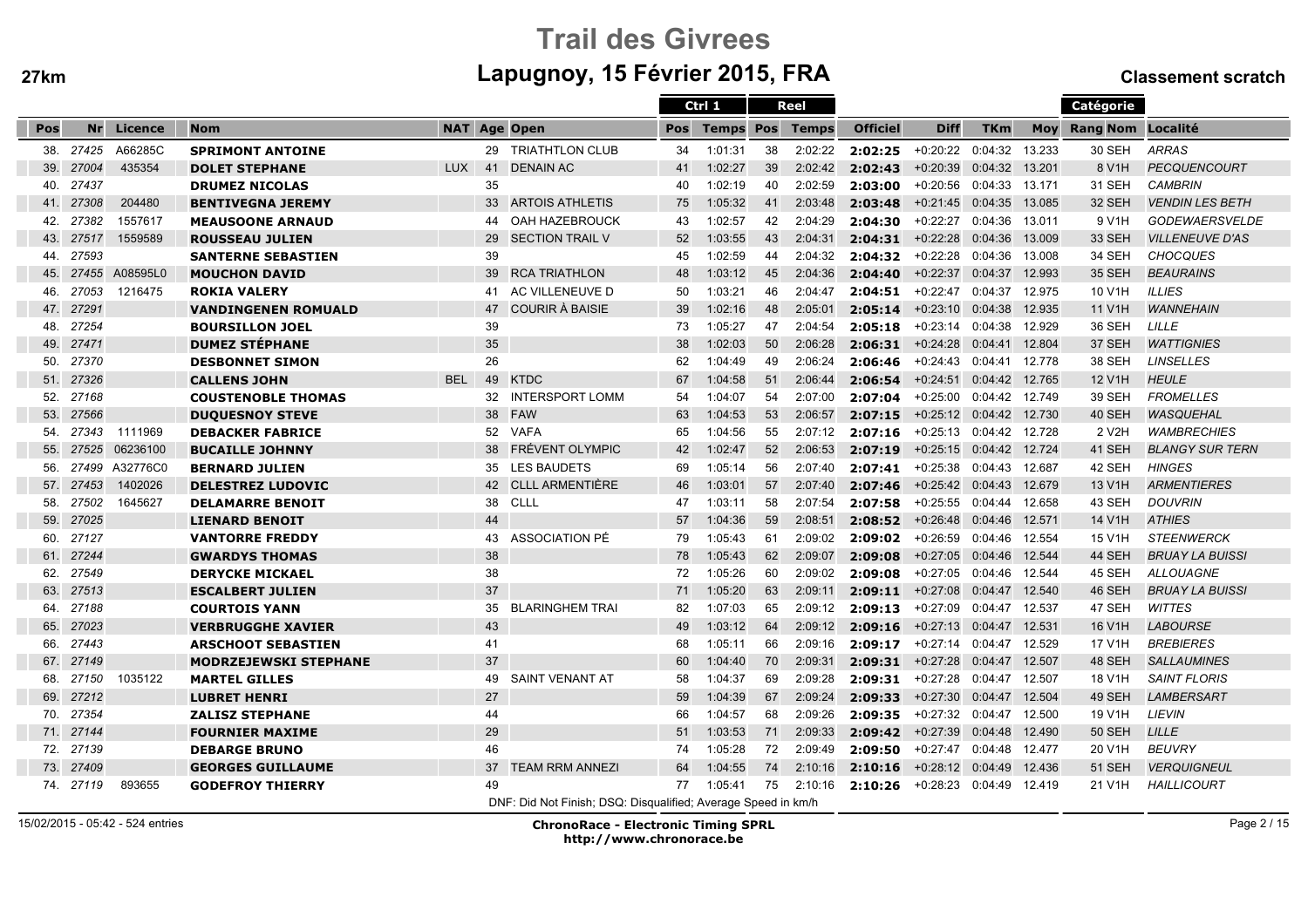# Trail des Givreesm Lapugnoy, 15 Février 2015, FRA Classement scratch

|      |           |                |                                |                     |                                                               |     | Ctrl 1                 |     | Reel    |                 |                           |                |        | Catégorie           |                        |
|------|-----------|----------------|--------------------------------|---------------------|---------------------------------------------------------------|-----|------------------------|-----|---------|-----------------|---------------------------|----------------|--------|---------------------|------------------------|
| Pos  | <b>Nr</b> | Licence        | <b>Nom</b>                     | <b>NAT Age Open</b> |                                                               | Pos | <b>Temps Pos Temps</b> |     |         | <b>Officiel</b> | <b>Diff</b>               | <b>TKm</b>     | Mov    | Rang Nom Localité   |                        |
|      | 75. 27482 |                | <b>LEROY GUILLAUME</b>         |                     | 34 LONGUENESSE NAT                                            | 70  | 1:05:18                | 76  | 2:10:34 | 2:10:36         | $+0:28:32$                | 0:04:50        | 12.404 | 52 SEH              | <b>ATTICHES</b>        |
| 76.  | 27213     |                | <b>OLLEVILLE EMMANUEL</b>      | 33                  | <b>CHASSE LOISIRS</b>                                         | 96  | 1:08:25                | 77  | 2:10:40 | 2:10:41         | $+0:28:38$                | 0:04:50        | 12.396 | <b>53 SEH</b>       | <b>GAMACHES</b>        |
|      | 77. 27355 | 1560447        | <b>DELSERT DIMITRI</b>         | 31                  | <b>ARTOIS ATHLETIS</b>                                        | 80  | 1:06:21                | 73  | 2:10:15 | 2:10:43         | $+0:28:40$                | 0:04:50        | 12.392 | 54 SEH              | <b>GONNEHEM</b>        |
| 78.  | 27435     |                | <b>TRUPIN SAMUEL</b>           | 38                  | <b>AMICALE SAPEURS</b>                                        | 83  | 1:07:36                | 78  | 2:10:41 | 2:10:53         | $+0:28:50$                | 0:04:50        | 12,377 | <b>55 SEH</b>       | <b>VIMY</b>            |
| 79.  | 27375     |                | <b>MONDO DAMIEN</b>            | 44                  |                                                               | 61  | 1:04:46                | 79  | 2:11:01 | 2:11:03         | $+0:29:00$                | 0:04:51        | 12.361 | 22 V1H              | <b>LORGIES</b>         |
| 80.  | 27019     |                | <b>DEGAND ARNAUD</b>           | 36                  |                                                               | 56  | 1:04:33                | 80  | 2:11:03 | 2:11:08         | $+0:29:05$                | 0:04:51        | 12.353 | <b>56 SEH</b>       | <b>VERQUIN</b>         |
| 81.  | 27560     | 1550158        | <b>DEVEYER AURÉLIEN</b>        | 27                  | OSA ATHLÉTISME                                                | 81  | 1:06:45                | 82  | 2:11:52 | 2:11:56         | $+0:29:53$                | 0:04:53 12.278 |        | 57 SEH              | <b>AUCHEL</b>          |
| 82.  | 27559     |                | <b>ROZMANOWSKI MICHAEL</b>     | 41                  | RAISMES/VICOIGN                                               | 88  | 1:07:44                | 83  | 2:11:59 | 2:12:01         | $+0.29:58$                | 0:04:53        | 12.270 | 23 V1H              | <b>RAISMES</b>         |
| 83.  | 27530     |                | <b>DACQUIN FABIEN</b>          | 46                  | <b>TEAM TRAIL 62</b>                                          | 100 | 1:08:44                | 84  | 2:12:00 | 2:12:04         | $+0:30:01$                | 0:04:53        | 12.265 | 24 V1H              | LONGFOSSÉ              |
| 84.  | 27490     | 1585281        | <b>LETERME ERIC</b>            | 36                  | <b>HEM ATHLETIC CL</b>                                        | 121 | 1:09:54                | 81  | 2:11:46 | 2:12:08         | $+0:30:04$                | 0:04:53        | 12.260 | 58 SEH              | <b>LYS LEZ LANNOY</b>  |
| 85.  | 27260     |                | <b>NEVEU JACQUES</b>           | 60                  |                                                               | 97  | 1:08:33                | 85  | 2:12:10 | 2:12:14         | $+0:30:11$                | 0:04:53        | 12.250 | 1 V3H               | <b>TINCQUES</b>        |
| 86.  | 27065     |                | <b>DELAHAYE ERIC</b>           | 46                  |                                                               |     |                        | 86  | 2:12:17 | 2:12:23         | $+0:30:19$ 0:04:54        |                | 12.237 | 25 V1H              | <b>LAMBERSART</b>      |
| 87.  | 27332     | 1628918        | <b>LECLERC ALEXANDRE</b>       | 32                  | <b>ACVA</b>                                                   | 55  | 1:04:13                | 87  | 2:12:18 | 2:12:24         | $+0:30:21$                | 0:04:54        | 12.234 | <b>59 SEH</b>       | <b>NIEPPE</b>          |
| 88.  | 27494     |                | <b>DORLENCOURT LUC</b>         | 54                  | <b>CRÉDIT MUTUEL</b>                                          | 91  | 1:08:11                | 89  | 2:12:26 | 2:12:32         | $+0:30:28$                | 0:04:54        | 12.223 | 3 V2H               | <b>BAUVIN</b>          |
| 89.  | 27033     |                | <b>HEQUET OLIVIER</b>          | 42                  |                                                               | 93  | 1:08:14                | 88  | 2:12:20 | 2:12:58         | $+0:30:54$                | 0:04:55        | 12.184 | 26 V1H              | <b>AGNY</b>            |
| 90.  | 27164     |                | <b>GILSON THOMAS</b>           |                     | 32 CREDIT DU NORD                                             | 90  | 1:08:11                | 90  | 2:12:35 | 2:13:04         | +0:31:00 0:04:55 12.174   |                |        | 60 SEH              | <b>ARRAS</b>           |
| 91.  | 27002     | 1612152        | <b>LAINÉ OLIVIER</b>           | 36                  | <b>TEAM RUNAO</b>                                             | 86  | 1:07:41                | 91  | 2:13:01 | 2:13:06         | +0:31:02 0:04:55 12.171   |                |        | 61 SEH              | <b>ARMENTIERES</b>     |
| 92.  | 27414     |                | <b>LORIDAN JEROME</b>          | 43                  | <b>TEAM RRM ANNEZI</b>                                        | 89  | 1:08:10                | 92  | 2:13:08 | 2:13:09         | $+0:31:05$                | 0:04:55        | 12.166 | 27 V1H              | <b>VAUDRICOURT</b>     |
| 93.  | 27445     |                | <b>TURPIN DAVID-MAURICE</b>    | 44                  | <b>RADICATRAIL</b>                                            | 120 | 1:09:52                | 93  | 2:13:25 | 2:13:41         | $+0:31:38$                | 0:04:57 12.117 |        | 28 V <sub>1</sub> H | ST NICOLAS DE L        |
| 94.  | 27233     |                | <b>THERET MICKAEL</b>          | 37                  |                                                               | 53  | 1:04:00                | 94  | 2:14:03 | 2:14:11         | $+0:32:08$                | 0:04:58        | 12.072 | 62 SEH              | <b>SAINT POL SUR T</b> |
| 95.  |           | 27470 0190110M | <b>THIBAUT PHILIPPE</b>        | 49                  | <b>TL 59</b>                                                  | 87  | 1:07:44                | 96  | 2:14:16 | 2:14:23         | $+0:32:19$                | 0:04:58        | 12.055 | 29 V1H              | <b>DUNKERQUE</b>       |
| 96.  | 27458     |                | <b>LIBERAL MANU</b>            | 39                  |                                                               | 108 | 1:09:11                | 95  | 2:14:16 | 2:14:40         | $+0:32:37$                | 0:04:59        | 12.029 | 63 SEH              | <b>ARLEUX</b>          |
| 97.  | 27073     |                | <b>BRINGUETZ MICHEL</b>        | 45                  | LES FURETS CAUC                                               | 111 | 1:09:16                | 97  | 2:14:22 | 2:14:43         | $+0:32:40$                | 0:04:59 12.025 |        | 30 V1H              | CAUCHY A LA TOU        |
| 98.  | 27052     |                | <b>CARLIER FRANCK</b>          | 41                  |                                                               | 98  | 1:08:33                | 99  | 2:14:45 | 2:14:45         | $+0.32:42$ 0:04:59        |                | 12.022 | 31 V1H              | <b>HERSIN-COUPIGNY</b> |
| 99.  | 27077     |                | <b>DESCHAMPS EMMANUEL</b>      | 43                  |                                                               | 92  | 1:08:12                | 100 | 2:14:52 | 2:15:01         | $+0:32:58$                | 0:05:00 11.998 |        | 32 V1H              | <b>BETHUNE</b>         |
| 100. | 27483     | 1637578        | <b>DE MEERSCHMAN SEBASTIEN</b> | 42                  | <b>HEM AC</b>                                                 | 132 | 1:10:21                | 98  | 2:14:43 | 2:15:05         | $+0:33:02$                | 0:05:00        | 11.991 | 33 V <sub>1</sub> H | <b>ARMENTIERES</b>     |
| 101. | 27071     |                | <b>LEROY OLIVIER</b>           | 35                  |                                                               | 76  | 1:05:38                | 101 | 2:15:11 | 2:15:11         | $+0:33:08$                | 0:05:00        | 11.982 | 64 SEH              | <b>STEENBECQUE</b>     |
| 102. | 27404     |                | <b>STIEVENART SEBASTIEN</b>    | 36                  | <b>LES BAUDETS</b>                                            | 110 | 1:09:15                | 104 | 2:15:27 | 2:15:29         | +0:33:25  0:05:01  11.957 |                |        | 65 SEH              | <b>HINGES</b>          |
| 103. | 27572     |                | <b>SZEWCZYK FRÉDÉRIC</b>       | 35                  |                                                               | 109 | 1:09:14                | 103 | 2:15:26 | 2:15:29         | $+0:33:25$                | 0:05:01 11.957 |        | 66 SEH              | <b>BILLY-MONTIGNY</b>  |
| 104. | 27377     | A46594L        | <b>LEFEBVRE GHISLAIN</b>       | 53                  | <b>HENIN ENDURANCE</b>                                        | 95  | 1:08:22                | 105 | 2:15:31 | 2:15:43         | $+0:33:39$                | 0:05:01 11.937 |        | 4 V2H               | <b>HENIN BEAUMONT</b>  |
| 105. | 27218     | 1632874        | <b>THIBAULT BASTIEN</b>        | 24                  |                                                               | 105 | 1:09:09                | 102 | 2:15:25 | 2:15:49         | $+0:33:46$                | 0:05:01 11.927 |        | 67 SEH              | LILLE                  |
| 106. | 27243     |                | <b>BOURGOIS MICHAEL</b>        | 39                  | CTDUR!                                                        | 145 | 1:10:50                | 106 | 2:15:37 | 2:16:03         | $+0:34:00$                | 0:05:02 11.907 |        | 68 SEH              | <b>VERMELLES</b>       |
| 107. | 27195     |                | <b>MILETTI GÉRALD</b>          | 41                  |                                                               | 140 | 1:10:36                | 107 | 2:15:54 | 2:16:07         | $+0:34:04$                | 0:05:02 11.900 |        | 34 V1H              | <b>VERSAILLES</b>      |
| 108. | 27504     |                | <b>VAILLANT JÉROME</b>         | 37                  | <b>TEAM TRAIL 62</b>                                          | 101 | 1:08:45                | 110 | 2:16:12 | 2:16:17         | $+0:34:14$                | 0:05:02 11.886 |        | 69 SEH              | <b>LOTTINGHEN</b>      |
| 109. | 27301     | 1543341        | <b>HAVEZ TONY</b>              | 40                  | <b>SAINT VENANT AT</b>                                        | 137 | 1:10:30                | 109 | 2:16:09 | 2:16:22         | $+0:34:19$                | 0:05:03 11.879 |        | 35 V1H              | <b>CALONNE SUR LA</b>  |
| 110. | 27351     |                | <b>MERCIER LUDOVIC</b>         | 38                  |                                                               | 118 | 1:09:48                | 116 | 2:16:23 | 2:16:25         | $+0:34:21$                | 0:05:03        | 11.875 | <b>70 SEH</b>       | <b>ATHIES</b>          |
| 111. | 27220     |                | <b>LORRIAUX GERALD</b>         | 41                  | <b>DIGEST SCIENCE</b>                                         | 84  | 1:07:36                | 111 | 2:16:14 | 2:16:25         | $+0:34:22$                | 0:05:03        | 11.874 | 36 V1H              | LAMBERSART             |
|      |           |                |                                |                     | DNF: Did Not Finish; DSQ: Disqualified; Average Speed in km/h |     |                        |     |         |                 |                           |                |        |                     |                        |

15/02/2015 - 05:42 - 524 entries

ChronoRace - Electronic Timing SPRL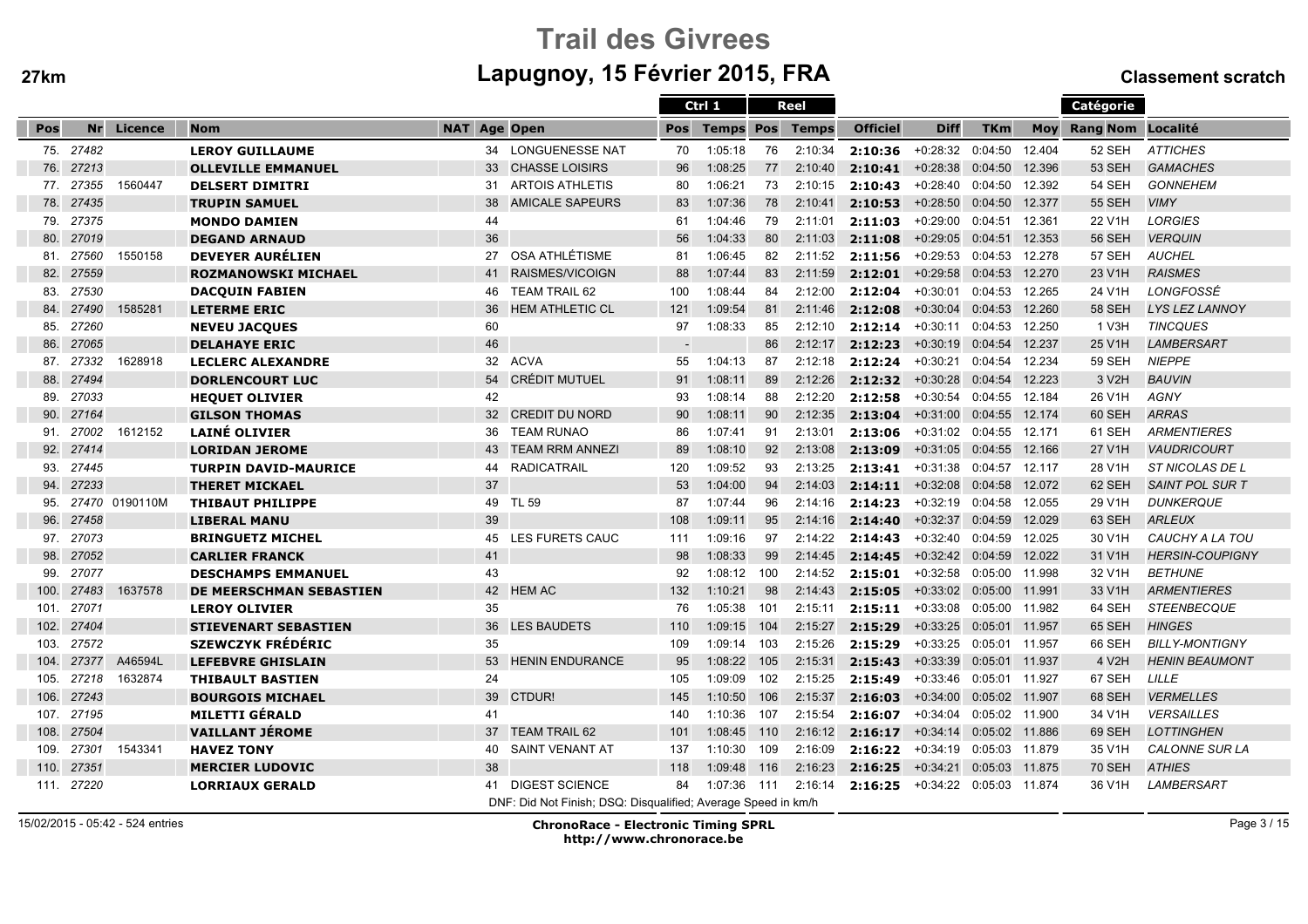# Trail des Givreesm Lapugnoy, 15 Février 2015, FRA Classement scratch

|      |            |                |                              |                     |                                                               |     | Ctrl 1           |     | Reel         |                 |                           |                |        | Catégorie         |                        |
|------|------------|----------------|------------------------------|---------------------|---------------------------------------------------------------|-----|------------------|-----|--------------|-----------------|---------------------------|----------------|--------|-------------------|------------------------|
| Pos  | Nr         | Licence        | <b>Nom</b>                   | <b>NAT Age Open</b> |                                                               | Pos | <b>Temps Pos</b> |     | <b>Temps</b> | <b>Officiel</b> | <b>Diff</b>               | <b>TKm</b>     | Mov    | Rang Nom Localité |                        |
|      | 112. 27287 |                | <b>POIRIER CHRISTIAN</b>     | 49                  | <b>JOG ABLAIN</b>                                             | 142 | 1:10:43          | 112 | 2:16:14      | 2:16:28         | $+0:34:24$                | 0:05:03        | 11.871 | 37 V1H            | <b>ABLAIN SAINT NA</b> |
| 113. | 27068      | 1368500        | PELLETIER STÉPHANE           | 38                  | ST VENANT ATHLÉ                                               | 136 | 1:10:29          | 115 | 2:16:16      | 2:16:29         | $+0:34:25$                | 0:05:03        | 11.869 | <b>71 SEH</b>     | <b>BUSNES</b>          |
| 114. | 27160      |                | <b>RYCKEBUSCH STÉPHANE</b>   | 36                  |                                                               | 163 | 1:11:48          | 108 | 2:16:07      | 2:16:31         | $+0:34:27$                | 0:05:03 11.867 |        | <b>72 SEH</b>     | <b>GONNEHEM</b>        |
| 115. | 27564      |                | <b>CHRETIEN NICOLAS</b>      | 34                  | <b>FAW</b>                                                    | 104 | 1:09:07          | 114 | 2:16:15      | 2:16:33         | $+0:34:30$                | 0:05:03 11.863 |        | <b>73 SEH</b>     | <b>WASQUEHAL</b>       |
| 116. | 27486      |                | <b>TASSOU SEBASTIEN</b>      | 41                  |                                                               | 113 | 1:09:32 117      |     | 2:16:36      | 2:16:37         | $+0:34:34$                | 0:05:03 11.857 |        | 38 V1H            | FRESNES SUR ESC        |
| 117. | 27364      |                | <b>MOREL SÉBASTIEN</b>       | 34                  |                                                               | 94  | 1:08:16 119      |     | 2:16:42      | 2:16:42         | +0:34:39 0:05:03 11.850   |                |        | 74 SEH            | <b>HAZEBROUCK</b>      |
| 118. | 27582      |                | <b>JEREMY DELPLACE</b>       | 34                  |                                                               | 169 | 1:12:13          | 113 | 2:16:14      | 2:16:43         | $+0:34:40$                | 0:05:03 11.848 |        | <b>75 SEH</b>     | <b>SOUCHEZ</b>         |
| 119. | 27293      |                | <b>DILLIES GUILLAUME</b>     | 31                  |                                                               | 85  | 1:07:37          | 118 | 2:16:38      | 2:16:51         | $+0:34:48$                | 0:05:04 11.837 |        | <b>76 SEH</b>     | LILLE                  |
| 120. | 27093      |                | <b>DEHEEGHER NICOLAS</b>     | 35                  |                                                               | 161 | 1:11:46          | 120 | 2:16:52      | 2:16:59         | $+0:34:56$                | 0:05:04 11.826 |        | 77 SEH            | <b>BOUVIGNY BOYEFF</b> |
| 121. | 27118      |                | <b>GAUTHIER VINCENT</b>      | 40                  |                                                               | 114 | 1:09:34          | 122 | 2:16:55      | 2:17:05         | +0:35:02  0:05:04  11.817 |                |        | 39 V1H            | <b>BRUAY LABUISSIE</b> |
| 122. | 27462      |                | <b>POUILLY ERIC</b>          | 46                  | <b>TEAM RRM ANNEZI</b>                                        | 128 | 1:10:08          | 127 | 2:17:19      | 2:17:20         | +0:35:17                  | 0:05:05 11.795 |        | 40 V1H            | <b>BETHUNE</b>         |
| 123. | 27207      |                | <b>PIAU ALEXANDRE</b>        | 35                  | COURIR À GRAVEL                                               | 115 | 1:09:40          | 126 | 2:17:17      | 2:17:25         | $+0:35:21$                | 0:05:05 11.789 |        | <b>78 SEH</b>     | <b>GRAVELINES</b>      |
| 124. | 27509      |                | <b>JEROME NICOLAS</b>        | 35                  |                                                               | 141 | 1:10:43          | 121 | 2:16:53      | 2:17:28         | +0:35:24                  | 0:05:05 11.784 |        | 79 SEH            | <b>VAUDRICOURT</b>     |
| 125. | 27575      |                | <b>BOUCKÉ ANTOINE</b>        | 37                  |                                                               | 146 | 1:10:50          | 129 | 2:17:26      | 2:17:28         | $+0:35:25$                | 0:05:05 11.784 |        | 80 SEH            | <b>ESSARS</b>          |
| 126. | 27431      |                | <b>BEAUSSART JULIEN</b>      | 38                  |                                                               | 122 | 1:09:57          | 125 | 2:17:12      | 2:17:35         | $+0:35:32$                | 0:05:05 11.774 |        | 81 SEH            | <b>AUCHEL</b>          |
|      | 127. 27311 |                | <b>CRETAL LAURENT</b>        | 50                  | <b>JOG ABLAIN</b>                                             | 143 | 1:10:44          | 131 | 2:17:30      | 2:17:42         | +0:35:39  0:05:06  11.764 |                |        | 5 V2H             | <b>SOUCHEZ</b>         |
| 128. | 27466      |                | <b>WAROT ROMUALD</b>         | 39                  |                                                               | 168 | 1:12:13          | 123 | 2:17:03      | 2:17:44         | +0:35:40 0:05:06 11.762   |                |        | 82 SEH            | <b>DIVION</b>          |
| 129. | 27143      |                | <b>NOWACZYK GUILLAUME</b>    | 39                  |                                                               | 167 | $1:12:12$ 124    |     | 2:17:03      | 2:17:45         | +0:35:42 0:05:06 11.760   |                |        | 83 SEH            | <b>ST REMY BOSCROC</b> |
| 130. | 27038      |                | <b>OULD-BOUAMAMA MEDY</b>    | 37                  |                                                               | 102 | 1:08:47          | 128 | 2:17:23      | 2:17:47         | $+0:35:43$                | 0:05:06 11.757 |        | 84 SEH            | <b>VERMELLES</b>       |
| 131. | 27440      |                | <b>BRAY JULIEN</b>           | 25                  |                                                               | 119 | 1:09:49          | 130 | 2:17:27      | 2:17:51         | $+0:35:48$                | 0:05:06 11.751 |        | 85 SEH            | <b>BREBIERES</b>       |
| 132. | 27320      |                | <b>PAREIN BENOIT</b>         | 51                  | <b>AJCFRELINGHIEN</b>                                         | 127 | 1:10:07          | 133 | 2:17:54      | 2:17:54         | $+0:35:51$                | 0:05:06 11.747 |        | 6 V2H             | <b>FRELINGHIEN</b>     |
| 133. | 27080      |                | <b>BOË YANNICK</b>           | 40                  |                                                               | 154 | 1:11:21          | 132 | 2:17:52      | 2:17:56         | $+0:35:53$                | 0:05:06 11.743 |        | 41 V1H            | <b>NOYELLES LES VE</b> |
| 134. | 27299      |                | <b>BAUTISTA THÉO</b>         | 19                  |                                                               | 155 | 1:11:27          | 134 | 2:17:54      | 2:18:19         | $+0:36:16$                | 0:05:07 11.711 |        | 1 JUH             | <b>DELETTES</b>        |
| 135. | 27399      |                | <b>FLEURY MAXIME</b>         | 22                  |                                                               | 125 | 1:10:01          | 137 | 2:18:20      | 2:18:27         | $+0:36:24$                | 0:05:07 11.700 |        | 1 ESH             | <b>FOREST SUR MARQ</b> |
| 136. | 27587      |                | <b>OGER MARTIN</b>           | 22                  |                                                               | 124 | 1:10:00          | 138 | 2:18:21      | 2:18:29         | $+0:36:26$                | 0:05:07 11.697 |        | 2 ESH             | <b>VILLENEUVE D'AS</b> |
| 137. | 27323      | 0621001        | <b>DESCAMPS EMMANUEL</b>     | 39                  | <b>LES TYRANNOSAUR</b>                                        | 158 | 1:11:34          | 136 | 2:18:18      | 2:18:41         | $+0:36:38$                | 0:05:08 11.681 |        | <b>86 SEH</b>     | <b>TOURNEHEM</b>       |
| 138. |            | 27580 A08727C0 | <b>GRANADO JEAN BAPTISTE</b> | 42                  | <b>HENIN ENDURANCE</b>                                        | 117 | 1:09:46          | 135 | 2:18:12      | 2:18:44         | $+0:36:40$                | 0:05:08 11.677 |        | 42 V1H            | <b>HENIN BEAUMONT</b>  |
| 139. | 27546      |                | <b>CAINE FREDERIC</b>        | 43                  |                                                               | 103 | 1:09:06          | 141 | 2:19:08      | 2:19:22         | $+0:37:18$                | 0:05:09        | 11.624 | 43 V1H            | <b>LIEVIN</b>          |
| 140. | 27586      |                | LETAILLE CÉDRIC              | 42                  | <b>ARTOIS ATHLETIS</b>                                        | 209 | 1:14:15          | 140 | 2:18:54      | 2:19:26         | +0:37:23 0:05:09 11.617   |                |        | 44 V1H            | <b>HAILLICOURT</b>     |
| 141. | 27305      | 1689144        | <b>DEBOMY PIERRICK</b>       | 31                  | <b>ARTOIS ATHLETIS</b>                                        | 204 | 1:14:11          | 139 | 2:18:53      | 2:19:29         | $+0:37:26$                | 0:05:09 11.614 |        | 87 SEH            | <b>HOUDAIN</b>         |
| 142. | 27358      | ufolep         | <b>MENBEUF CHRISTOPHE</b>    | 44                  | <b>JOGGING CROSS B</b>                                        | 123 | 1:09:59          | 142 | 2:19:15      | 2:19:41         | +0:37:38                  | 0:05:10 11.597 |        | 45 V1H            | <b>NOEUX LES MINES</b> |
| 143. | 27365      |                | <b>LAMORSKI PHILIPPE</b>     | 42                  | <b>JC LAPUGNOY</b>                                            | 99  | 1:08:34          | 143 | 2:19:29      | 2:19:49         | +0:37:46 0:05:10 11.585   |                |        | 46 V1H            | <b>LAPUGNOY</b>        |
| 143. | 27347      |                | <b>BIZET NICOLAS</b>         | 48                  | <b>JOG ABLAIN</b>                                             | 149 | 1:11:03          | 146 | 2:19:36      | 2:19:49         | $+0:37:46$                | 0:05:10 11.585 |        | 46 V1H            | <b>ST LAURENT BLAN</b> |
| 145. | 27306      |                | <b>CHOJCAN ALAN</b>          | 37                  |                                                               | 147 | 1:10:51          | 149 | 2:19:51      | 2:19:53         | $+0:37:50$                | 0:05:10 11.581 |        | <b>88 SEH</b>     | <b>RAISMES</b>         |
| 146. | 27540      | 06203500       | <b>VENEL JEAN FRANCOIS</b>   | 43                  | <b>TEAM RRM ANNEZI</b>                                        | 129 | 1:10:09          | 150 | 2:19:56      | 2:19:56         | $+0:37:53$                | 0:05:10 11.576 |        | 48 V1H            | <b>VAUDRICOURT</b>     |
| 147. | 27503      |                | <b>RAVENT MATHIEU</b>        | 37                  | <b>LES TYRANNOSAUR</b>                                        | 130 | 1:10:18          | 145 | 2:19:34      | 2:19:56         | $+0:37:53$                | 0:05:10 11.576 |        | 89 SEH            | <b>BLENDECQUES</b>     |
|      | 148. 27172 |                | <b>LARGILLERE EMMANUEL</b>   | 36                  |                                                               | 112 | 1:09:21          | 147 | 2:19:45      | 2:20:07         | +0:38:04                  | 0:05:11 11.561 |        | 90 SEH            | <b>ESTEVELLES</b>      |
|      |            |                |                              |                     | DNF: Did Not Finish: DSQ: Disqualified: Average Speed in km/h |     |                  |     |              |                 |                           |                |        |                   |                        |

15/02/2015 - 05:42 - 524 entries

ChronoRace - Electronic Timing SPRL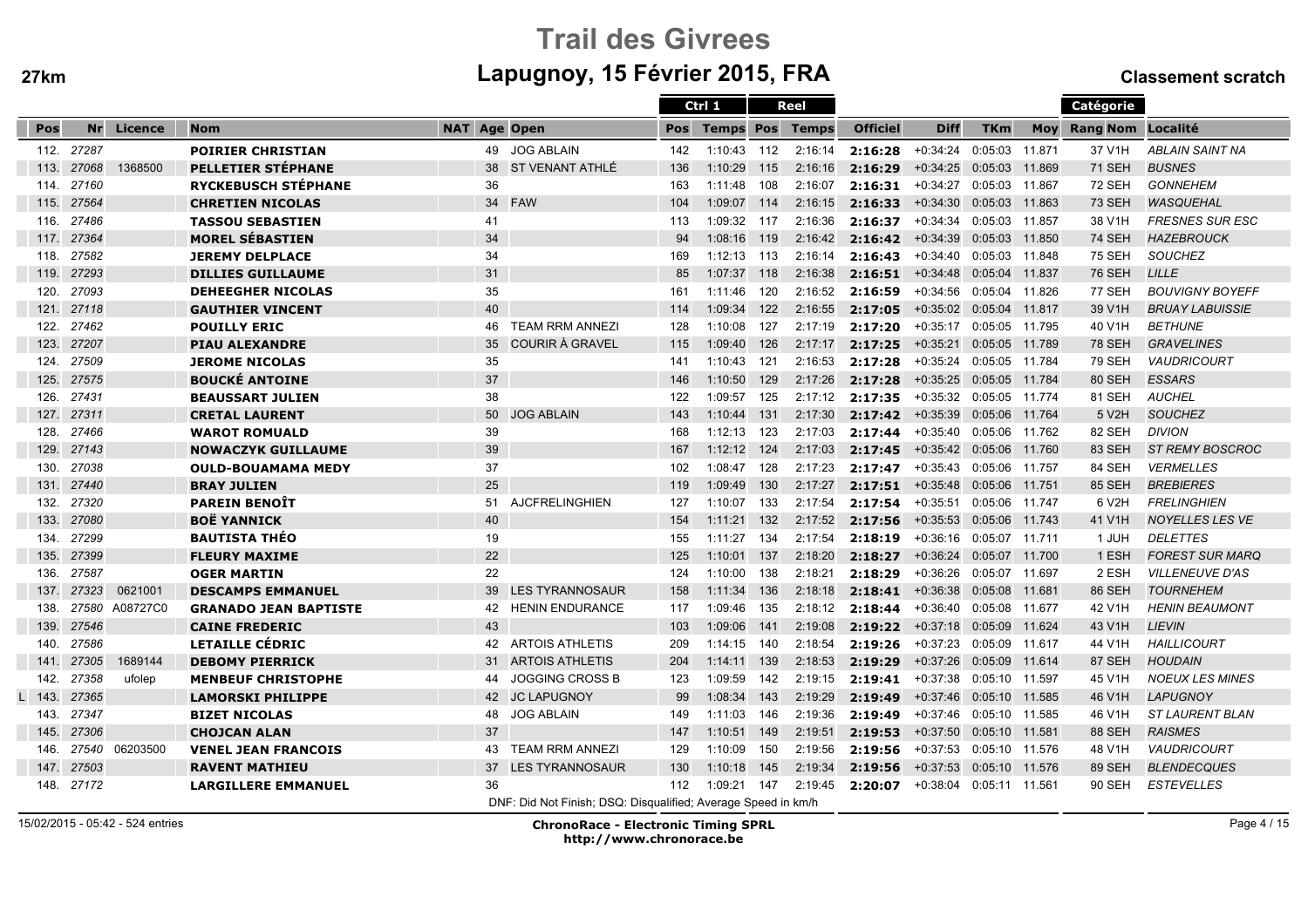# Trail des Givreesm Lapugnoy, 15 Février 2015, FRA Classement scratch

|      |            |                |                              |            |    |                                                               |     | Ctrl 1                 |       | Reel    |                 |                           |                |     | Catégorie                |                        |
|------|------------|----------------|------------------------------|------------|----|---------------------------------------------------------------|-----|------------------------|-------|---------|-----------------|---------------------------|----------------|-----|--------------------------|------------------------|
| Pos  |            | Nr Licence     | <b>Nom</b>                   |            |    | <b>NAT Age Open</b>                                           | Pos | <b>Temps Pos Temps</b> |       |         | <b>Officiel</b> | <b>Diff</b>               | <b>TKm</b>     | Moy | <b>Rang Nom Localité</b> |                        |
| 149. |            | 27417 7217-201 | <b>LEROY BAPTISTE</b>        |            |    | 28 TOUS AZIMUT DOU                                            | 188 | 1:13:00                | 151   | 2:20:01 | 2:20:07         | $+0:38:04$                | 0:05:11 11.561 |     | 91 SEH                   | <b>MAROEUIL</b>        |
| 150. | 27039      |                | <b>MOREEL GUILLAUME</b>      |            | 38 | <b>DRACULOS</b>                                               | 174 | 1:12:22                | 144   | 2:19:29 | 2:20:08         | $+0:38:05$                | 0:05:11 11.559 |     | 92 SEH                   | <b>HAZEBROUCK</b>      |
| 151. | 27007      |                | <b>DUCATEZ ARNAUD</b>        |            | 41 |                                                               | 106 | 1:09:09                | 148   | 2:19:49 | 2:20:12         | $+0:38:09$                | 0:05:11 11.554 |     | 49 V1H                   | <b>BRUAY LA BUISSI</b> |
| 152. | 27135      |                | <b>COLPAERT LAURENT</b>      |            |    | 45 COURIR AU MONT                                             | 205 | 1:14:11                | 152   | 2:20:13 | 2:20:28         | +0:38:24 0:05:12 11.533   |                |     | 50 V1H                   | <b>BAILLEUL</b>        |
| 153. | 27361      | 55516613       | <b>FRANCKE DANIEL</b>        |            | 46 | <b>C.O.THRITH ATHL</b>                                        | 144 | 1:10:47                | 155   | 2:20:30 | 2:20:32         | +0:38:28  0:05:12  11.527 |                |     | 51 V1H                   | <b>FAMARS</b>          |
| 154. | 27285      |                | <b>MORIN DAVID</b>           |            | 33 | PHILIPPIDES CLU                                               | 139 | 1:10:35                | 156   | 2:20:32 | 2:20:36         | +0:38:33 0:05:12 11.521   |                |     | 93 SEH                   | <b>TEMPLEUVE</b>       |
| 155. | 27325      |                | <b>HERBIN PHILIPPE</b>       |            | 44 | <b>CH'TI MARATHONI</b>                                        | 181 | 1:12:37                | 157   | 2:20:34 | 2:20:38         | +0:38:34  0:05:12  11.519 |                |     | 52 V1H                   | <b>WALLERS</b>         |
| 156. | 27314      |                | <b>FARDEL DAVID</b>          |            | 41 |                                                               | 208 | 1:14:13                | 154   | 2:20:21 | 2:20:39         | $+0:38:35$                | 0:05:12 11.518 |     | 53 V1H                   | <b>LA GORGUE</b>       |
| 157. | 27434      |                | <b>DELIERS VINCENT</b>       |            | 41 | <b>TEAM RRM ANNEZI</b>                                        | 131 | 1:10:20                | 158   | 2:20:43 | 2:20:45         | $+0:38:42$                | 0:05:12 11.509 |     | 54 V1H                   | <b>HINGES</b>          |
| 158. | 27259      | 1619786        | <b>MORTIER CEDRIC</b>        |            | 38 | <b>ARTOIS ATHLETIS</b>                                        | 210 | 1:14:16                | 153   | 2:20:18 | 2:20:48         | +0:38:45  0:05:12  11.504 |                |     | 94 SEH                   | <b>DIVION</b>          |
| 159. | 27138      |                | <b>CARLIER GUILLAUME</b>     |            | 43 | A.J.C.FRELINGHI                                               | 180 | 1:12:31                | 162   | 2:21:10 | 2:21:10         | $+0:39:06$                | 0:05:13 11.476 |     | 55 V1H                   | <b>HOUPLINES</b>       |
| 160. | 27079      |                | <b>BRICHE JEREMY</b>         |            | 29 | LES COUREURS DU                                               | 182 | 1:12:44                | 160   | 2:21:03 | 2:21:19         | +0:39:16  0:05:14  11.463 |                |     | 95 SEH                   | <b>BULLY LES MINES</b> |
| 161. | 27387      | 1585312        | <b>WANDERSCHEID JONATHAN</b> |            | 39 | <b>HEM AC</b>                                                 | 156 | 1:11:32                | 159   | 2:20:59 | 2:21:21         | $+0:39:18$                | 0:05:14 11.460 |     | 96 SEH                   | LYS LEZ LANNOY         |
| 162. | 27345      |                | <b>DUMORTIER CHRISTOPHE</b>  |            | 48 |                                                               | 192 | 1:13:10                | 161   | 2:21:03 | 2:21:22         | +0:39:19 0:05:14 11.459   |                |     | 56 V1H                   | <b>HAILLICOURT</b>     |
| 163. | 27129      |                | <b>LEPRETRE JOHAN</b>        |            | 41 |                                                               | 138 | 1:10:31                | 164   | 2:21:28 | 2:21:41         | $+0.39.38$                | 0:05:14 11.433 |     | 57 V1H                   | <b>ISBERGUES</b>       |
| 164. | 27350      | 1596212        | <b>CLETON ERIC</b>           |            |    | 50 OSA                                                        | 152 | 1:11:17                | 166   | 2:21:41 | 2:21:46         | +0:39:43  0:05:15  11.427 |                |     | 7 V2H                    | AIRE SUR LA LYS        |
| 165. | 27319      |                | <b>HAMON BENJAMIN</b>        |            | 22 | <b>GRAVITY</b>                                                | 133 | 1:10:23                | 167   | 2:21:44 | 2:21:52         | +0:39:49 0:05:15 11.418   |                |     | 3 ESH                    | HORNOY-LE-BOURG        |
| 166. | 27266      |                | <b>DAUCHEZ MAXIME</b>        |            | 25 |                                                               | 213 | 1:14:24                | 163   | 2:21:21 | 2:21:53         | +0:39:49  0:05:15  11.418 |                |     | 97 SEH                   | <b>AUMERVAL</b>        |
| 167. | 27378      | en cours       | <b>HAMON FRÉDÉRIC</b>        |            | 51 | <b>GRAVITY</b>                                                | 134 | 1:10:24                | 169   | 2:21:47 | 2:21:55         | +0:39:51 0:05:15 11.415   |                |     | 8 V2H                    | <b>HORNOY LE BOURG</b> |
| 168. | 27271      |                | <b>DELGRANGE STEPHANE</b>    |            | 41 |                                                               | 135 | 1:10:25                | 168   | 2:21:46 | 2:22:16         | +0:40:13 0:05:16 11.386   |                |     | 58 V1H                   | <b>HOUPLIN-ANCOISN</b> |
| 169. | 27551      |                | <b>DIARD GAEL</b>            |            | 31 |                                                               | 214 | 1:14:34                | 165   | 2:21:40 | 2:22:18         | +0:40:15 0:05:16 11.383   |                |     | 98 SEH                   | <b>HEM</b>             |
| 170. | 27532      |                | <b>LESCUT CHARLES</b>        |            | 28 |                                                               | 160 | 1:11:42                | 171   | 2:22:10 | 2:22:28         | $+0:40:25$                | 0:05:16 11.371 |     | <b>99 SEH</b>            | <b>LILLE</b>           |
| 171. | 27186      |                | <b>FRANCOIS LAURENT</b>      |            | 38 |                                                               | 153 | 1:11:20                | 174   | 2:22:26 | 2:22:33         | $+0:40:30$                | 0:05:16 11.364 |     | 100 SEH                  | <b>AUCHEL</b>          |
| 172. | 27232      | T190773        | <b>ROUX PASCAL</b>           |            | 41 | <b>PASS RUNNING</b>                                           | 196 | 1:13:19                | 173   | 2:22:16 | 2:22:33         | +0:40:30 0:05:16 11.364   |                |     | 59 V1H                   | <b>RETHEL</b>          |
| 173. | 27438      | 1814           | <b>LERICHE FRANCK</b>        |            | 51 | TAD                                                           | 178 | 1:12:28                | 170   | 2:22:01 | 2:22:36         | $+0:40:33$                | 0:05:16 11.360 |     | 9 V2H                    | LAUWIN-PLANQUE         |
| 174. | 27016      | 15112361       | <b>CARPENTIER JEAN-RENÉ</b>  |            | 23 | <b>JOGGING ET ATHL</b>                                        | 230 | 1:15:01                | 175   | 2:22:27 | 2:22:38         | +0:40:35 0:05:16 11.357   |                |     | <b>101 SEH</b>           | PONT-À-MARCQ           |
| 175. | 27187      |                | <b>DESBONNET MARTIN</b>      |            | 28 |                                                               | 164 | 1:11:57                | 172   | 2:22:13 | 2:22:39         | $+0:40:36$                | 0:05:17 11.355 |     | <b>102 SEH</b>           | <b>WERVICQ SUD</b>     |
| 176. | 27284      |                | <b>FRANCOIS PHILIPPE</b>     |            | 43 |                                                               | 116 | 1:09:43                | 176   | 2:22:35 | 2:22:40         | $+0:40:37$                | 0:05:17 11.354 |     | 60 V1H                   | <b>GRENAY</b>          |
| 177. | 27581      |                | <b>GRUMERMER CHRISTOPHE</b>  |            | 42 |                                                               | 126 | 1:10:07                | 179   | 2:22:39 | 2:22:40         | $+0:40:37$                | 0:05:17 11.354 |     | 61 V1H                   | <b>RAISMES</b>         |
| 178. | 27295      |                | <b>MEIGNAN ALEXANDRE</b>     |            | 29 |                                                               | 150 | 1:11:04 177            |       | 2:22:37 | 2:22:53         | +0:40:50  0:05:17  11.337 |                |     | 103 SEH                  | <b>LILLE</b>           |
| 179. | 27205      | 1170091        | F <b>JEROSCH HEIKE</b>       | <b>DEU</b> |    | 42 OLYMPIQUE AIRE-                                            | 157 | 1:11:32                | - 181 | 2:22:59 | 2:23:05         | +0:41:02 0:05:17 11.321   |                |     | 1 V1F                    | <b>ESTAIRES</b>        |
| 180. | 27506      |                | <b>MOUNEY ETIENNE</b>        |            | 28 |                                                               | 194 | 1:13:16                | 178   | 2:22:38 | 2:23:18         | +0:41:14 0:05:18 11.305   |                |     | <b>104 SEH</b>           | <b>LILLE</b>           |
| 181. | 27013      |                | <b>BREVART MAXIME</b>        |            | 37 |                                                               | 107 | 1:09:10                | 183   | 2:23:11 | 2:23:18         | +0:41:15 0:05:18 11.304   |                |     | 105 SEH                  | <b>PARIS</b>           |
| 182. | 27359      |                | <b>CANDELIER BORIS</b>       |            | 37 |                                                               | 218 | 1:14:40                | 180   | 2:22:57 | 2:23:27         | +0:41:24 0:05:18 11.292   |                |     | <b>106 SEH</b>           | <b>IZEL LES HAMEAU</b> |
| 183. | 27374      |                | <b>CANDELIER YANN</b>        |            | 44 |                                                               | 216 | 1:14:37                | 182   | 2:22:59 | 2:23:33         | +0:41:29                  | 0:05:19 11.285 |     | 62 V1H                   | HABARCQ                |
| 184. | 27200      |                | <b>BRACKE HERVE</b>          |            | 42 |                                                               | 151 | 1:11:04                | 185   | 2:23:18 | 2:23:37         | +0:41:34 0:05:19 11.279   |                |     | 63 V1H                   | <b>MONS EN BAROEUL</b> |
|      | 185. 27146 |                | <b>LEROY ARNOLD</b>          | <b>BEL</b> | 34 |                                                               | 170 | 1:12:14                | 187   | 2:23:29 | 2:23:37         | +0:41:34 0:05:19 11.279   |                |     | <b>107 SEH</b>           | <b>HOUPLINES</b>       |
|      |            |                |                              |            |    | DNF: Did Not Finish; DSQ: Disqualified; Average Speed in km/h |     |                        |       |         |                 |                           |                |     |                          |                        |

15/02/2015 - 05:42 - 524 entries

ChronoRace - Electronic Timing SPRL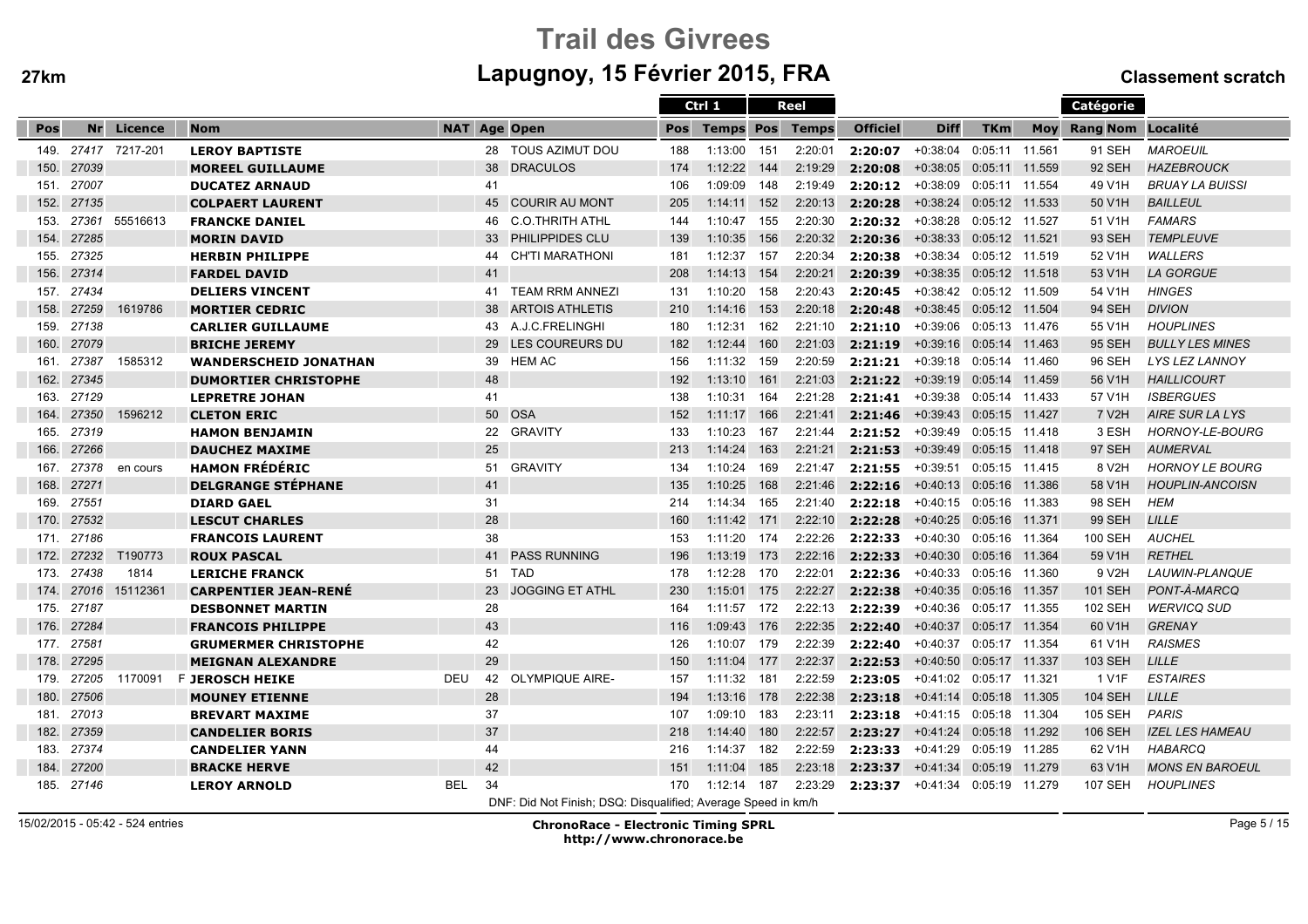# Trail des Givreesm Lapugnoy, 15 Février 2015, FRA Classement scratch

|      |       |         |                              |                     |                                                               |     | Ctrl 1                 |     | Reel    |                 |                           |                |            | Catégorie           |                        |
|------|-------|---------|------------------------------|---------------------|---------------------------------------------------------------|-----|------------------------|-----|---------|-----------------|---------------------------|----------------|------------|---------------------|------------------------|
| Pos  | Nr    | Licence | <b>Nom</b>                   | <b>NAT Age Open</b> |                                                               | Pos | <b>Temps Pos Temps</b> |     |         | <b>Officiel</b> | <b>Diff</b>               | <b>TKm</b>     | <b>Mov</b> | Rang Nom Localité   |                        |
| 186. | 27491 |         | <b>GHESTEM ROMAIN</b>        | 26                  |                                                               | 229 | 1:15:00                | 184 | 2:23:13 | 2:23:39         | +0:41:36                  | 0:05:19 11.277 |            | 108 SEH             | LILLE                  |
| 187. | 27565 |         | <b>DEBRUYNE PATRICK</b>      | 50                  | <b>FAW</b>                                                    | 159 | 1:11:38                | 186 | 2:23:25 | 2:23:45         | +0:41:41                  | 0:05:19 11.269 |            | 10 V2H              | <b>CROIX</b>           |
| 188. | 27114 |         | <b>DERHILLE CHRISTOPHE</b>   | 45                  | LES COP1 DABORD                                               | 175 | 1:12:24                | 189 | 2:23:38 | 2:23:53         | +0:41:50                  | 0:05:19 11.258 |            | 64 V1H              | <b>QUAEDYPRE</b>       |
| 189. | 27058 |         | <b>BECUWE DAVID</b>          | 46                  | LES COP1 D ABOR                                               | 177 | 1:12:28                | 190 | 2:23:38 | 2:23:55         | +0:41:51  0:05:19  11.256 |                |            | 65 V1H              | <b>REXPOEDE</b>        |
| 190. | 27600 |         | <b>WEPPE LUDOVIC</b>         | 37                  |                                                               | 187 | 1:12:58                | 193 | 2:24:00 | 2:24:01         | +0:41:57  0:05:20  11.249 |                |            | 109 SEH             | <b>NOEUX LES MINES</b> |
| 191. | 27206 | 13757   | <b>PRINS GREGORY</b>         | 37                  | LA BOUSSOLE AUD                                               | 165 | 1:12:00                | 188 | 2:23:37 | 2:24:03         | +0:42:00 0:05:20 11.245   |                |            | <b>110 SEH</b>      | <b>WITTES</b>          |
| 192. | 27276 |         | <b>TELLIER HUGUES</b>        | 58                  | <b>FAW</b>                                                    | 193 | 1:13:11                | 192 | 2:23:52 | 2:24:09         | $+0:42:06$                | 0:05:20 11.238 |            | 11 V2H              | LILLE                  |
| 193. | 27376 |         | <b>GRANDIN NICOLAS</b>       | 34                  | <b>CENTRE HOSPITAL</b>                                        | 207 | 1:14:13                | 191 | 2:23:52 | 2:24:20         | +0:42:16 0:05:20 11.224   |                |            | <b>111 SEH</b>      | <b>THELUS</b>          |
| 194. | 27408 | 1414128 | <b>SARRAZIN SÉBASTIEN</b>    | 39                  | <b>STADE LONGUENES</b>                                        | 183 | 1:12:51                | 194 | 2:24:13 | 2:24:33         | $+0:42:29$                | 0:05:21 11.207 |            | <b>112 SEH</b>      | <b>LONGUENESSE</b>     |
| 195. | 27006 |         | <b>LELEU VINCENT</b>         | 43                  |                                                               | 191 | 1:13:09                | 195 | 2:24:16 | 2:24:35         | +0:42:32 0:05:21 11.204   |                |            | 66 V1H              | <b>HAILLICOURT</b>     |
| 196. | 27214 |         | <b>MAILLARD ARNAUD</b>       | 35                  |                                                               | 162 | 1:11:46                | 198 | 2:24:50 | 2:24:56         | +0:42:53 0:05:22 11.177   |                |            | 113 SEH             | <b>TOURCOING</b>       |
| 197. | 27597 |         | <b>TRANCHANT BERTRAND</b>    | 43                  | <b>COACH SPORT SAN</b>                                        | 220 | 1:14:43                | 196 | 2:24:29 | 2:25:00         | +0:42:57 0:05:22 11.171   |                |            | 67 V1H              | <b>HENIN BEAUMONT</b>  |
| 198. | 27056 | 701315  | <b>GAJEWSKI DAVID</b>        | 45                  | ARTOIS ATHLÉTIS                                               | 206 | 1:14:13                | 197 | 2:24:30 | 2:25:05         | +0:43:01 0:05:22 11.166   |                |            | 68 V1H              | <b>AUCHEL</b>          |
| 199. | 27091 | 1630393 | <b>BREDELLE LOIC</b>         | 39                  | <b>ARTOIS ATHLETIS</b>                                        | 221 | 1:14:45                | 200 | 2:25:04 | 2:25:07         | $+0:43:04$                | 0:05:22 11.163 |            | <b>114 SEH</b>      | <b>BRUAY LA BUISSI</b> |
| 200. | 27177 |         | <b>GORECKI RENE</b>          | 58                  | <b>FOOTING CLUB DE</b>                                        | 171 | 1:12:15                | 199 | 2:25:02 | 2:25:18         | $+0:43:14$                | 0:05:22 11.149 |            | 12 V2H              | <b>HEUCHIN</b>         |
| 201. | 27577 |         | <b>FRUCHART CLAUDE</b>       | 45                  |                                                               | 197 | 1:13:19 201            |     | 2:25:12 | 2:25:26         | +0:43:23 0:05:23 11.139   |                |            | 69 V1H              | <b>BUSNES</b>          |
| 202. | 27329 |         | <b>DUFOREST LOTC</b>         | 33                  |                                                               | 228 | 1:15:00                | 203 | 2:25:19 | 2:25:39         | +0:43:36 0:05:23 11.121   |                |            | <b>115 SEH</b>      | <b>MOUVAUX</b>         |
| 203. | 27548 |         | <b>DE GUILLEBON VINCENT</b>  | 30                  |                                                               | 227 | 1:14:57                | 205 | 2:25:25 | 2:25:41         | +0:43:37 0:05:23 11.120   |                |            | <b>116 SEH</b>      | LILLE                  |
| 204. | 27464 |         | <b>JEULIN BENOÎT</b>         | 30                  |                                                               | 225 | 1:14:56                | 204 | 2:25:24 | 2:25:41         | $+0:43:37$                | 0:05:23 11.120 |            | <b>117 SEH</b>      | LILLE                  |
| 205. | 27570 |         | <b>BRUNAUX PATRICE</b>       | 55                  | <b>FAW</b>                                                    | 202 | 1:13:56                | 206 | 2:25:37 | 2:25:55         | $+0:43:51$                | 0:05:24 11.102 |            | 13 V2H              | 59170                  |
| 206. | 27512 | T237083 | <b>LEROY MAURICE-HENRI</b>   | 49                  | <b>PASS'RUNING</b>                                            | 235 | 1:15:10                | 202 | 2:25:17 | 2:25:56         | +0:43:52                  | 0:05:24 11.101 |            | 70 V1H              | <b>LAMBRES LEZ DOU</b> |
| 207. | 27203 | 1471798 | <b>CALLOT MARC</b>           | 51                  | <b>SECTION TRAIL V</b>                                        | 245 | 1:15:37                | 210 | 2:25:56 | 2:26:00         | +0:43:57  0:05:24  11.095 |                |            | 14 V2H              | <b>WAMBRECHIES</b>     |
| 208. | 27391 |         | <b>DESPLANQUES MARTIN</b>    | 33                  |                                                               | 224 | 1:14:55                | 208 | 2:25:41 | 2:26:02         | +0:43:59 0:05:24 11.093   |                |            | 118 SEH             | <b>MOUVAUX</b>         |
| 209. | 27009 |         | <b>SINGEOT PHILIPPE</b>      | 36                  |                                                               | 246 | 1:15:38                | 207 | 2:25:38 | 2:26:05         | +0:44:02 0:05:24 11.088   |                |            | <b>119 SEH</b>      | <b>NOYELES LES VER</b> |
| 210. | 27380 |         | <b>GHESTEM VIVIEN</b>        | 23                  |                                                               | 232 | 1:15:05                | 209 | 2:25:51 | 2:26:15         | +0:44:12 0:05:25 11.076   |                |            | <b>120 SEH</b>      | LILLE                  |
| 211. | 27281 | 1502486 | <b>ZAKRZEWSKI CHRISTOPHE</b> | 46                  | <b>USAL</b>                                                   | 166 | 1:12:09 212            |     | 2:26:04 | 2:26:18         | +0:44:14 0:05:25 11.073   |                |            | 71 V1H              | <b>ABLAIN SAINT NA</b> |
| 212. | 27294 |         | F PARSY CLÉMENCE             | 29                  |                                                               | 190 | 1:13:08                | 211 | 2:26:02 | 2:26:18         | +0:44:14                  | 0:05:25 11.073 |            | 1 SEF               | <b>SAULTAIN</b>        |
| 213. | 27429 |         | <b>CLAY VINCENT</b>          | 43                  |                                                               | 172 | 1:12:18                | 213 | 2:26:23 | 2:26:26         | $+0:44:23$                | 0:05:25 11.062 |            | 72 V1H              | <b>BETHONSART</b>      |
| 214. | 27538 |         | <b>GRUMERMER CHRISTIAN</b>   | 38                  |                                                               | 186 | 1:12:58 215            |     | 2:26:39 | 2:26:41         | +0:44:38                  | 0:05:25 11.044 |            | 121 SEH             | <b>HASNON</b>          |
| 215. | 27242 |         | <b>PLACE GREGORY</b>         | 44                  | <b>CLUB FC BOURS</b>                                          | 184 | $1:12:53$ 214          |     | 2:26:34 | 2:26:46         | +0:44:43  0:05:26  11.037 |                |            | 73 V <sub>1</sub> H | <b>VALHUON</b>         |
| 216. | 27497 |         | <b>HURTH DENIS</b>           | 47                  | <b>HERLIES</b>                                                | 173 | 1:12:20                | 216 | 2:26:41 | 2:27:05         | +0:45:02 0:05:26 11.013   |                |            | 74 V1H              | <b>AUBERS</b>          |
| 217. | 27037 |         | <b>HAMONIC PHILIPPE</b>      | 50                  |                                                               | 201 | 1:13:45                | 217 | 2:27:00 | 2:27:15         | +0:45:12 0:05:27 11.001   |                |            | 15 V2H              | <b>COMPIEGNE</b>       |
| 218. | 27020 |         | <b>HOVE PHILIPPE</b>         | 47                  | <b>TOLATHLON</b>                                              | 240 | 1:15:20                | 219 | 2:27:09 | 2:27:19         | +0:45:16 0:05:27 10.996   |                |            | 75 V1H              | <b>BRUAY LA BUISSI</b> |
| 219. | 27050 |         | <b>POIRIEZ FREDERIC</b>      | 38                  |                                                               | 217 | 1:14:37                | 218 | 2:27:07 | 2:27:33         | $+0:45:30$                | 0:05:27        | 10.978     | <b>122 SEH</b>      | <b>WITTES</b>          |
| 220. | 27264 |         | <b>BONIFACE FRANCK</b>       | 27                  |                                                               | 226 | 1:14:56                | 221 | 2:27:31 | 2:27:36         | $+0:45:32$ 0:05:28        |                | 10.976     | 123 SEH             | <b>BAUVIN</b>          |
| 221. | 27480 |         | <b>DELCOURT BERNARD</b>      | 60                  | <b>COURIR À BAISIE</b>                                        | 212 | 1:14:20                | 223 | 2:27:37 | 2:27:49         | $+0:45:46$                | 0:05:28        | 10.958     | 2 V3H               | <b>CAMPHIN EN PEVE</b> |
| 222. | 27357 | A07279C | <b>DUBOIS OLIVIER</b>        | 46                  | <b>TRIATHLON HAZEB</b>                                        | 189 | 1:13:07                | 225 | 2:27:54 | 2:27:54         | +0:45:50 0:05:28 10.953   |                |            | 76 V1H              | <b>BAILLEUL</b>        |
|      |       |         |                              |                     | DNF: Did Not Finish; DSQ: Disqualified; Average Speed in km/h |     |                        |     |         |                 |                           |                |            |                     |                        |

15/02/2015 - 05:42 - 524 entries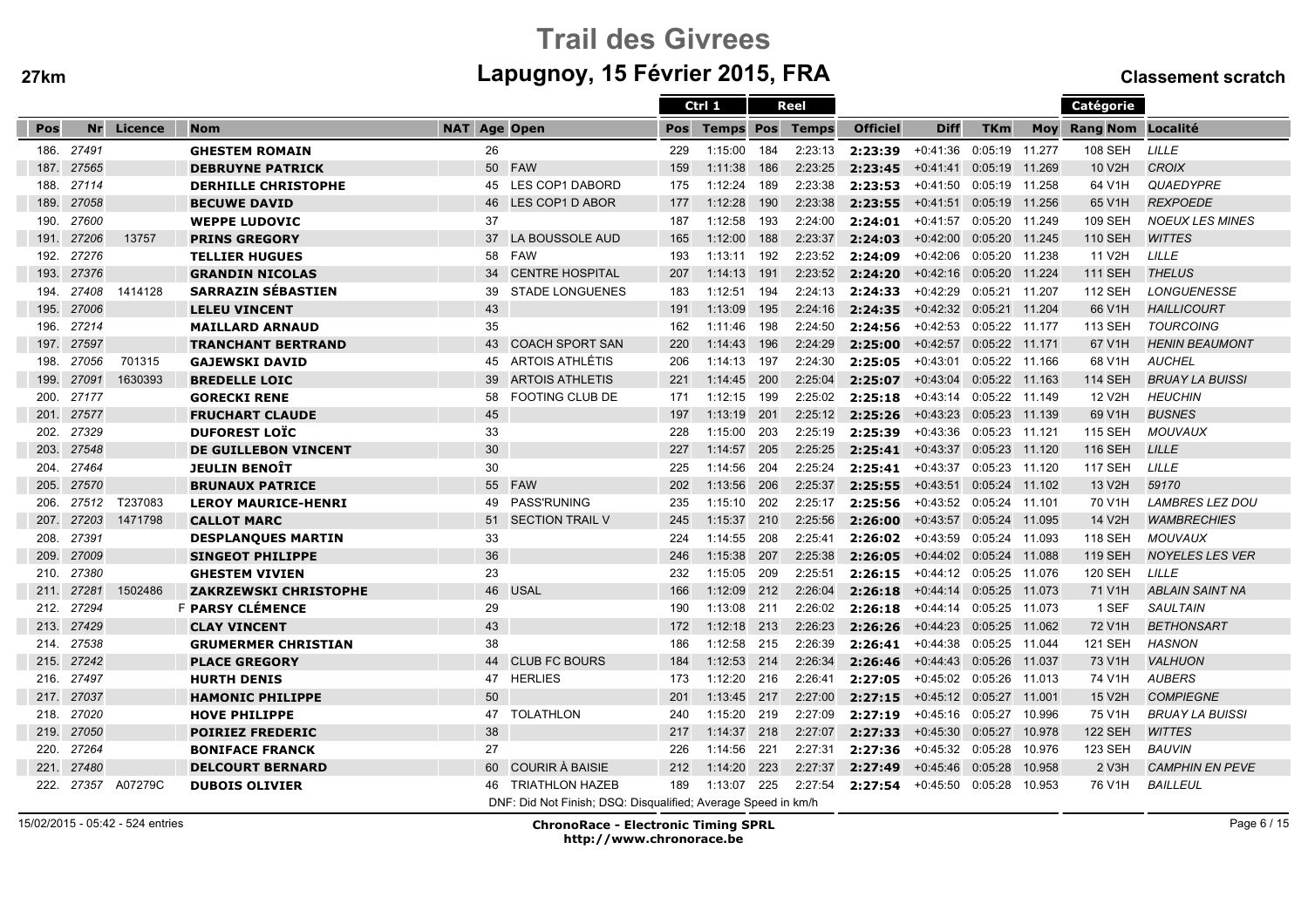# Trail des Givreesm Lapugnoy, 15 Février 2015, FRA Classement scratch

|      |       |                |                            |                     |        |                                                               |     | Ctrl 1           |       | Reel         |                 |             |                |        | Catégorie         |                        |
|------|-------|----------------|----------------------------|---------------------|--------|---------------------------------------------------------------|-----|------------------|-------|--------------|-----------------|-------------|----------------|--------|-------------------|------------------------|
| Pos  | Nr    | Licence        | <b>Nom</b>                 | <b>NAT Age Open</b> |        |                                                               | Pos | <b>Temps Pos</b> |       | <b>Temps</b> | <b>Officiel</b> | <b>Diff</b> | <b>TKm</b>     | Mov    | Rang Nom Localité |                        |
| 223. | 27008 |                | <b>LEFRAIRE SAMUEL</b>     |                     | 29     |                                                               | 247 | 1:15:39          | 220   | 2:27:29      | 2:27:56         | +0:45:53    | 0:05:28        | 10.950 | <b>124 SEH</b>    | AIX-NOULETTE           |
| 224. | 27246 |                | <b>MESGUEN NICOLAS</b>     |                     | 40     |                                                               | 244 | 1:15:34          | 222   | 2:27:33      | 2:28:02         | $+0:45:58$  | 0:05:28        | 10.943 | 77 V1H            | <b>VILLENEUVE D'AS</b> |
| 225. | 27481 |                | <b>GUILBERT ANTOINE</b>    |                     | 33     |                                                               | 195 | 1:13:18          | 224   | 2:27:45      | 2:28:15         | $+0:46:11$  | 0:05:29        | 10.927 | <b>125 SEH</b>    | <b>HOUPLIN ANCOISN</b> |
| 226. | 27369 | 1723542        | <b>SENECHAL ERIC</b>       |                     | 53     | <b>CO EU BRESLE</b>                                           | 249 | 1:15:45 227      |       | 2:28:17      | 2:28:23         | $+0:46:19$  | 0:05:29        | 10.917 | 16 V2H            | <b>ST PIERRE EN VA</b> |
| 227. | 27519 |                | <b>HEBDA MAXIME</b>        |                     | 44     |                                                               | 237 | 1:15:12 229      |       | 2:28:25      | 2:28:31         | +0:46:28    | 0:05:30        | 10.907 | 78 V1H            | <b>BOUVIGNY BOYEFF</b> |
| 228. | 27263 | T188332        | <b>RICART MAXIME</b>       |                     | 41     | <b>PASS'RUNNING</b>                                           | 185 | 1:12:55 231      |       | 2:28:33      | 2:28:37         | $+0:46:34$  | 0:05:30        | 10.900 | 79 V1H            | <b>ANZIN SAINT AUB</b> |
| 229. | 27133 |                | <b>THOREZ REGIS</b>        |                     | 42     |                                                               | 215 | 1:14:35 228      |       | 2:28:19      | 2:28:42         | $+0:46:39$  | 0:05:30        | 10.894 | 80 V1H            | <b>LESTREM</b>         |
| 230. | 27398 |                | <b>PRUVOST LOUIS</b>       |                     | 28     |                                                               | 299 | 1:18:30          | 230   | 2:28:30      | 2:28:50         | $+0:46:47$  | 0:05:30        | 10.884 | <b>126 SEH</b>    | <b>LILLE</b>           |
| 231  | 27539 |                | <b>TESSON YVES</b>         |                     | 51     |                                                               |     |                  | 226   | 2:28:13      | 2:28:55         | $+0:46:52$  | 0:05:30        | 10.877 | 17 V2H            | <b>MARCQ EN BAROEU</b> |
| 232. | 27500 |                | <b>DURAN GERARD</b>        |                     | 55     | <b>BLARINGHEM TRAI</b>                                        | 256 | $1:16:12$ 232    |       | 2:28:40      | 2:29:07         | $+0:47:04$  | 0:05:31 10.864 |        | 18 V2H            | <b>MORBECQUE</b>       |
| 233. | 27112 |                | <b>CRESSENT GABRIEL</b>    |                     | 35     |                                                               | 248 | 1:15:45          | 233   | 2:28:41      | 2:29:13         | +0:47:10    | 0:05:31 10.856 |        | <b>127 SEH</b>    | <b>ENQUIN LES MINE</b> |
| 234. | 27309 | T189830        | <b>BISIAU PHILIPPE</b>     |                     | 54     | <b>PASS RUNNING</b>                                           | 243 | 1:15:31          | 234   | 2:28:56      | 2:29:14         | $+0:47:11$  | 0:05:31 10.855 |        | 19 V2H            | <b>BOUSIGNIES</b>      |
| 235. | 27155 | 1663077        | <b>LEWANDOWSKI JACQUES</b> |                     | 55     | <b>ARTOIS ATHLETIS</b>                                        | 179 | 1:12:31          | 237   | 2:29:25      | 2:29:26         | +0:47:22    | 0:05:32 10.841 |        | 20 V2H            | <b>HERSIN COUPIGNY</b> |
| 236. | 27542 |                | <b>FLAMME LAURENT</b>      |                     | 45     | USL LEFFRINCKOU                                               | 236 | 1:15:11          | 235   | 2:29:10      | 2:29:29         | $+0:47:26$  | 0:05:32        | 10.837 | 81 V1H            | <b>ARLEUX EN GOHEL</b> |
| 237. | 27475 |                | <b>CHATELAIN STÉPHANE</b>  |                     | 42     | MARLES-RUNNING                                                | 263 | 1:16:40          | 236   | 2:29:14      | 2:29:43         | $+0:47:40$  | 0:05:32        | 10.820 | 82 V1H            | <b>MARLES LES MINE</b> |
| 238. | 27371 | 1654807        | <b>MALAK MAXENCE</b>       |                     |        | 23 VAFA VILLENEUVE                                            | 198 | 1:13:22 238      |       | 2:29:36      | 2:29:49         | $+0:47:46$  | 0:05:32        | 10.813 | <b>128 SEH</b>    | <b>LILLE</b>           |
| 239. | 27124 | A55447C        | <b>LOURDEL GREGORY</b>     |                     | 44     | <b>SLIPFAST</b>                                               | 272 | 1:17:02          | 239   | 2:29:45      | 2:30:01         | +0:47:58    | 0:05:33 10.798 |        | 83 V1H            | <b>DURY</b>            |
| 240. |       | 27388 0190108M | <b>REGNIEZ JEROME</b>      |                     | 40     | <b>HAZEBROUCK TRI</b>                                         | 199 | $1:13:24$ 240    |       | 2:29:48      | 2:30:10         | $+0:48:07$  | 0:05:33        | 10.787 | 84 V1H            | <b>RENESCURE</b>       |
| 241. | 27189 |                | <b>BENALLAL MOHAMED</b>    |                     | 49     |                                                               | 148 | 1:10:53 244      |       | 2:30:19      | 2:30:19         | $+0:48:16$  | 0:05:34 10.777 |        | 85 V1H            | <b>BRUAY LA BUISSI</b> |
| 242. | 27289 |                | <b>DESHAYES SEBASTIEN</b>  |                     | 38     |                                                               | 176 | 1:12:24 241      |       | 2:30:06      | 2:30:24         | $+0:48:21$  | 0:05:34        | 10.771 | <b>129 SEH</b>    | <b>FOUQUIERES LES</b>  |
| 243. | 27017 |                | <b>VERHAEGHE PATRICK</b>   | <b>BEL</b>          | 56     | <b>TEAM RUNAO</b>                                             | 239 | 1:15:19          | 245   | 2:30:28      | 2:30:28         | $+0:48:24$  | 0:05:34        | 10.766 | 21 V2H            | <b>COMINES</b>         |
| 244. | 27111 |                | <b>BOUREL JULIEN</b>       |                     | 37     |                                                               | 297 | $1:18:23$ 242    |       | 2:30:10      | 2:30:32         | $+0:48:29$  | 0:05:34        | 10.761 | <b>130 SEH</b>    | <b>ARRAS</b>           |
| 245. | 27273 |                | <b>DELANGHE PATRICK</b>    |                     | 62     |                                                               | 259 | 1:16:35 246      |       | 2:30:36      | 2:30:43         | +0:48:39    | 0:05:34 10.749 |        | 3 V3H             | <b>SOUCHEZ</b>         |
| 246. | 27125 |                | <b>NICAUD JULIEN</b>       |                     | 31     |                                                               | 219 | 1:14:42 247      |       | 2:30:45      | 2:30:47         | $+0:48:44$  | 0:05:35        | 10.743 | <b>131 SEH</b>    | <b>AVELIN</b>          |
| 247. | 27336 |                | <b>DURIEZ ARNAUD</b>       |                     | 38     |                                                               | 262 | $1:16:40$ 248    |       | 2:30:47      | 2:30:53         | $+0:48:50$  | 0:05:35        | 10.736 | <b>132 SEH</b>    | <b>VILLENEUVE DAS</b>  |
| 248. | 27424 |                | <b>WAROT ARNAUD</b>        |                     | 35     |                                                               | 233 | 1:15:09          | 249   | 2:30:47      | 2:30:56         | $+0:48:52$  | 0:05:35        | 10.733 | <b>133 SEH</b>    | <b>VITRY EN ARTOIS</b> |
| 249. | 27235 | 1741133        | <b>MOUGIN NICOLAS</b>      |                     | 35     | <b>RC ARRAS</b>                                               | 252 | 1:15:58          | 243   | 2:30:18      | 2:30:56         | $+0:48:53$  | 0:05:35        | 10.732 | 134 SEH           | <b>WANCOURT</b>        |
| 250. | 27315 | 1370484        | <b>BECLIN JEROME</b>       |                     |        | 42 O.A.HAZEBROUCK                                             | 271 | 1:16:54          | 250   | 2:30:55      | 2:31:01         | $+0:48:58$  | 0:05:35        | 10.727 | 86 V1H            | <b>CAESTRE</b>         |
| 251. |       | 27075 0190126M | <b>CASTEL MARTIAL</b>      |                     |        | 50 TC LIEVIN                                                  | 241 | 1:15:24          | - 251 | 2:31:04      | 2:31:17         | +0:49:14    | 0:05:36        | 10.708 | 22 V2H            | <b>LENS</b>            |
| 252. | 27012 | 1567608        | <b>DELABRE GRÉGORY</b>     |                     | 43     | TRAILRUNNERFOND                                               | 258 | 1:16:26          | 252   | 2:31:05      | 2:31:20         | $+0:49:17$  | 0:05:36        | 10.704 | 87 V1H            | <b>AVION</b>           |
| 253. | 27152 | 1347841        | <b>DEMAZURE ERIC</b>       |                     | 42     | <b>VERMELLES AC</b>                                           | 261 | 1:16:39          | 253   | 2:31:08      | 2:31:37         | +0:49:34    | 0:05:36        | 10.684 | 88 V1H            | <b>VERMELLES</b>       |
| 254. | 27476 |                | <b>LEBAS ERIC</b>          |                     | 46     | <b>TEAM TRAIL 62</b>                                          | 291 | 1:17:59 256      |       | 2:31:32      | 2:31:41         | $+0:49:38$  | 0:05:37        | 10.679 | 89 V1H            | <b>MENNEVILLE</b>      |
| 255. | 27279 |                | <b>DELEPAUT NICOLAS</b>    |                     | 26     |                                                               | 211 | 1:14:19          | 257   | 2:31:43      | 2:31:54         | $+0:49:51$  | 0:05:37        | 10.664 | 135 SEH           | LOOS-EN-GOHELLE        |
| 256. | 27255 | 07433M84       | <b>DE RYNCK BRUNO</b>      | <b>BEL</b>          | 31 TTI |                                                               | 222 | 1:14:53          | 258   | 2:31:50      | 2:31:58         | $+0:49:55$  | 0:05:37        | 10.659 | <b>136 SEH</b>    | <b>POPERINGE</b>       |
| 257. | 27145 |                | <b>DAUCHEZ LÉON</b>        |                     | 51     |                                                               | 279 | $1:17:23$ 255    |       | 2:31:29      | 2:31:59         | +0:49:56    | 0:05:37        | 10.658 | 23 V2H            | <b>AUMERVAL</b>        |
| 258. | 27296 |                | <b>BOUTRY MARTIN</b>       |                     | 40     | <b>TEAM TIBET LIBR</b>                                        | 319 | 1:19:45          | 254   | 2:31:22      | 2:32:02         | $+0:49:59$  | 0:05:37        | 10.655 | 90 V1H            | <b>SAINT JANS CAPP</b> |
| 259. | 27248 | a67764C        | <b>LOUCHART DAVID</b>      |                     | 39     | LES BAUDETS HIN                                               | 277 | 1:17:19 261      |       | 2:32:01      | 2:32:04         | $+0:50:01$  | 0:05:37        | 10.652 | 137 SEH           | <b>HINGES</b>          |
|      |       |                |                            |                     |        | DNF: Did Not Finish: DSQ: Disqualified: Average Speed in km/h |     |                  |       |              |                 |             |                |        |                   |                        |

15/02/2015 - 05:42 - 524 entries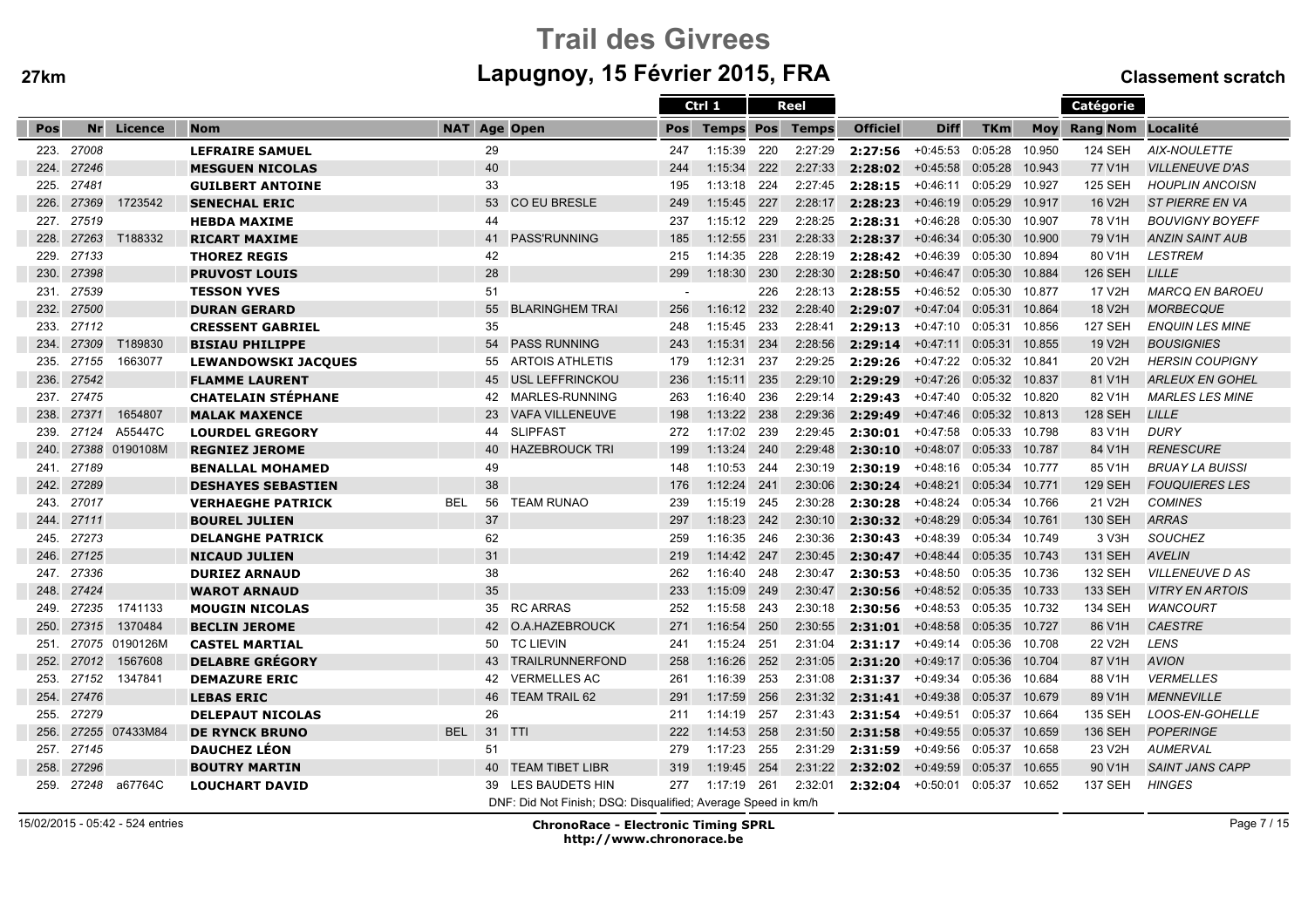ĺ

# Trail des Givreesm Lapugnoy, 15 Février 2015, FRA Classement scratch

|      |       |            |                                 |                                                               |     | Ctrl 1           |     | Reel         |                 |                           |                |            | Catégorie         |                        |
|------|-------|------------|---------------------------------|---------------------------------------------------------------|-----|------------------|-----|--------------|-----------------|---------------------------|----------------|------------|-------------------|------------------------|
| Pos  |       | Nr Licence | <b>Nom</b>                      | <b>NAT Age Open</b>                                           | Pos | <b>Temps Pos</b> |     | <b>Temps</b> | <b>Officiel</b> | <b>Diff</b>               | <b>TKm</b>     | <b>Moy</b> | Rang Nom Localité |                        |
| 260. | 27558 |            | F BEAUCAMP VALÉRIE              | 39                                                            | 274 | 1:17:09          | 260 | 2:31:57      | 2:32:07         | $+0:50:03$                | 0:05:38        | 10.650     | 2 SEF             | <b>HOUPLIN-ANCOISN</b> |
| 261. | 27108 |            | <b>BIGAYON MICKAEL</b>          | 38                                                            | 276 | 1:17:13          | 263 | 2:32:14      | 2:32:24         | $+0:50:21$                | 0:05:38        | 10.629     | <b>138 SEH</b>    | <b>BAPAUME</b>         |
| 262. | 27062 |            | <b>ZULIANI EDDY</b>             | 44                                                            | 275 | 1:17:11          | 262 | 2:32:13      | 2:32:25         | +0:50:22 0:05:38          |                | 10.628     | 91 V1H            | <b>BAPAUME</b>         |
| 263. | 27433 |            | <b>JASKULSKI JÉRÔME</b>         | 38                                                            | 238 | 1:15:17          | 259 | 2:31:57      | 2:32:36         | $+0:50:33$                | 0:05:39        | 10.615     | <b>139 SEH</b>    | <b>WANCOURT</b>        |
| 264. | 27100 | 1447413    | <b>MESPLOMB MERRY</b>           | 49<br><b>ACVA</b>                                             | 269 | 1:16:50          | 265 | 2:32:15      | 2:32:36         | +0:50:33                  | 0:05:39        | 10.615     | 92 V1H            | <b>MARQUETTE LEZ L</b> |
| 265. | 27386 |            | <b>PARMENT FABIEN</b>           | 45                                                            | 255 | 1:16:08          | 264 | 2:32:15      | 2:32:42         | $+0.50.38$ $0.05.39$      |                | 10.609     | 93 V1H            | <b>BRUAY LA BUISSI</b> |
| 266. | 27400 |            | <b>MISBARE FRANCK</b>           | <b>LONGUENESSE NAT</b><br>43                                  | 242 | 1:15:28          | 268 | 2:32:54      | 2:32:57         | $+0:50:54$                | 0:05:39        | 10.591     | 94 V1H            | <b>SAINT-OMER</b>      |
| 267. | 27046 |            | <b>COLOMB BERTRAND</b>          | 40                                                            | 257 | 1:16:12          | 267 | 2:32:49      | 2:33:09         | $+0:51:06$                | 0:05:40        | 10.577     | 95 V1H            | <b>ANZIN SAINT AUB</b> |
| 268. | 27552 | 122534     | <b>DUMETZ PASCAL</b>            | 062048<br>47                                                  | 341 | 1:20:58          | 266 | 2:32:39      | 2:33:13         | $+0:51:09$                | 0:05:40        | 10.573     | 96 V1H            | <b>DROUVIN LE MARA</b> |
| 269. | 27310 | 1463924    | <b>MOUCHON JONATHAN</b>         | <b>AC OUTREAU</b><br>37                                       | 334 | 1:20:30          | 270 | 2:32:59      | 2:33:16         | $+0.51:13$ 0:05:40        |                | 10.569     | <b>140 SEH</b>    | <b>BOULOGNE SUR ME</b> |
| 270. | 27384 |            | <b>DROQUE PASCAL</b>            | LES COURANTS D'<br>49                                         | 231 | 1:15:05          | 273 | 2:33:13      | 2:33:20         | +0:51:16                  | 0:05:40 10.565 |            | 97 V1H            | <b>VALHUON</b>         |
| 271. | 27405 | 1456328    | <b>JACQUART JÉRÔME</b>          | <b>FECHAIN ATHLÉTI</b><br>37                                  | 296 | 1:18:22          | 269 | 2:32:56      | 2:33:33         | $+0:51:30$                | 0:05:41 10.549 |            | <b>141 SEH</b>    | <b>FECHAIN</b>         |
| 272. | 27222 |            | <b>DEFOORT JEREMIE</b>          | 35                                                            | 203 | 1:14:01          | 277 | 2:33:31      | 2:33:37         | +0:51:34                  | 0:05:41        | 10.545     | <b>142 SEH</b>    | <b>HENIN BEAUMONT</b>  |
| 273. | 27601 |            | <b>WROBEL PHILIPPE</b>          | 36                                                            | 270 | 1:16:54          | 279 | 2:33:34      | 2:33:38         | $+0:51:35$                | 0:05:41        | 10.544     | <b>143 SEH</b>    | <b>DENAIN</b>          |
| 274. | 27477 |            | <b>GRESSIER YANNICK</b>         | <b>TEAM TRAIL 62</b><br>47                                    | 324 | 1:20:19          | 276 | 2:33:31      | 2:33:40         | $+0:51:36$                | 0:05:41        | 10.542     | 98 V1H            | <b>ZOTEUX</b>          |
| 275. | 27267 |            | <b>LEQUIEN BASTIEN</b>          | 25                                                            | 223 | 1:14:54          | 278 | 2:33:32      | 2:33:43         | +0:51:39 0:05:41 10.539   |                |            | <b>144 SEH</b>    | <b>COUTICHES</b>       |
| 276. | 27217 |            | <b>PLANKEELE DAVID</b>          | 26                                                            | 266 | 1:16:46          | 271 | 2:33:09      | 2:33:48         | +0:51:45 0:05:41 10.533   |                |            | <b>145 SEH</b>    | <b>LENS</b>            |
| 277. | 27589 |            | <b>PLANKEELE GUY</b>            | 26                                                            | 267 | 1:16:47 272      |     | 2:33:10      | 2:33:48         | +0:51:45 0:05:41 10.532   |                |            | <b>146 SEH</b>    | <b>LENS</b>            |
| 278. | 27258 | 1464622    | <b>ANDRIEUX JOEL</b>            | 45                                                            | 309 | 1:19:18          | 274 | 2:33:23      | 2:33:55         | +0:51:52 0:05:42 10.525   |                |            | 99 V1H            | <b>DESVRES</b>         |
| 279. | 27257 | 1464622    | <b>FOUGNIES GUILLAUME</b>       | <b>ASD HESDIN</b><br>30                                       | 310 | 1:19:19          | 275 | 2:33:24      | 2:33:55         | +0:51:52 0:05:42 10.524   |                |            | <b>147 SEH</b>    | <b>HESDIN</b>          |
| 280. | 27381 |            | <b>BAR EDDY</b>                 | <b>TEAM RRM ANNEZI</b><br>44                                  | 254 | 1:16:07          | 284 | 2:34:04      | 2:34:04         | $+0:52:01$                | 0:05:42 10.514 |            | 100 V1H           | <b>ANNEZIN</b>         |
| 281. | 27450 | A08181C    | <b>HOCHART MICKAEL</b>          | 35<br><b>TRIATHLON CLUB</b>                                   | 278 | 1:17:20          | 287 | 2:34:08      | 2:34:19         | $+0:52:16$                | 0:05:42 10.497 |            | <b>148 SEH</b>    | <b>AUCHY LES MINES</b> |
| 282. | 27590 |            | <b>PLATEAU FRÉDÉRIC</b>         | 38                                                            | 283 | 1:17:34          | 280 | 2:33:39      | 2:34:24         | +0:52:21                  | 0:05:43 10.491 |            | <b>149 SEH</b>    | <b>MARCQ EN BAROEU</b> |
| 283. | 27167 |            | <b>DEBREIL ERIC</b>             | 52                                                            | 325 | 1:20:20          | 282 | 2:33:54      | 2:34:25         | +0:52:22 0:05:43 10.490   |                |            | 24 V2H            | <b>LONGWY</b>          |
| 284. | 27554 |            | <b>F DURAND-CHEVAL CLOTILDE</b> | <b>CALH JOGGING HE</b><br>47                                  | 312 | 1:19:23          | 285 | 2:34:05      | 2:34:28         | +0:52:25                  | 0:05:43 10.487 |            | 2 V1F             | <b>HERLIES</b>         |
| 285. | 27421 |            | <b>LEROUX PHILIPPE</b>          | 51<br><b>HERLIES</b>                                          | 313 | 1:19:24          | 286 | 2:34:07      | 2:34:28         | +0:52:25 0:05:43 10.487   |                |            | 25 V2H            | <b>HERLIES</b>         |
| 286. | 27449 |            | <b>ALIBERT ADRIEN</b>           | 29                                                            | 308 | 1:19:14          | 281 | 2:33:49      | 2:34:29         | +0:52:26                  | 0:05:43 10.486 |            | <b>150 SEH</b>    | <b>DOUAI</b>           |
| 287. | 27489 |            | <b>DEKEISTER DAMIEN</b>         | 44                                                            | 268 | 1:16:47          | 290 | 2:34:18      | 2:34:32         | $+0:52:29$                | 0:05:43        | 10.483     | 101 V1H           | <b>WORMHOUT</b>        |
| 288. | 27346 |            | <b>CHOUVIN GUILLAUME</b>        | 35                                                            | 301 | 1:18:46          | 289 | 2:34:14      | 2:34:33         | $+0:52:29$                | 0:05:43 10.482 |            | <b>151 SEH</b>    | <b>COURTRAI</b>        |
| 289. | 27335 | 442427     | <b>LIEVEN DIDIER</b>            | 57<br><b>VAFA</b>                                             | 251 | 1:15:53          | 288 | 2:34:10      | 2:34:36         | +0:52:33 0:05:43 10.478   |                |            | 26 V2H            | <b>SÉLECTIONNER UN</b> |
| 290. | 27413 |            | <b>CARON BRUNO</b>              | 53                                                            | 355 | 1:21:41          | 283 | 2:33:55      | 2:34:41         | +0:52:37                  | 0:05:43 10.473 |            | 27 V2H            | <b>COULOGNE</b>        |
| 291. | 27153 |            | <b>LOEUILLIEUX JULIEN</b>       | 35<br><b>TEAM TRAIL 62</b>                                    | 293 | 1:18:00          | 292 | 2:34:38      | 2:34:47         | $+0.52:43$ 0:05:43        |                | 10.466     | <b>152 SEH</b>    | <b>BELLEBRUNE</b>      |
| 292. | 27103 | 1376199    | <b>WEPIERRE OLIVIER</b>         | OA HAZEBROUCK<br>46                                           | 265 | 1:16:43          | 293 | 2:34:46      | 2:34:53         | +0:52:49  0:05:44  10.459 |                |            | 102 V1H           | <b>HAZEBROUCK</b>      |
| 293. | 27366 |            | <b>CHARASSON PASCAL</b>         | 43                                                            | 295 | 1:18:15          | 291 | 2:34:27      | 2:35:02         | $+0:52:59$                | 0:05:44        | 10.448     | 103 V1H           | <b>LOISON SOUS LEN</b> |
| 294. | 27360 |            | <b>BOLJANIC IVAN</b>            | 36                                                            | 322 | 1:20:05          | 294 | 2:34:47      | 2:35:07         | $+0:53:04$                | 0:05:44 10.443 |            | 153 SEH           | <b>BEAUVAIS</b>        |
| 295. | 27569 |            | <b>VALLE CLAUDE</b>             | 55<br><b>FAW</b>                                              | 234 | 1:15:09          | 295 | 2:34:50      | 2:35:08         | $+0.53:05$                | 0:05:44        | 10.442     | 28 V2H            | <b>WASQUEHAL</b>       |
| 296. | 27026 |            | <b>HENNION PHILIPPE</b>         | 47                                                            | 281 | 1:17:25          | 300 | 2:35:15      | 2:35:25         | +0:53:22 0:05:45          |                | 10.423     | 104 V1H           | <b>LAPUGNOY</b>        |
|      |       |            |                                 | DNF: Did Not Finish: DSQ: Disqualified: Average Speed in km/h |     |                  |     |              |                 |                           |                |            |                   |                        |

15/02/2015 - 05:42 - 524 entries

ChronoRace - Electronic Timing SPRL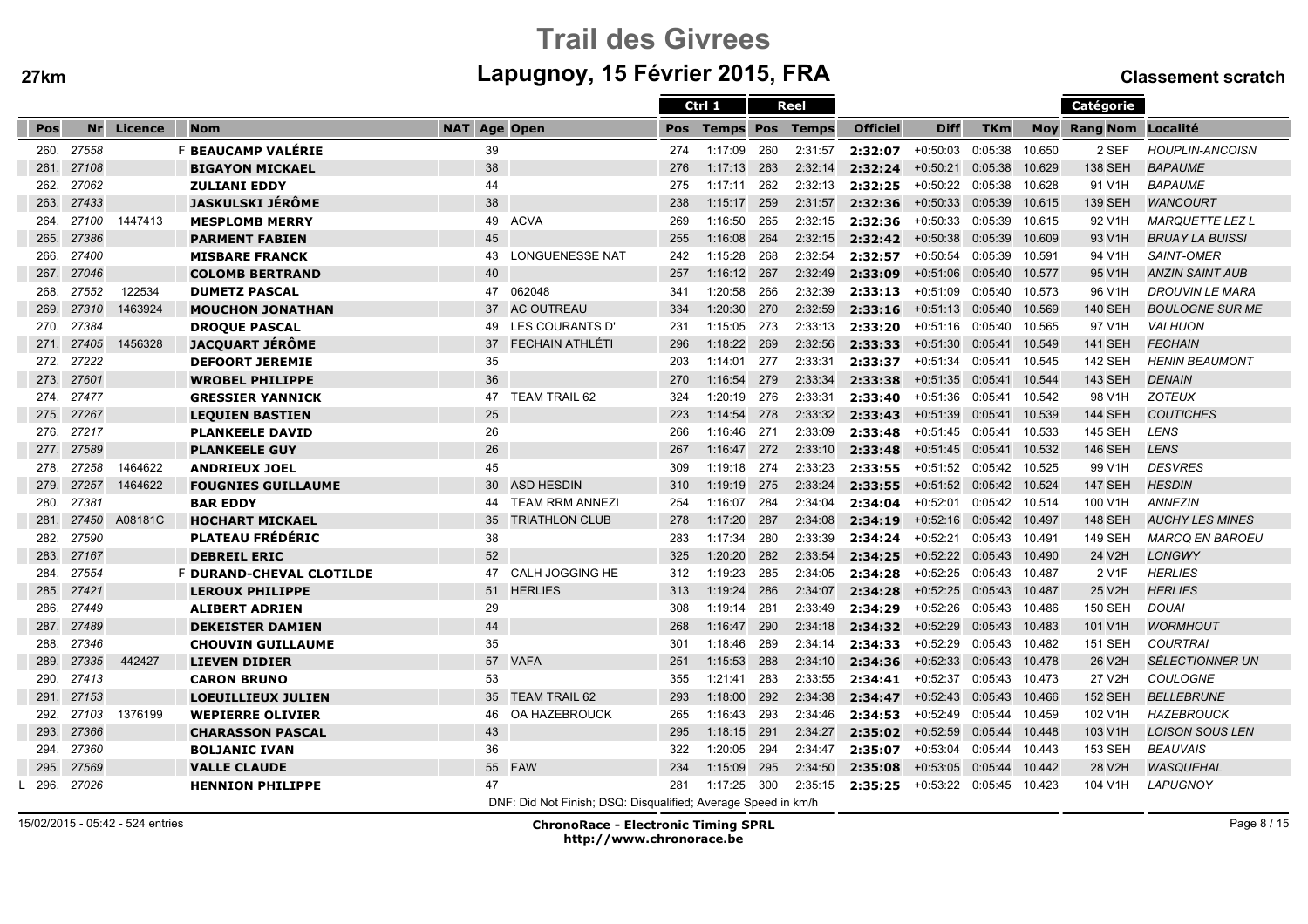# Trail des Givreesm Lapugnoy, 15 Février 2015, FRA Classement scratch

|      |            |                |                               |                     |    |                                                               |     | Ctrl 1           |      | Reel    |                 |                           |                |            | Catégorie                |                        |
|------|------------|----------------|-------------------------------|---------------------|----|---------------------------------------------------------------|-----|------------------|------|---------|-----------------|---------------------------|----------------|------------|--------------------------|------------------------|
| Pos  | Nr         | Licence        | <b>Nom</b>                    | <b>NAT Age Open</b> |    |                                                               | Pos | <b>Temps Pos</b> |      | Temps   | <b>Officiel</b> | <b>Diff</b>               | <b>TKm</b>     | <b>Mov</b> | <b>Rang Nom Localité</b> |                        |
| 297. | 27430      | 466057         | <b>CARDIN PATRICE</b>         |                     | 49 | 062014                                                        | 304 | 1:19:01          | 298  | 2:35:12 | 2:35:30         | $+0:53:27$                | 0:05:45        | 10.418     | 105 V1H                  | <b>ARRAS</b>           |
| 298. | 27353      |                | <b>MIELOCH YOHANN</b>         |                     | 43 |                                                               | 305 | 1:19:08          | 296  | 2:35:05 | 2:35:32         | $+0:53:28$                | 0:05:45        | 10.416     | 106 V1H                  | <b>TILLOY LES HERM</b> |
| 299. |            | 27331 0190126m | <b>DAMBRAIN JEAN MARC</b>     |                     | 50 | <b>TRI LIEVIN</b>                                             | 288 | 1:17:48          | 302  | 2:35:31 | 2:35:36         | $+0:53:32$ 0:05:45        |                | 10.411     | 29 V2H                   | <b>GIVENCHY EN GOH</b> |
| 300. | 27148      |                | <b>LECOEUVRE SERGE</b>        |                     | 49 | COURIR À BAISIE                                               | 285 | $1:17:42$ 303    |      | 2:35:32 | 2:35:45         | +0:53:42 0:05:46 10.401   |                |            | 107 V1H                  | <b>WANNEHAIN</b>       |
| 301. | 27334      | 1229008        | <b>GOUIN MICKAEL</b>          |                     | 41 | VILLENEUVE D AS                                               | 300 | 1:18:31          | 301  | 2:35:25 | 2:35:47         | +0:53:44 0:05:46 10.398   |                |            | 108 V1H                  | <b>MONS EN BAROEUL</b> |
| 302. | 27063      |                | <b>AMOUROUX MARC</b>          |                     | 41 |                                                               | 316 | 1:19:33          | 299  | 2:35:14 | 2:35:50         | $+0.53:46$ 0:05:46        |                | 10.396     | 109 V1H                  | <b>COMINES</b>         |
| 303. | 27407      |                | <b>SZRAMA OLIVIER</b>         |                     | 40 |                                                               | 323 | 1:20:11          | 297  | 2:35:11 | 2:35:52         | +0:53:49                  | 0:05:46        | 10.392     | 110 V1H                  | <b>CARVIN</b>          |
| 304. | 27389      |                | <b>KOZLOWSKI STEPHANE</b>     |                     | 37 | <b>FAW</b>                                                    | 200 | 1:13:26          | 305  | 2:35:52 | 2:35:57         | $+0:53:54$                | 0:05:46        | 10.387     | <b>154 SEH</b>           | <b>WASQUEHAL</b>       |
| 305. | 27340      | 1562748        | <b>SERET GAETAN</b>           |                     | 43 | <b>ACVA</b>                                                   | 287 | 1:17:46          | 304  | 2:35:37 | 2:36:00         | $+0:53:56$                | 0:05:46        | 10.384     | 111 V1H                  | LYS LEZ LANNOY         |
| 306. | 27092      |                | <b>BOURRE FABRICE</b>         |                     | 47 | <b>ASSOCIATION DES</b>                                        | 253 | 1:16:06          | 306  | 2:35:58 | 2:36:13         | +0:54:09 0:05:47 10.370   |                |            | 112 V1H                  | <b>VERQUIN</b>         |
| 307. | 27018      | 437748         | <b>HEDOIRE GERARD</b>         |                     | 52 | <b>CLLL ARMENTIERE</b>                                        | 315 | 1:19:29          | 307  | 2:36:11 | 2:36:20         | +0:54:16 0:05:47 10.362   |                |            | 30 V2H                   | <b>BILLY-BERCLAU</b>   |
| 308. | 27043      |                | <b>BADI DERRY</b>             |                     | 43 | <b>COURIR A MERVIL</b>                                        | 314 | 1:19:29          | 308  | 2:36:12 | 2:36:45         | +0:54:42 0:05:48 10.334   |                |            | 113 V1H                  | <b>MERVILLE</b>        |
| 309. | 27102      |                | <b>THIRY YANN</b>             |                     | 35 |                                                               | 290 | 1:17:56          | 309  | 2:36:31 | 2:36:56         | $+0.54:53$ 0:05:48        |                | 10.322     | <b>155 SEH</b>           | LAVENTIE               |
| 310. |            | 27027 0190132F | <b>F DEVINEAUX NATHALIE</b>   |                     | 42 | <b>RCA TRIATHLON</b>                                          | 284 | 1:17:35          | 311  | 2:36:54 | 2:37:19         | $+0:55:15$ 0:05:49        |                | 10.298     | 3 V1F                    | <b>ANZIN SAINT AUB</b> |
| 311. | 27011      | 0190132M       | <b>VANDOOREN MICHEL</b>       |                     | 43 | <b>RCA TRIATHLON</b>                                          | 282 | 1:17:33          | 310  | 2:36:54 | 2:37:19         | +0:55:15                  | 0:05:49        | 10.297     | 114 V1H                  | <b>ANZIN SAINT AUB</b> |
| 312. | 27005      |                | <b>LEMAITRE FRANCK</b>        |                     | 45 |                                                               | 264 | 1:16:42 313      |      | 2:37:15 | 2:37:19         | +0:55:16 0:05:49 10.297   |                |            | 115 V1H                  | <b>LAPUGNOY</b>        |
| 313. | 27420      | 1562117        | <b>DILLY OLIVIER</b>          |                     | 40 | 059145                                                        | 397 | $1:24:16$ 312    |      | 2:37:12 | 2:37:50         | +0:55:47 0:05:50 10.263   |                |            | 116 V1H                  | <b>MONTIGNY EN GOH</b> |
| 314. | 27179      |                | <b>BOULET CHRISTOPHE</b>      |                     | 51 | COURIR À MAZING                                               | 317 | 1:19:34          | 314  | 2:37:23 | 2:37:55         | $+0.55:52$ $0.05:50$      |                | 10.258     | 31 V2H                   | <b>MAZINGHEM</b>       |
| 315. | 27252      |                | <b>VAAST GUILLAUME</b>        |                     | 34 | <b>JOG'ABLAIN</b>                                             | 289 | 1:17:53 317      |      | 2:37:59 | 2:38:13         | +0:56:09 0:05:51          |                | 10.239     | <b>156 SEH</b>           | <b>ABLAIN SAINT NA</b> |
| 316. | 27367      |                | <b>COINT PHILIPPE</b>         |                     | 56 | LES COUREURS DU                                               | 286 | 1:17:43 318      |      | 2:38:09 | 2:38:22         | $+0.56:19$ 0:05:51        |                | 10.228     | 32 V2H                   | <b>NOEUX LES MINES</b> |
| 317. | 27204      | 1559586        | <b>LAUWERS LUDOVIC</b>        |                     | 47 | <b>SECTION TRAIL V</b>                                        | 343 | 1:21:02 316      |      | 2:37:56 | 2:38:26         | $+0:56:23$                | 0:05:52        | 10.224     | 117 V1H                  | <b>WAMBRECHIES</b>     |
| 318. | 27418      | 729418         | <b>SCHERPEREEL ANDRE-JEAN</b> |                     | 56 | <b>PSC</b>                                                    | 344 | 1:21:03          | 315  | 2:37:53 | 2:38:31         | $+0:56:27$                | 0:05:52        | 10.219     | 33 V2H                   | <b>PARIS</b>           |
| 319. | 27348      |                | <b>F DEPLECHIN LUDIVINE</b>   |                     | 40 | <b>TEAM TRAIL 62</b>                                          | 366 | 1:21:55 319      |      | 2:38:21 | 2:38:33         | +0:56:30  0:05:52  10.217 |                |            | 4 V1F                    | <b>ST MARTIN CHOQU</b> |
| 320. | 27031      |                | <b>LULKA DAVID</b>            |                     | 42 |                                                               | 346 | 1:21:03          | 321  | 2:38:32 | 2:38:58         | $+0.56:55$ 0:05:53        |                | 10.190     | 118 V1H                  | <b>MARLES LES MINE</b> |
| 321. | 27562      |                | <b>PRINCE ERIC</b>            |                     | 45 | <b>COACH SPORT SAN</b>                                        | 368 | 1:22:06          | 320  | 2:38:23 | 2:38:58         | $+0:56:55$ 0:05:53        |                | 10.190     | 119 V1H                  | <b>MONTIGNY EN GOH</b> |
| 322. | 27175      |                | <b>LEGRAND GREGORY</b>        |                     | 31 | <b>ARTOIS ATHLÉTIS</b>                                        | 342 | 1:21:02          | 322  | 2:38:36 | 2:39:05         | $+0:57:01$                | 0:05:53 10.183 |            | <b>157 SEH</b>           | <b>HAILLICOURT</b>     |
| 323. | 27368      |                | <b>DELBAR THIERRY</b>         |                     | 48 | <b>COURIR A BAISIE</b>                                        | 306 | 1:19:12          | 325  | 2:38:52 | 2:39:06         | +0:57:02 0:05:53          |                | 10.182     | 120 V1H                  | <b>BAISIEUX</b>        |
| 324. | 27442      |                | <b>LEPILLET CEDRIC</b>        |                     | 28 |                                                               | 345 | 1:21:03          | 323  | 2:38:40 | 2:39:08         | $+0:57:04$                | 0:05:53        | 10.180     | <b>158 SEH</b>           | LA BASSÉE              |
| 325. | 27042      | 1519056        | <b>F BADI AMELIE</b>          |                     | 32 | OA HAZEBROUCK                                                 | 361 | 1:21:46          | -324 | 2:38:50 | 2:39:20         | +0:57:17                  | 0:05:54        | 10.166     | 3 SEF                    | <b>MERVILLE</b>        |
| 326. | 27576      |                | <b>SYLLA MARC</b>             |                     | 45 |                                                               | 326 | 1:20:21          | 326  | 2:38:57 | 2:39:32         | +0:57:28 0:05:54 10.154   |                |            | 121 V1H                  | <b>CAMBRAI</b>         |
| 327. | 27275      |                | <b>MEURIN BERNARD</b>         |                     | 57 |                                                               | 273 | 1:17:03          | 332  | 2:39:39 | 2:39:43         | +0:57:40 0:05:54 10.142   |                |            | 34 V2H                   | <b>ARMENTIERES</b>     |
| 328. | 27184      |                | <b>FLAJOLET HERVE</b>         |                     | 43 |                                                               | 302 | 1:18:47          | 331  | 2:39:37 | 2:39:44         | $+0.57:41$ 0:05:54        |                | 10.141     | 122 V1H                  | <b>SAINT VENANT</b>    |
| 329. | 27444      |                | <b>SCHEERS FRÉDÉRIC</b>       |                     | 50 |                                                               | 400 | 1:24:46          | 328  | 2:39:17 | 2:39:45         | +0:57:42 0:05:55          |                | 10.140     | 35 V2H                   | <b>HELLEMMES</b>       |
| 330. | 27159      |                | <b>DELAMBRE JEAN-PIERRE</b>   |                     | 52 |                                                               | 349 | 1:21:11          | 329  | 2:39:23 | 2:39:49         | $+0:57:45$                | 0:05:55        | 10.137     | 36 V2H                   | <b>MARQUILLIES</b>     |
| 331. | 27115      |                | <b>DESCAMPS OLIVIER</b>       |                     | 55 | <b>FOULÉES SAINGHI</b>                                        | 351 | 1:21:27          | 327  | 2:39:07 | 2:39:49         | +0:57:46                  | 0:05:55        | 10.136     | 37 V2H                   | 59136                  |
| 332. | 27474      |                | <b>LEVEAU GREGORY</b>         |                     | 39 |                                                               | 321 | 1:19:47          | 333  | 2:39:40 | 2:40:01         | $+0.57:58$ 0:05:55        |                | 10.123     | <b>159 SEH</b>           | <b>NEUFCHATEL EN B</b> |
|      | 333. 27081 | 419629         | <b>CAINNE BRUNO</b>           |                     | 54 |                                                               | 348 | 1:21:09          | 335  | 2:40:04 | 2:40:13         | +0:58:09 0:05:56 10.111   |                |            | 38 V2H                   | <b>QUIESTEDE</b>       |
|      |            |                |                               |                     |    | DNF: Did Not Finish; DSQ: Disqualified; Average Speed in km/h |     |                  |      |         |                 |                           |                |            |                          |                        |

15/02/2015 - 05:42 - 524 entries

ChronoRace - Electronic Timing SPRL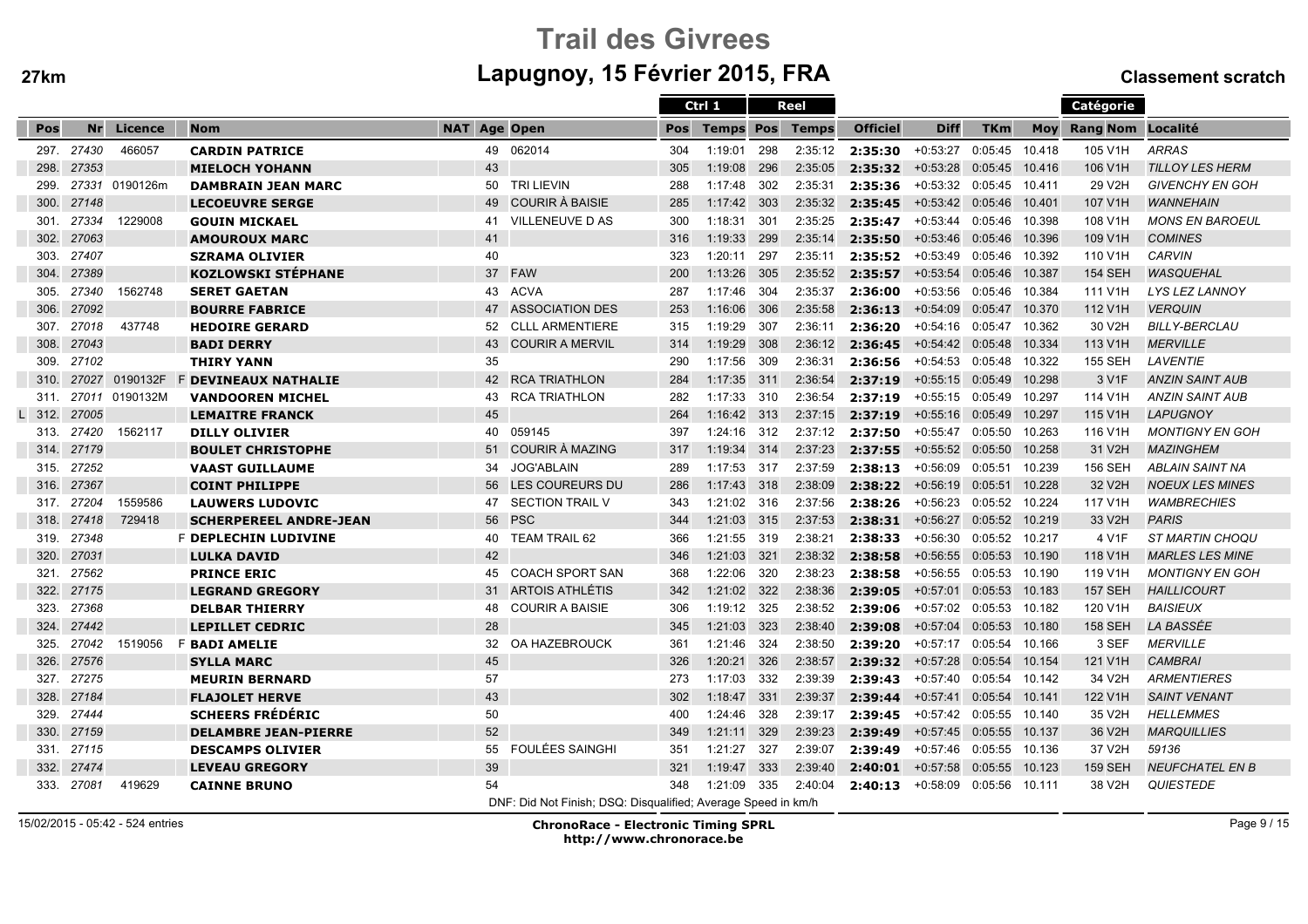# Trail des Givreesm Lapugnoy, 15 Février 2015, FRA Classement scratch

|      |       |          |                               |                                                               |     | Ctrl 1                 |     | Reel    |                      |                         |                |            | Catégorie          |                        |
|------|-------|----------|-------------------------------|---------------------------------------------------------------|-----|------------------------|-----|---------|----------------------|-------------------------|----------------|------------|--------------------|------------------------|
| Pos  | Nr    | Licence  | <b>Nom</b>                    | <b>NAT Age Open</b>                                           | Pos | <b>Temps Pos Temps</b> |     |         | <b>Officiel</b>      | <b>Diff</b>             | TKm            | <b>Mov</b> | Rang Nom Localité  |                        |
| 334. | 27078 |          | <b>WICQUART ERIC</b>          | 52                                                            | 303 | 1:18:57                | 334 | 2:40:01 | 2:40:13              | +0:58:10                | 0:05:56        | 10.111     | 39 V2H             | LAVENTIE               |
| 335. | 27501 | 0190135M | <b>MEEUS OLIVIER</b>          | 48<br><b>HENIN ENDURANCE</b>                                  | 385 | 1:23:32                | 330 | 2:39:37 | 2:40:16              | $+0:58:12$              | 0:05:56        | 10.108     | 123 V1H            | <b>DOURGES</b>         |
| 336. | 27209 |          | <b>F HALART ELISE</b>         | <b>FAW</b><br>28                                              | 333 | 1:20:29                | 336 | 2:40:05 | 2:40:25              | +0:58:22 0:05:56 10.098 |                |            | 4 SEF              | <b>MONS EN BAREOUL</b> |
| 337. | 27141 | 1565114  | <b>ROBILLARD MICHEL</b>       | <b>ARTOIS ATLHETIS</b><br>46                                  | 359 | 1:21:45                | 338 | 2:40:24 | 2:40:39              | $+0:58:35$              | 0:05:57 10.084 |            | 124 V1H            | <b>MAISNIL LES RUI</b> |
| 338. | 27241 |          | <b>LAVERSIN SAMUEL</b>        | <b>COURIR A MERVIL</b><br>35                                  | 336 | 1:20:38                | 337 | 2:40:23 | 2:40:39              | $+0:58:36$              | 0:05:57        | 10.083     | <b>160 SEH</b>     | <b>MERVILLE</b>        |
| 339. | 27447 |          | <b>CATTEZ FABIEN</b>          | <b>HERLIES</b><br>45                                          | 338 | 1:20:42 340            |     | 2:40:42 | 2:41:04              | $+0:59:01$              | 0:05:57        | 10.057     | 125 V1H            | <b>AUBERS</b>          |
| 340. | 27493 |          | <b>OVION SYLVESTRE</b>        | <b>ACCAPELLOIS</b><br>45                                      | 307 | 1:19:12                | 339 | 2:40:24 | 2:41:07              | $+0:59:04$              | 0:05:58        | 10.054     | 126 V1H            | <b>HENNEVEUX</b>       |
| 341. | 27484 |          | <b>CHANTY THOMAS</b>          | 40                                                            | 364 | 1:21:51                | 341 | 2:40:49 | 2:41:10              | $+0.59:06$              | 0:05:58        | 10.051     | 127 V1H            | <b>PREMESQUES</b>      |
| 342. | 27010 |          | <b>POTIER MICKAEL</b>         | 35                                                            | 328 | 1:20:26                | 343 | 2:41:09 | 2:41:24              | $+0:59:21$              | 0:05:58        | 10.037     | <b>161 SEH</b>     | <b>MARCQ EN BAROEU</b> |
| 343. | 27461 |          | <b>HANC GREGORY</b>           | <b>COACH SPORT SAN</b><br>41                                  | 386 | 1:23:35                | 342 | 2:40:52 | 2:41:29              | $+0:59:26$              | 0:05:58 10.032 |            | 128 V1H            | <b>HENIN BEAUMONT</b>  |
| 344. | 27492 |          | <b>CAZEEL MICKAEL</b>         | 27                                                            | 298 | 1:18:26                | 347 | 2:41:47 | 2:41:55              | $+0:59:51$              | 0:05:59 10.005 |            | 162 SEH            | <b>HAZEBROUCK</b>      |
| 345. | 27215 |          | <b>GUILLOT CHRISTOPHER</b>    | 35                                                            | 318 | 1:19:44                | 346 | 2:41:43 | 2:41:55              | +0:59:52 0:05:59        |                | 10.005     | 163 SEH            | <b>LILLE</b>           |
| 346. | 27236 | 1551766  | <b>F MOURET VANESSA</b>       | 33<br>062048                                                  | 356 | 1:21:42                | 344 | 2:41:29 | 2:41:55              | +0:59:52 0:05:59        |                | 10.004     | 5 SEF              | <b>VALHUON</b>         |
| 347. | 27352 |          | <b>BRUNEEL ARNAUD</b>         | <b>CALH JOGGING HE</b><br>44                                  | 311 | 1:19:21                | 345 | 2:41:37 | 2:42:02              | $+0:59:58$              | 0:06:00        | 9.998      | 129 V1H            | <b>HERLIES</b>         |
| 348. | 27341 |          | <b>LENOIR JEAN LOUIS</b>      | 33                                                            | 332 | 1:20:28                | 348 | 2:42:24 | 2:42:24              | +1:00:20                | 0:06:00        | 9.975      | <b>164 SEH</b>     | LAMBERSART             |
| 349. | 27456 |          | <b>F BOUDART SANDRINE</b>     | 36                                                            | 335 | 1:20:31                | 351 | 2:42:58 | 2:43:05              | +1:01:02 0:06:02        |                | 9.933      | 6 SEF              | DARDILLY               |
| 350. | 27022 |          | <b>WITKOWSKI NICOLAS</b>      | TOLATHLON<br>34                                               | 374 | 1:22:26                | 350 | 2:42:56 | 2:43:06              | +1:01:03 0:06:02        |                | 9.932      | 165 SEH            | <b>ABLAIN ST NAZAI</b> |
| 351. | 27534 |          | <b>BREQUEVILLE LIONEL</b>     | <b>AC CAPELLOIS</b><br>45                                     | 327 | 1:20:24                | 349 | 2:42:33 | 2:43:15              | +1:01:11                | 0:06:02        | 9.923      | 130 V1H            | <b>NESLES</b>          |
| 352. | 27324 |          | <b>JONVILLE ARMAND</b>        | 49                                                            | 417 | 1:25:55                | 354 | 2:43:22 | 2:43:28              | +1:01:25 0:06:03        |                | 9.910      | 131 V1H            | <b>MOUVAUX</b>         |
| 353. | 27128 | 579248   | <b>F WEPPE CORINNE</b>        | <b>ARTOIS ATHLÉTIS</b><br>52                                  | 352 | 1:21:33                | 352 | 2:43:07 | 2:43:29              | +1:01:26 0:06:03        |                | 9.909      | 1 V <sub>2</sub> F | <b>LESPESSES</b>       |
| 354. | 27021 |          | <b>ROBIN JEROME</b>           | <b>TOLATHLON</b><br>32                                        | 373 | 1:22:26                | 355 | 2:43:26 | 2:43:36              | +1:01:33                | 0:06:03        | 9.902      | 166 SEH            | <b>VILLENEUVE D'AS</b> |
| 355. | 27316 |          | <b>CHEVALIER CHRISTOPHE</b>   | 40                                                            | 330 | 1:20:26                | 353 | 2:43:15 | 2:43:57              | $+1:01:54$              | 0:06:04        | 9.880      | 132 V1H            | <b>ALLOUAGNE</b>       |
| 356. | 27578 |          | <b>GAUDUIN ANTOINE</b>        | 25                                                            | 329 | 1:20:26                | 356 | 2:43:49 | 2:44:14              | +1:02:11                | 0:06:04        | 9.863      | <b>167 SEH</b>     | <b>BREBIERES</b>       |
| 357. | 27498 |          | <b>ALMOYNER MATTHIEU</b>      | 25                                                            | 331 | 1:20:27                | 357 | 2:43:50 | 2:44:15              | +1:02:12 0:06:05        |                | 9.862      | <b>168 SEH</b>     | LILLE                  |
| 358. | 27585 | 1217207  | <b>LASSALLE DOMINIQUE</b>     | AMICALE DU VAL<br>50                                          | 353 | 1:21:37                | 360 | 2:44:14 | 2:44:33              | +1:02:30                | 0:06:05        | 9.844      | 40 V2H             | <b>AMIENS</b>          |
| 359. | 27328 |          | <b>BERTIER BENOIT</b>         | <b>AJCF FRELINGHIE</b><br>49                                  | 320 | 1:19:46                | 362 | 2:44:38 | 2:44:38              | +1:02:35 0:06:05        |                | 9.839      | 133 V1H            | <b>FRELINGHIEN</b>     |
| 360. | 27166 |          | <b>LEROYER NICOLAS</b>        | PHILLIPIDÈS CLU<br>50                                         | 390 | 1:23:48                | 359 | 2:44:07 | 2:44:42              | $+1:02:39$              | 0:06:06        | 9.835      | 41 V2H             | <b>TEMPLEUVE</b>       |
| 361. | 27385 |          | <b>SAGNIER OLIVIER</b>        | 40                                                            | 381 | 1:23:15                | 358 | 2:44:05 | 2:44:43              | +1:02:39                | 0:06:06        | 9.835      | 134 V1H            | <b>HENIN BEAUMONT</b>  |
| 362. | 27473 |          | <b>LUGEZ SIMON</b>            | 30                                                            | 280 | 1:17:24                | 361 | 2:44:30 | 2:44:49              | +1:02:46                | 0:06:06        | 9.828      | 169 SEH            | <b>SECLIN</b>          |
| 363. | 27250 | 840170   | <b>F SCHERPEREEL FRANCINE</b> | 49 PSC                                                        | 396 | 1:24:15                | 363 | 2:44:44 | 2:45:21              | +1:03:17                | 0:06:07        | 9.797      | 5 V1F              | <b>PARIS</b>           |
| 364. | 27423 | 555126   | <b>F BELOT ANAIS</b>          | COURTFOREST<br>28                                             | 358 | 1:21:45                | 366 | 2:45:47 | $2:45:55$ $+1:03:51$ |                         | 0:06:08        | 9.764      | 7 SEF              | LE LUC                 |
| 365. | 27422 | 1696872  | <b>BREVART BENJAMIN</b>       | 30<br><b>COURTFOREST</b>                                      | 357 | 1:21:44                | 369 | 2:46:04 | 2:46:12              | +1:04:09                | 0:06:09        | 9.746      | <b>170 SEH</b>     | <b>VINS-SUR-CARAMY</b> |
| 366. | 27001 |          | <b>MAJORCZYK SÉBASTIEN</b>    | 32                                                            | 337 | 1:20:41                | 364 | 2:45:39 | $2:46:14$ $+1:04:11$ |                         | 0:06:09        | 9.745      | <b>171 SEH</b>     | CAUCHY A LA TOU        |
| 367. | 27142 |          | <b>BONNIEZ JEAN CHARLES</b>   | 51                                                            | 347 | 1:21:06                | 365 | 2:45:39 | 2:46:15              | $+1:04:11$              | 0:06:09        | 9.744      | 42 V2H             | <b>AUCHEL</b>          |
| 368. | 27553 |          | <b>DURAND PASCAL</b>          | 40                                                            | 380 | 1:23:14                | 367 | 2:45:55 | 2:46:23              | +1:04:20                | 0:06:09        | 9.736      | 135 V1H            | <b>ROBECQ</b>          |
| 369. | 27104 | 1475728  | <b>F WEPIERRE DELPHINE</b>    | OA HAZEBROUCK<br>41                                           | 398 | 1:24:29                | 371 | 2:46:16 | 2:46:23              | +1:04:20 0:06:09        |                | 9.736      | 6 V1F              | <b>HAZEBROUCK</b>      |
| 370. | 27288 |          | <b>BRICHE CÉDRIC</b>          | 32 LES COUREURS DU                                            | 354 | 1:21:41                | 370 | 2:46:15 | 2:46:30              | +1:04:27 0:06:10        |                | 9.729      | <b>172 SEH</b>     | <b>LABOURSE</b>        |
|      |       |          |                               | DNF: Did Not Finish; DSQ: Disqualified; Average Speed in km/h |     |                        |     |         |                      |                         |                |            |                    |                        |

15/02/2015 - 05:42 - 524 entries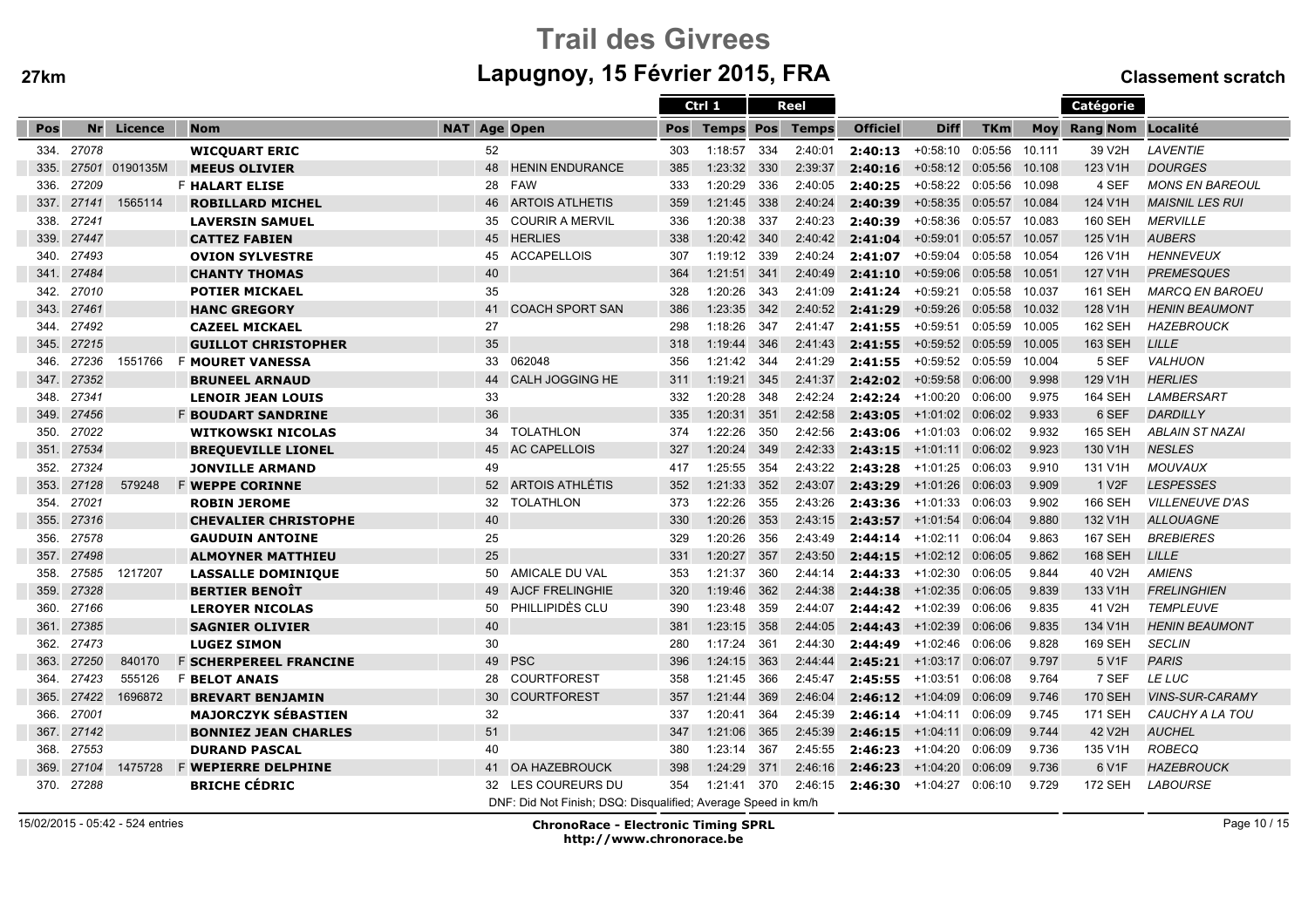# Trail des Givreesm Lapugnoy, 15 Février 2015, FRA Classement scratch

|      |            |         |                                |                              |                                                               | Ctrl 1           |     | Reel    |                            |                    |            |            | Catégorie                |                        |
|------|------------|---------|--------------------------------|------------------------------|---------------------------------------------------------------|------------------|-----|---------|----------------------------|--------------------|------------|------------|--------------------------|------------------------|
| Pos  | <b>Nr</b>  | Licence | <b>Nom</b>                     | <b>NAT Age Open</b>          | Pos                                                           | <b>Temps Pos</b> |     | Temps   | <b>Officiel</b>            | <b>Diff</b>        | <b>TKm</b> | <b>Moy</b> | <b>Rang Nom Localité</b> |                        |
| 371. | 27516      |         | <b>BEIRNAERT FRANCOIS</b>      | 39                           | 340                                                           | 1:20:54          | 373 | 2:46:19 | 2:46:39                    | +1:04:36           | 0:06:10    | 9.720      | 173 SEH                  | <b>ARRAS</b>           |
| 372. | 27302      | 1175778 | <b>DORN PASCAL</b>             | <b>JOGGING CLUB MO</b><br>55 | 462                                                           | 1:30:15          | 368 | 2:46:04 | 2:46:44                    | $+1:04:41$         | 0:06:10    | 9.715      | 43 V2H                   | <b>COURCELLES LES</b>  |
| 373. | 27227      |         | <b>F POPIELARZ SUZEL</b>       | 42                           | 416                                                           | 1:25:47          | 372 | 2:46:16 | 2:46:53                    | +1:04:49 0:06:10   |            | 9.707      | 7 V1F                    | <b>MAZINGARBE</b>      |
| 374. | 27383      |         | <b>VANDERBEKEN TIMOTHEE</b>    | 34                           | 339                                                           | 1:20:45 374      |     | 2:46:36 | 2:46:56                    | $+1:04:52$ 0:06:10 |            | 9.704      | <b>174 SEH</b>           | <b>LINSELLES</b>       |
| 375. | 27395      | 917715  | <b>F FINDINIER ELISE</b>       | 31                           | 389                                                           | 1:23:42 376      |     | 2:46:36 | 2:47:08                    | +1:05:05 0:06:11   |            | 9.692      | 8 SEF                    | AIRE SUR LA LYS        |
| 376. | 27394      | 685479  | <b>F NOGIEC CELINE</b>         | 44                           | 388                                                           | 1:23:41          | 375 | 2:46:36 | 2:47:09                    | $+1:05:05$         | 0:06:11    | 9.692      | 8 V1F                    | <b>LAMBRES</b>         |
| 377. | 27097      |         | <b>LITZLER FABRICE</b>         | 39                           | 350                                                           | 1:21:27          | 377 | 2:46:55 | 2:47:21                    | +1:05:18           | 0:06:11    | 9.680      | <b>175 SEH</b>           | <b>VERQUIN</b>         |
| 378. | 27014      |         | <b>FRANCOIS LOUIS</b>          | 41                           | 394                                                           | 1:24:13          | 382 | 2:47:19 | 2:47:26                    | +1:05:23           | 0:06:12    | 9.675      | 136 V1H                  | <b>VILLENEUVE D'AS</b> |
| 379. | 27510      |         | <b>CAUDRY DAVID</b>            | 18<br><b>CTDUR</b>           | 421                                                           | 1:26:13          | 379 | 2:47:16 | 2:47:43                    | +1:05:40           | 0:06:12    | 9.658      | 2 JUH                    | <b>ANNAY SOUS LENS</b> |
| 380. | 27514      |         | <b>MACKOWIAK GUILLAUME</b>     | 29                           | 372                                                           | 1:22:22          | 381 | 2:47:16 | $2:47:52$ +1:05:48 0:06:13 |                    |            | 9.650      | <b>176 SEH</b>           | LIÉVIN                 |
| 381. | 27507      |         | <b>VERROUST EDDY</b>           | 30                           | 371                                                           | 1:22:22          | 380 | 2:47:16 | $2:47:52$ +1:05:49 0:06:13 |                    |            | 9.650      | <b>177 SEH</b>           | 62143                  |
| 382. | 27511      |         | <b>HOLLANDE FABIEN</b>         | 27                           | 370                                                           | 1:22:21          | 378 | 2:47:16 | $2:47:52$ +1:05:49 0:06:13 |                    |            | 9.650      | <b>178 SEH</b>           | <b>SOUCHEZ</b>         |
| 383. | 27076      |         | <b>DEBOUVERIE FRANCK</b>       | 46                           | 447                                                           | 1:27:55          | 383 | 2:47:38 | $2:47:55$ +1:05:52 0:06:13 |                    |            | 9.647      | 137 V1H                  | <b>LESTREM</b>         |
| 384. | 27508      | A63177L | <b>LESNIAK PHILIPPE</b>        | <b>HENIN ENDURANCE</b><br>44 | 395                                                           | 1:24:14          | 384 | 2:47:42 | 2:48:23                    | +1:06:19 0:06:14   |            | 9.621      | 138 V1H                  | <b>HENIN BEAUMONT</b>  |
| 385. | 27401      |         | <b>JASNIAK SEBASTIEN</b>       | <b>COMITÉ FSGT59</b><br>36   | 377                                                           | 1:22:54          | 386 | 2:47:59 | 2:48:32                    | +1:06:29           | 0:06:14    | 9.612      | <b>179 SEH</b>           | 59124                  |
| 386. | 27337      |         | <b>CRESSENT JULIEN</b>         | 26<br>Z'AMIS COUREURS        | 411                                                           | 1:25:18          | 385 | 2:47:56 | 2:48:33                    | $+1:06:30$ 0:06:14 |            | 9.611      | <b>180 SEH</b>           | <b>LAMBERSART</b>      |
| 387. | 27109      |         | <b>MELLICK JACQUES</b>         | 54                           | 413                                                           | 1:25:38          | 390 | 2:48:08 | 2:48:38                    | +1:06:34           | 0:06:14    | 9.606      | 44 V2H                   | <b>BETHUNE</b>         |
| 388. | 27048      | 1529467 | <b>F LEFEBVRE MARIE AMÉLIE</b> | <b>ARTOIS ATHLÉTIS</b><br>45 | 426                                                           | 1:26:37          | 388 | 2:48:05 | 2:48:38                    | $+1:06:35$         | 0:06:14    | 9.606      | 9 V1F                    | <b>GOSNAY</b>          |
| 389. | 27066      | 1345664 | <b>F GREGORCIC INGRID</b>      | ARTOIS ATHLÉTIS<br>44        | 402                                                           | 1:24:53          | 389 | 2:48:07 | 2:48:41                    | +1:06:37           | 0:06:14    | 9.604      | 10 V1F                   | <b>BRUAY LA BUISSI</b> |
| 390. | 27216      |         | <b>BETENCOURT THIERRY</b>      | <b>AC CAPELLOIS</b><br>41    | 405                                                           | 1:25:06          | 387 | 2:48:04 | 2:48:47                    | +1:06:44           | 0:06:15    | 9.598      | 139 V1H                  | <b>LA CAPELLE LES</b>  |
| 391. | 27268      | 1289678 | <b>F FATOUX MARINE</b>         | 30<br><b>SERVINS ATHLETI</b> | 439                                                           | 1:27:09          | 397 | 2:48:54 | 2:48:54                    | +1:06:51           | 0:06:15    | 9.591      | 9 SEF                    | <b>ESTREE-CAUCHY</b>   |
| 392. | 27120      |         | <b>GOMILAR DAVID</b>           | 34                           | 408                                                           | 1:25:16          | 394 | 2:48:25 | 2:48:57                    | +1:06:54           | 0:06:15    | 9.588      | <b>181 SEH</b>           | <b>BRUAY LABUISSIE</b> |
| 393. | 27535      | 1357871 | <b>FOURNIER GUILAIN</b>        | ARTOIS ATHLÉTIS<br>50        | 407                                                           | 1:25:14          | 393 | 2:48:25 | 2:48:58                    | $+1:06:54$         | 0:06:15    | 9.588      | 45 V2H                   | <b>VERQUIGNEUL</b>     |
| 394. | 27132      | 699388  | <b>BARBIEUX SERGE</b>          | <b>ARTOIS ATHLETIS</b><br>54 | 410                                                           | 1:25:17          | 395 | 2:48:28 | 2:48:58                    | $+1:06:54$         | 0:06:15    | 9.588      | 46 V2H                   | <b>BRUAY LABUISSIE</b> |
| 395. | 27496      |         | <b>DAVID JEAN-BAPTISTE</b>     | 36                           | 430                                                           | 1:26:41          | 391 | 2:48:19 | 2:48:59                    | +1:06:56           | 0:06:15    | 9.586      | <b>182 SEH</b>           | <b>BAISIEUX</b>        |
| 396. | 27024      | 1380515 | <b>KRAWCZYK STÉPHANE</b>       | 36<br><b>ARTOIS ATHLETIS</b> | 406                                                           | 1:25:12 392      |     | 2:48:25 | 2:49:00                    | $+1:06:57$         | 0:06:15    | 9.585      | <b>183 SEH</b>           | <b>HOUDAIN</b>         |
| 397. | 27054      | 120486  | <b>FREVILLE JEAN VALENTIN</b>  | 59<br><b>JOG ABLAIN</b>      | 384                                                           | 1:23:31          | 396 | 2:48:37 | 2:49:09                    | +1:07:06           | 0:06:15    | 9.577      | 47 V2H                   | <b>LOISON SOUS LEN</b> |
| 398. | 27154      |         | <b>PARENT PIERRE</b>           | 56<br><b>FOOTING CLUB DE</b> | 412                                                           | 1:25:36          | 402 | 2:49:40 | 2:49:49                    | $+1:07:45$         | 0:06:17    | 9.540      | 48 V2H                   | <b>SAINT POL</b>       |
| 399. | 27555      |         | <b>F MEURILLON SEVERINE</b>    | 44                           | 404                                                           | 1:24:55          | 401 | 2:49:16 | 2:49:49                    | +1:07:45 0:06:17   |            | 9.539      | 11 V1F                   | <b>GOSNAY</b>          |
| 400. | 27083      | 1141043 | <b>F GUILBERT CHANTAL</b>      | <b>OMNISPORTS AIRO</b><br>46 | 432                                                           | 1:26:46          | 399 | 2:49:12 | 2:49:49                    | +1:07:46 0:06:17   |            | 9.539      | 12 V1F                   | <b>REBECQUES</b>       |
| 401. | 27060      |         | <b>LOHEZ MARC</b>              | 48                           | 420                                                           | 1:26:10          | 400 | 2:49:16 | $2:49:51$ +1:07:47 0:06:17 |                    |            | 9.538      | 140 V1H                  | <b>WINGLES</b>         |
| 402. | 27117      | 1463861 | <b>GARENAUX STEPHANE</b>       | <b>PATRIOTE CROSS</b><br>49  | 442                                                           | 1:27:16          | 398 | 2:49:06 | 2:49:53                    | +1:07:50           | 0:06:17    | 9.535      | 141 V1H                  | <b>CALAIS</b>          |
| 403. | 27074      | 1258731 | <b>BENARD JEAN MARC</b>        | <b>ARTOIS ATHLÉTIS</b><br>54 | 379                                                           | 1:23:09          | 403 | 2:49:48 | 2:50:12                    | +1:08:09           | 0:06:18    | 9.518      | 49 V2H                   | <b>BETHUNE</b>         |
| 404. | 27485      | 1639770 | <b>JANKIEWICZ EMMANUEL</b>     | <b>PLANETE RUNNING</b><br>37 | 375                                                           | 1:22:33          | 404 | 2:50:14 | 2:50:28                    | $+1:08:24$         | 0:06:18    | 9.503      | <b>184 SEH</b>           | <b>WINGLES</b>         |
| 405. | 27446      |         | <b>MAIRESSE ERIC</b>           | 51                           | 391                                                           | 1:23:53          | 406 | 2:50:25 | 2:50:49                    | +1:08:46           | 0:06:19    | 9.483      | 50 V2H                   | <b>DOULLENS</b>        |
| 406. | 27105      | 695638  | <b>F CASTRIQUE MARIE</b>       | <b>ARTOIS ATHLETIS</b><br>54 | 429                                                           | 1:26:38          | 405 | 2:50:20 | 2:50:51                    | +1:08:48 0:06:19   |            | 9.481      | 2 V <sub>2</sub> F       | <b>BRUAYLABUISSIER</b> |
|      | 407. 27003 |         | <b>DEFRANCE EMMANUEL</b>       | 47                           | 449                                                           | 1:28:05          | 407 | 2:50:30 | 2:50:55                    | +1:08:51 0:06:19   |            | 9.478      | 142 V1H                  | <b>GONNEHEM</b>        |
|      |            |         |                                |                              | DNF: Did Not Finish; DSQ: Disqualified; Average Speed in km/h |                  |     |         |                            |                    |            |            |                          |                        |

15/02/2015 - 05:42 - 524 entries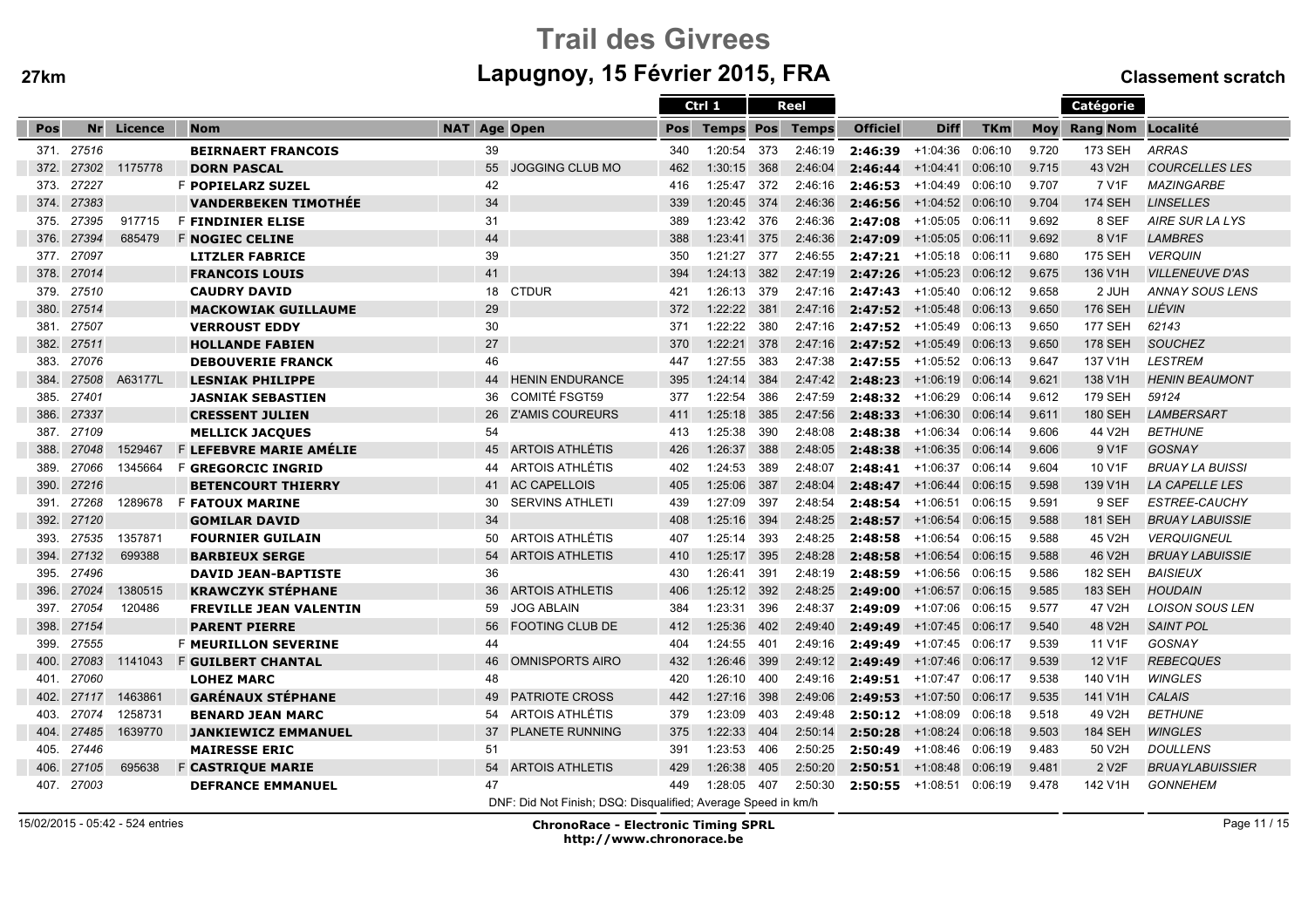# Trail des Givreesm Lapugnoy, 15 Février 2015, FRA Classement scratch

|      |           |          |                                    |                     |                                                               |     | Ctrl 1           |     | Reel         |                            |                            |            |       | Catégorie          |                        |
|------|-----------|----------|------------------------------------|---------------------|---------------------------------------------------------------|-----|------------------|-----|--------------|----------------------------|----------------------------|------------|-------|--------------------|------------------------|
| Pos  | <b>Nr</b> | Licence  | <b>Nom</b>                         | <b>NAT Age Open</b> |                                                               | Pos | <b>Temps Pos</b> |     | <b>Temps</b> | <b>Officiel</b>            | <b>Diff</b>                | <b>TKm</b> | Mov   | Rang Nom Localité  |                        |
| 408. | 27286     |          | <b>GENEAU FABRICE</b>              | 39                  |                                                               | 365 | 1:21:54          | 408 | 2:50:47      | 2:51:00                    | +1:08:57                   | 0:06:20    | 9.473 | <b>185 SEH</b>     | <b>AUBERCHICOURT</b>   |
| 409. | 27030     |          | <b>HERPSON MICHAEL</b>             | 31                  |                                                               | 294 | 1:18:12          | 409 | 2:51:00      | 2:51:01                    | $+1:08:58$                 | 0:06:20    | 9.472 | <b>186 SEH</b>     | <b>LIEVIN</b>          |
| 410. | 27067     |          | <b>PRUVOST PATRICK</b>             | 45                  |                                                               | 418 | 1:26:08          | 410 | 2:51:04      | 2:51:13                    | +1:09:09                   | 0:06:20    | 9.462 | 143 V1H            | <b>CAMPS EN AMIENO</b> |
| 411. | 27169     | 1110226  | <b>CARLIER LUDOVIC</b>             | 39                  | <b>OMINISPORTS AIR</b>                                        | 250 | $1:15:52$ 412    |     | 2:51:09      | 2:51:14                    | $+1:09:10$ 0:06:20         |            | 9.461 | <b>187 SEH</b>     | <b>LA GORGUE</b>       |
| 412. | 27505     |          | <b>BLANC HERVÉ</b>                 | 34                  |                                                               | 414 | 1:25:41          | 413 | 2:51:09      | 2:51:14                    | +1:09:11                   | 0:06:20    | 9.460 | <b>188 SEH</b>     | <b>LEZENNES</b>        |
| 413. | 27221     |          | <b>DEPOILLY PHILIPPE</b>           | 46                  |                                                               | 393 | $1:24:10$ 415    |     | 2:51:14      |                            | $2:51:21$ +1:09:18 0:06:20 |            | 9.454 | 144 V1H            | <b>BEAUCHAMPS</b>      |
| 414. | 27561     |          | <b>POTIER NICOLAS</b>              | 35                  |                                                               | 378 | 1:23:03          | 411 | 2:51:08      | $2:51:22$ +1:09:19         |                            | 0:06:20    | 9.453 | <b>189 SEH</b>     | <b>MARQUETTE LEZ L</b> |
| 415. | 27253     |          | <b>LÉVÊQUE BERTRAND</b>            | 42                  |                                                               | 292 | 1:17:59          | 416 | 2:51:29      | 2:51:38                    | +1:09:34                   | 0:06:21    | 9.439 | 145 V1H            | <b>VERQUIN</b>         |
| 416. | 27571     |          | <b>AMEL BOUMEDIENNE</b>            | 48                  | <b>RANDONNEURS HER</b>                                        | 392 | 1:24:09          | 414 | 2:51:11      | 2:51:46                    | +1:09:43                   | 0:06:21    | 9.431 | 146 V1H            | <b>HERSIN COUPIGNY</b> |
| 417. | 27344     |          | <b>PLAQUET FREDERIC</b>            | 39                  |                                                               | 437 | 1:27:04          | 418 | 2:51:35      | 2:52:05                    | $+1:10:01$                 | 0:06:22    | 9.414 | <b>190 SEH</b>     | <b>HEM</b>             |
| 418. | 27410     |          | <b>DELLACHERIE ARNAUD</b>          | 40                  | <b>EQUIPE CH'TI DE</b>                                        | 436 | 1:27:04          | 417 | 2:51:35      | 2:52:05                    | +1:10:01                   | 0:06:22    | 9.414 | 147 V1H            | <b>VENDEVILLE</b>      |
| 419. | 27190     |          | <b>FLOUR YANNICK</b>               | 49                  |                                                               | 401 | 1:24:48          | 419 | 2:52:01      |                            | $2:52:13$ +1:10:10 0:06:22 |            | 9.406 | 148 V1H            | <b>LE SARS</b>         |
| 420. | 27131     |          | <b>CHENET HERVE</b>                | 48                  |                                                               | 362 | 1:21:49          | 421 | 2:52:03      | 2:52:16                    | +1:10:13 0:06:22           |            | 9.404 | 149 V1H            | <b>HELLEMMES</b>       |
| 421. | 27245     | A56992L0 | <b>F FLIPPO ELISE</b>              | 41                  | <b>COURIR À MARCQ</b>                                         | 415 | 1:25:43          | 422 | 2:52:09      | 2:52:31                    | $+1:10:27$                 | 0:06:23    | 9.390 | 13 V1F             | <b>TOURCOING</b>       |
| 422. | 27180     |          | <b>CAL MICHAEL</b>                 | 38                  |                                                               | 260 | 1:16:39          | 420 | 2:52:01      | 2:52:31                    | $+1:10:28$                 | 0:06:23    | 9.390 | <b>191 SEH</b>     | <b>VERMELLES</b>       |
| 423. | 27402     |          | <b>PENNEQUIN PASCAL</b>            | 55                  | <b>CAES CNRS</b>                                              | 376 | 1:22:54          | 423 | 2:52:20      | 2:52:54                    | $+1:10:51$                 | 0:06:24    | 9.369 | 51 V2H             | <b>LILLE</b>           |
| 424. | 27283     | 1730858  | F GAZO VÉRONIQUE                   | 42                  | <b>JOGGING CLUB DE</b>                                        | 360 | 1:21:46          | 424 | 2:53:04      | 2:53:06                    | +1:11:02                   | 0:06:24    | 9.359 | 14 V1F             | <b>BILLY-BERCLAU</b>   |
| 425. | 27178     | 1200762  | <b>DELFORGE FRANCIS</b>            | 53                  | <b>ARTOIS ATHLETIS</b>                                        | 403 | 1:24:54          | 425 | 2:53:42      |                            | $2:54:05$ +1:12:02 0:06:26 |            | 9.305 | 52 V2H             | <b>HINGES</b>          |
| 426. | 27579     |          | <b>GOMEZ FABIAN</b>                | 33                  |                                                               | 431 | 1:26:46          | 426 | 2:54:08      | $2:54:26$ +1:12:23         |                            | 0:06:27    | 9.287 | <b>192 SEH</b>     | <b>DIVION</b>          |
| 427. | 27165     |          | <b>F LEROYER ARIANE</b>            | 49                  | PHILLIPIDÈS CLU                                               | 457 | 1:29:31          | 427 | 2:54:18      | 2:54:54                    | $+1:12:50$                 | 0:06:28    | 9.262 | 15 V1F             | <b>TEMPLEUVE</b>       |
| 428. | 27574     |          | <b>MYSOET MICKAËL</b>              | 21                  |                                                               | 367 | 1:21:57          | 428 | 2:54:22      | 2:55:04                    | $+1:13:00$                 | 0:06:29    | 9.253 | 4 ESH              | <b>BERSEE</b>          |
| 429. | 27196     |          | <b>F GRYMONPREZ SANDRINE</b>       | 48                  |                                                               | 453 | 1:29:13          | 429 | 2:54:27      | 2:55:05                    | +1:13:02 0:06:29           |            | 9.252 | 16 V1F             | <b>BUSNES</b>          |
| 430. | 27106     | 584905   | <b>CASTRIQUE MICHEL</b>            | 63                  | <b>ARTOIS ATHLETIS</b>                                        | 428 | 1:26:37          | 430 | 2:54:36      | 2:55:06                    | +1:13:03                   | 0:06:29    | 9.251 | 4 V3H              | <b>BRUAYLABUISSIER</b> |
| 431. | 27226     |          | <b>LEMOINE SÉBASTIEN</b>           | 32                  |                                                               | 456 | 1:29:25          | 431 | 2:54:42      | 2:55:10                    | +1:13:06                   | 0:06:29    | 9.248 | <b>193 SEH</b>     | <b>MÉRICOURT</b>       |
| 432. | 27198     | 555137   | <b>F BUYSSCHAERT ANNIE</b>         | 46                  | <b>ARTOIS ATHLETIS</b>                                        | 425 | 1:26:37          | 432 | 2:54:45      | 2:55:18                    | +1:13:15 0:06:29           |            | 9.240 | 17 V1F             | <b>BRUAY-LA-BUISSI</b> |
| 433. | 27130     |          | <b>DESOUTTER LAURENT</b>           | 43                  | <b>LONGUENESSE NAT</b>                                        | 438 | 1:27:06          | 434 | 2:55:07      | 2:55:21                    | +1:13:18                   | 0:06:29    | 9.238 | 150 V1H            | <b>SAINTE MARIE KE</b> |
| 434. | 27090     |          | <b>RIDOUX NICOLAS</b>              | 30                  |                                                               | 419 | 1:26:09          | 433 | 2:55:05      | 2:55:22                    | +1:13:19                   | 0:06:29    | 9.237 | <b>194 SEH</b>     | <b>HINGES</b>          |
| 435. | 27524     |          | <b>SACEPE JULIEN</b>               | 32                  |                                                               | 443 | 1:27:25          | 435 | 2:55:13      | 2:55:23                    | +1:13:20 0:06:29           |            | 9.236 | <b>195 SEH</b>     | <b>ESQUERDES</b>       |
| 436. | 27523     |          | <b>F BLARY LUCIE</b>               | 28                  | <b>LONGUENESSE NAT</b>                                        | 444 | 1:27:27          | 437 | 2:55:14      | $2:55:25$ +1:13:22 0:06:29 |                            |            | 9.234 | <b>10 SEF</b>      | <b>ESQUERDES</b>       |
| 437. | 27396     |          | <b>LALEUW LUDOVIC</b>              | 46                  |                                                               | 441 | 1:27:15          | 436 | 2:55:14      | 2:55:57 +1:13:54 0:06:31   |                            |            | 9.206 | 151 V1H            | <b>LOOS</b>            |
| 438. | 27082     |          | F CHANCEAU DELPHINE                | 35                  |                                                               | 440 | 1:27:14          | 438 | 2:55:14      | 2:55:58                    | +1:13:54                   | 0:06:31    | 9.206 | 11 SEF             | LAMBERSART             |
| 439. | 27116     |          | <b>FAIVRE BENOIT</b>               | 38                  |                                                               | 451 | 1:29:04          | 439 | 2:55:44      | 2:55:59                    | +1:13:56                   | 0:06:31    | 9.205 | <b>196 SEH</b>     | <b>THUMERIES</b>       |
| 440. | 27158     | 1166945  | <b>GUYOT LUDOVIC</b>               | 44                  | <b>ARTOIS ATHLÉTIS</b>                                        | 448 | 1:28:01          | 440 | 2:55:47      | 2:56:23                    | $+1:14:20$                 | 0:06:31    | 9.184 | 152 V1H            | <b>CALONNE RICOUAR</b> |
| 441. | 27157     | 540988   | <b>F GUYOT NELLY</b>               | 43                  | <b>ARTOIS ATHLÉTIS</b>                                        | 450 | 1:28:05          | 441 | 2:55:51      | 2:56:25                    | $+1:14:21$                 | 0:06:32    | 9.183 | 18 V1F             | <b>CALONNE RICOUAR</b> |
| 442. | 27163     |          | <b>DUREZ LYONEL</b>                | 29                  | <b>CREDIT DU NORD</b>                                         | 452 | 1:29:04          | 442 | 2:56:39      |                            | $2:56:55$ +1:14:52 0:06:33 |            | 9.156 | <b>197 SEH</b>     | <b>ARRAS</b>           |
| 443. | 27059     |          | <b>SMAGGHE JOSE</b>                | 51                  | <b>LES COP1DABORD</b>                                         | 466 | 1:30:28          | 443 | 2:56:43      | 2:56:59                    | $+1:14:56$                 | 0:06:33    | 9.153 | 53 V2H             | <b>HOYMILLE</b>        |
| 444. | 27089     |          | <b>F RYCKEBUSCH VANELLE SYLVIE</b> | 55                  | LES COP1DABORD                                                | 465 | 1:30:27          | 444 | 2:56:44      | 2:57:01                    | +1:14:57                   | 0:06:33    | 9.151 | 3 V <sub>2</sub> F | <b>HOYMILLE</b>        |
|      |           |          |                                    |                     | DNF: Did Not Finish; DSQ: Disqualified; Average Speed in km/h |     |                  |     |              |                            |                            |            |       |                    |                        |

15/02/2015 - 05:42 - 524 entries

ChronoRace - Electronic Timing SPRL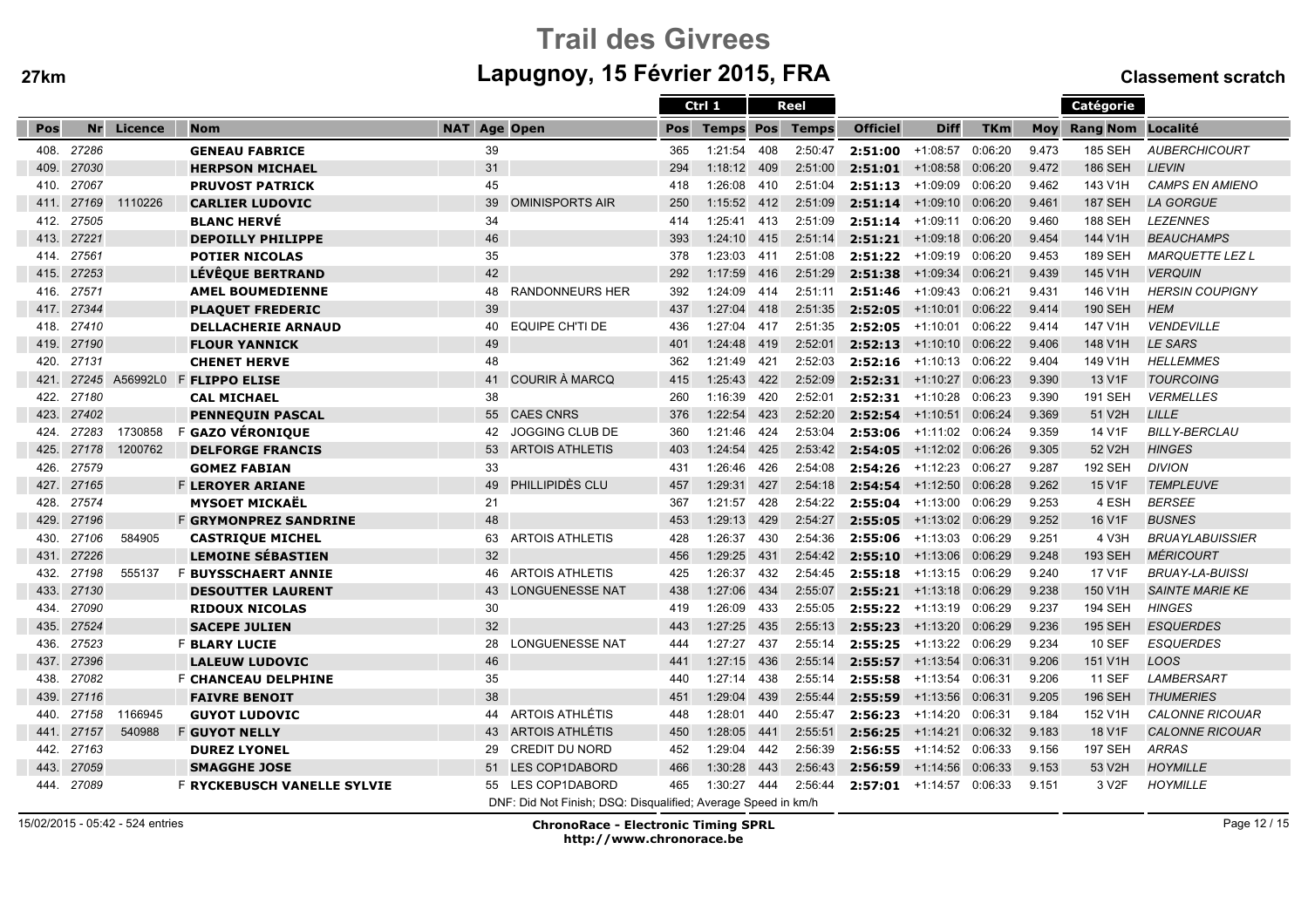# Trail des Givreesm Lapugnoy, 15 Février 2015, FRA Classement scratch

|      |            |          |                                 |                     |                                                               |     | Ctrl 1                 | Reel |         |                    |                            |            |            | <b>Catégorie</b>   |                        |
|------|------------|----------|---------------------------------|---------------------|---------------------------------------------------------------|-----|------------------------|------|---------|--------------------|----------------------------|------------|------------|--------------------|------------------------|
| Pos  | Nr         | Licence  | <b>Nom</b>                      | <b>NAT Age Open</b> |                                                               | Pos | <b>Temps Pos Temps</b> |      |         | <b>Officiel</b>    | <b>Diff</b>                | <b>TKm</b> | <b>Mov</b> | Rang Nom Localité  |                        |
| 445. | 27594      |          | <b>SCARSO MARIO</b>             | 46                  |                                                               | 477 | 1:31:03                | 445  | 2:56:51 | $2:57:16$ +1:15:13 |                            | 0:06:33    | 9.138      | 153 V1H            | <b>VERMELLES</b>       |
| 446. | 27588      |          | <b>F PATRON SEVERINE</b>        | 44                  | <b>VERMELLES</b>                                              | 476 | 1:31:03                | 446  | 2:56:51 | $2:57:17$ +1:15:13 |                            | 0:06:33    | 9.138      | 19 V1F             | <b>VERMELLES</b>       |
| 447. | 27051      | 1461174  | <b>PRINGARBE DIDIER</b>         | 50                  | AMICALE DU VAL                                                | 434 | 1:26:56                | 450  | 2:57:15 | 2:57:34            | +1:15:30 0:06:34           |            | 9.123      | 54 V2H             | <b>AMIENS</b>          |
| 448. | 27544      | 1062664  | <b>BEAURIN DIDIER</b>           | 48                  | <b>VAL DE SOMME</b>                                           | 382 | 1:23:27                | 448  | 2:57:12 | 2:57:35            | +1:15:32 0:06:34           |            | 9.122      | 154 V1H            | <b>SAINT-OUEN</b>      |
| 449. | 27156      |          | <b>MIREAU PHILIPPE</b>          | 59                  | <b>FOULEES SAINGHI</b>                                        | 383 | 1:23:30                | 449  | 2:57:13 |                    | 2:57:39 +1:15:36 0:06:34   |            | 9.118      | 55 V2H             | <b>SAINGHIN EN WEP</b> |
| 450. | 27518      |          | <b>PLATIAU ALEXIS</b>           | 48                  | <b>TEAM TIBET LIBR</b>                                        | 422 | 1:26:14 447            |      | 2:57:12 |                    | $2:57:51$ +1:15:47 0:06:35 |            | 9.109      | 155 V1H            | <b>GOSNAY</b>          |
| 451. | 27192      |          | <b>DERICBOURG BENOIT</b>        | 31                  | LES COURANTS D'                                               | 363 | 1:21:50                | 452  | 2:57:54 |                    | $2:58:01$ +1:15:58         | 0:06:35    | 9.100      | <b>198 SEH</b>     | <b>LA THIEULOYE</b>    |
| 452. | 27457      | 1650363  | <b>DIONET STEPHANE</b>          | 36                  | <b>RC ARRAS</b>                                               | 399 | 1:24:35                | 451  | 2:57:36 | 2:58:06            | $+1:16:03$                 | 0:06:35    | 9.095      | <b>199 SEH</b>     | <b>BEAURAINS</b>       |
| 453. | 27201      |          | <b>BRED ALAIN</b>               | 39                  | LES LOUPS BLANC                                               | 433 | 1:26:50                | 454  | 2:58:09 | 2:58:28            | +1:16:24                   | 0:06:36    | 9.077      | 200 SEH            | <b>NOEUX LES MINES</b> |
| 454. | 27202      |          | <b>LEFEBVRE DAMIEN</b>          | 45                  |                                                               | 423 | 1:26:32                | 453  | 2:57:56 |                    | $2:58:34$ +1:16:31         | 0:06:36    | 9.072      | 156 V1H            | <b>TEMPLEUVE</b>       |
| 455. | 27231      | T190771  | <b>F DECKER LAURENCE</b>        | 42                  | <b>PASS RUNNING</b>                                           | 455 | 1:29:17                | 456  | 2:58:50 |                    | $2:59:07$ +1:17:03 0:06:38 |            | 9.044      | 20 V1F             | <b>RETHEL</b>          |
| 456. | 27041      | 1351106  | <b>RAGO JEAN-LUC</b>            | 48                  | <b>AC CAMBRAI</b>                                             | 446 | 1:27:45                | 462  | 2:59:10 | 2:59:13            | $+1:17:09$                 | 0:06:38    | 9.039      | 157 V1H            | NOYELLES-SUR-ES        |
| 457. | 27441      | 1567829  | <b>DESPATURES ANTOINE</b>       | 37                  | <b>CSA AVION</b>                                              | 435 | 1:27:02                | 455  | 2:58:38 |                    | $2:59:19$ +1:17:16 0:06:38 |            | 9.034      | 201 SEH            | <b>GIVENCHY EN GOH</b> |
| 458. | 27234      | 461709   | <b>BUYSSCHAERT ARNAUD</b>       | 51                  |                                                               | 424 | 1:26:35                | 458  | 2:58:55 | 2:59:27            | $+1:17:23$                 | 0:06:38    | 9.027      | 56 V2H             | <b>BRUAY-LA-BUISSI</b> |
| 459. | 27047      | 1529466  | <b>LEFEBVRE GREGORY</b>         | 47                  | <b>ARTOIS ATHLÉTIS</b>                                        | 427 | 1:26:37                | 457  | 2:58:53 | 2:59:27            | +1:17:24                   | 0:06:38    | 9.027      | 158 V1H            | 62199                  |
| 460. | 27208      |          | <b>CONSIGLIO MANUEL</b>         | 39                  |                                                               | 468 | 1:30:40                | 461  | 2:59:07 | 2:59:37            | +1:17:33 0:06:39           |            | 9.019      | <b>202 SEH</b>     | <b>BIACHE ST VAAST</b> |
| 461. | 27439      | 1650327  | F HAUDIQUET ELODIE              | 26                  | LA CALOTERIE OM                                               | 470 | 1:30:40                | 463  | 2:59:11 | 2:59:39            | +1:17:36 0:06:39           |            | 9.017      | <b>12 SEF</b>      | <b>MONTREUIL SUR M</b> |
| 462. | 27330      | A46607L  | F PASSEL ANNE-VALERIE           | 40                  | <b>HENIN ENDURANCE</b>                                        | 480 | 1:31:27                | 459  | 2:59:03 |                    | $2:59:41$ +1:17:38 0:06:39 |            | 9.015      | 21 V1F             | LIÉVIN                 |
| 463. | 27412      |          | <b>F TRANCHANT MARIE HELENE</b> | 42                  | <b>COACH SPORT SAN</b>                                        | 479 | 1:31:26                | 459  | 2:59:03 |                    | 2:59:42 +1:17:38 0:06:39   |            | 9.015      | 22 V1F             | <b>HENIN BEAUMONT</b>  |
| 464. | 27426      |          | <b>BLOND GRÉGORY</b>            | 41                  | <b>TRIATHLON MONTR</b>                                        | 467 | 1:30:39                | 464  | 2:59:15 | $2:59:44$ +1:17:41 |                            | 0:06:39    | 9.013      | 159 V1H            | <b>VERTON</b>          |
| 465. | 27416      |          | <b>BOURRE SIMON</b>             | 30                  | <b>ASSOCIATION COR</b>                                        | 469 | 1:30:40                | 465  | 2:59:20 | 2:59:48            | +1:17:44                   | 0:06:39    | 9.010      | 203 SEH            | <b>MONTREUIL</b>       |
| 466. | 27036      |          | <b>JOMBART FLORIAN</b>          | 34                  |                                                               | 454 | 1:29:15                | 466  | 2:59:31 | 3:00:16            | $+1:18:12$ 0:06:40         |            | 8.986      | <b>204 SEH</b>     | <b>OURTON</b>          |
| 467. | 27373      | 1271555  | F PATTE FRÉDÉRIQUE              | 48                  | A.S.MARCK                                                     | 461 | 1:30:00                | 467  | 2:59:40 | 3:00:20            | +1:18:16 0:06:40           |            | 8.983      | 23 V1F             | <b>WISSANT</b>         |
| 468. | 27537      |          | <b>YVON MICHEL</b>              | 36                  |                                                               | 369 | 1:22:07                | 468  | 3:00:04 |                    | $3:00:21$ +1:18:18 0:06:40 |            | 8.982      | <b>205 SEH</b>     | <b>WAMBRECHIES</b>     |
| 469. | 27181      |          | <b>COPIN DAMIEN</b>             | 34                  |                                                               | 387 | 1:23:35                | 469  | 3:00:24 | 3:00:50            | +1:18:47                   | 0:06:41    | 8.958      | 206 SEH            | <b>LESTREM</b>         |
| 470. | 27044      | pass'run | <b>ROGEZ JACQUES</b>            | 64                  | <b>INDIVIDUEL</b>                                             | 464 | 1:30:25                | 471  | 3:00:57 |                    | $3:01:11$ +1:19:08 0:06:42 |            | 8.941      | 5 V3H              | <b>LIEVIN</b>          |
| 471. | 27173      |          | <b>LACHERIE GAUTIER</b>         | 30                  |                                                               | 482 | 1:31:39                | 470  | 3:00:40 | $3:01:12$ +1:19:09 |                            | 0:06:42    | 8.940      | <b>207 SEH</b>     | <b>HINGES</b>          |
| 472. | 27176      |          | F LE CALLONNEC HÉLÈNE           | 30                  |                                                               | 481 | 1:31:34                | 472  | 3:01:02 | $3:01:34$ +1:19:31 |                            | 0:06:43    | 8.922      | <b>13 SEF</b>      | <b>HINGES</b>          |
| 473. | 27086      |          | <b>MOTTE SAMUEL</b>             | 31                  |                                                               | 475 | 1:31:02                | 473  | 3:01:29 |                    | $3:01:51$ +1:19:48         | 0:06:44    | 8.908      | 208 SEH            | LILLE                  |
| 474. | 27595      | 1062808  | <b>SIMONET JEAN-PHILIPPE</b>    | 43                  | <b>ARTOIS ATHLETIS</b>                                        | 474 | 1:31:02 474            |      | 3:01:31 |                    | 3:01:52 +1:19:49 0:06:44   |            | 8.907      | 160 V1H            | <b>FOUQUIÉRES LES</b>  |
| 475. | 27307      |          | <b>CUVELIER FRANCK</b>          | 42                  |                                                               | 459 | 1:29:49                | 475  | 3:01:38 |                    | $3:02:11$ +1:20:08 0:06:44 |            | 8.892      | 161 V1H            | <b>HEM</b>             |
| 476. | 27237      | 555132   | <b>LITREM PASCAL</b>            | 51                  | <b>ARTOIS ATHLÉTIS</b>                                        | 445 | 1:27:39                | 476  | 3:02:53 | 3:03:25            | +1:21:22 0:06:47           |            | 8.832      | 57 V2H             | <b>HAILLICOURT</b>     |
| 477. | 27488      |          | <b>DELCUSE MICKAEL</b>          | 37                  |                                                               | 460 | 1:30:00                | 477  | 3:02:54 | $3:03:34$ +1:21:31 |                            | 0:06:47    | 8.824      | 209 SEH            | <b>AVION</b>           |
| 478. | 27392      | 1530195  | <b>F DILLY SANDRINE</b>         | 36                  | 062076                                                        | 463 | 1:30:16                | 478  | 3:04:19 | 3:04:59            | $+1:22:56$                 | 0:06:51    | 8.757      | <b>14 SEF</b>      | <b>MONTIGNY EN GOH</b> |
| 479. | 27197      |          | <b>DEHAESE RÉMI</b>             | 29                  | DK TEAM                                                       | 472 | 1:30:46                | 479  | 3:06:50 | 3:07:33            | +1:25:30                   | 0:06:56    | 8.637      | 210 SEH            | CAPPELLE-BROUCK        |
| 480. | 27183      |          | <b>F DUMORTIER MARTINE</b>      | 52 <sub>2</sub>     | <b>COURIR À BAISIE</b>                                        | 497 | 1:35:38                | 480  | 3:08:30 | 3:08:30            | +1:26:27                   | 0:06:58    | 8.594      | 4 V <sub>2</sub> F | <b>CAMPHIN EN PÉVÈ</b> |
|      | 481. 27372 |          | <b>F MALAPEL MAUD</b>           | 34                  | <b>FAB'ULOUS TEAM</b>                                         | 495 | 1:35:35                | 481  | 3:09:28 | 3:09:43            | +1:27:40 0:07:01           |            | 8.538      | <b>15 SEF</b>      | SAINT ANDRÉ LEZ        |
|      |            |          |                                 |                     | DNF: Did Not Finish; DSQ: Disqualified; Average Speed in km/h |     |                        |      |         |                    |                            |            |            |                    |                        |

15/02/2015 - 05:42 - 524 entries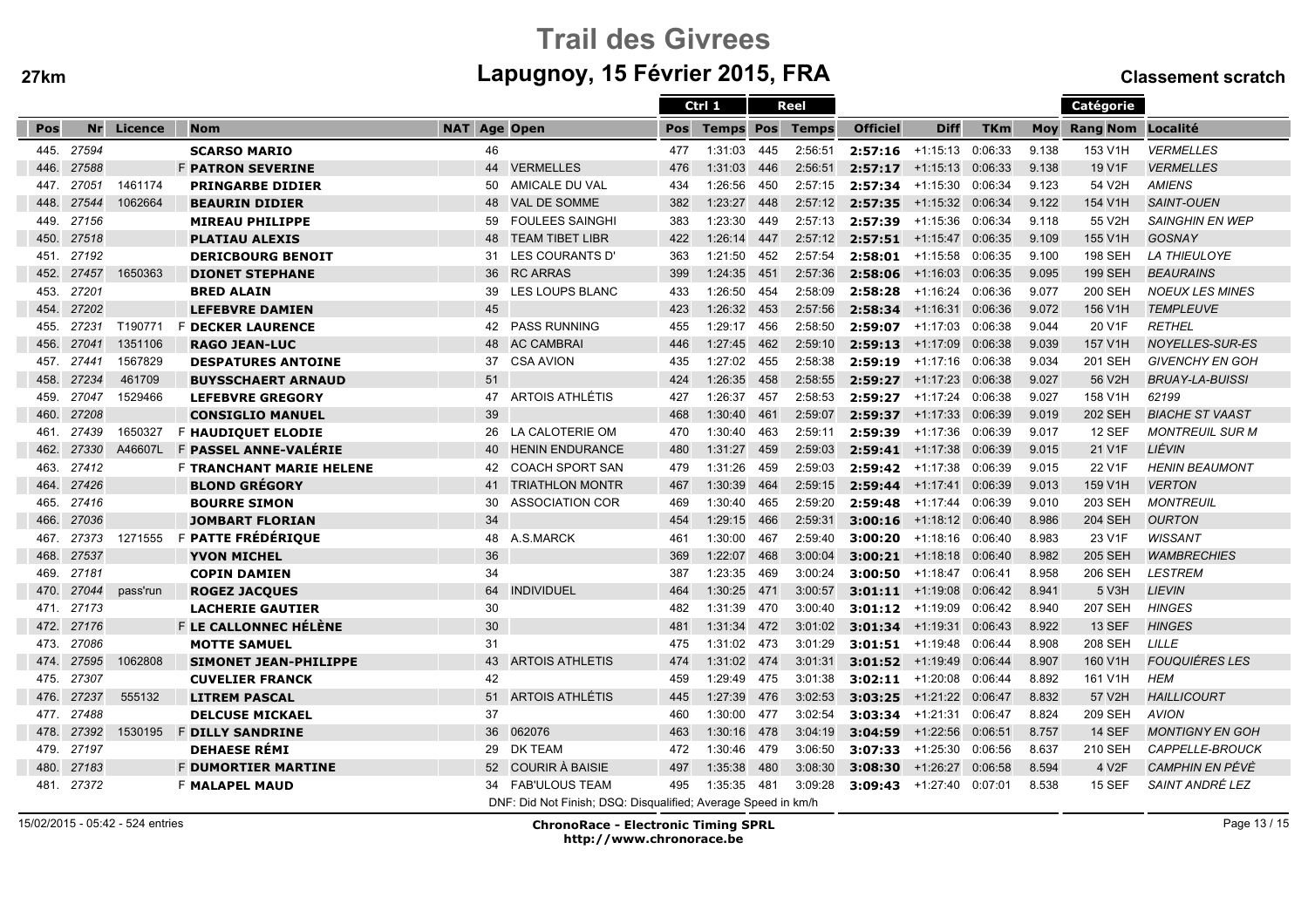# Trail des Givreesm Lapugnoy, 15 Février 2015, FRA Classement scratch

|            |       |                                                               |                              |                     |                        |     | Ctrl 1                 | Reel                     |         |                    |                                   |            |       | Catégorie          |                        |
|------------|-------|---------------------------------------------------------------|------------------------------|---------------------|------------------------|-----|------------------------|--------------------------|---------|--------------------|-----------------------------------|------------|-------|--------------------|------------------------|
| Pos        | Nr    | Licence                                                       | <b>Nom</b>                   | <b>NAT Age Open</b> |                        | Pos | <b>Temps Pos Temps</b> |                          |         | <b>Officiel</b>    | <b>Diff</b>                       | <b>TKm</b> | Mov   | Rang Nom Localité  |                        |
| 482.       | 27479 |                                                               | <b>F DELCOURT GENEVIEVE</b>  | 58                  | COURIR À BAISIE        | 492 | 1:35:20                | 483                      | 3:10:12 | 3:10:30            | +1:28:26                          | 0:07:03    | 8.504 | 5 V <sub>2</sub> F | <b>CAMPHIN EN PEVE</b> |
| 483.       | 27219 |                                                               | <b>WENDERBECQ JEAN LOUIS</b> | 50                  | <b>COURIR A BAISIE</b> | 507 | 1:37:11                | 482                      | 3:10:10 | 3:10:30            | $+1:28:27$                        | 0:07:03    | 8.504 | 58 V2H             | <b>CAMPHIN EN PEVE</b> |
| 484.       | 27527 |                                                               | <b>F DESRY ESTELLE</b>       | 44                  |                        | 489 | 1:35:18                | 484                      | 3:10:40 | 3:11:03            | +1:29:00                          | 0:07:04    | 8.479 | 24 V1F             | <b>CARENCY</b>         |
| 485.       | 27261 |                                                               | <b>CAUDRY GEORGES</b>        | 50                  | <b>CTDUR</b>           | 509 | 1:37:30                | 486                      | 3:10:51 | 3:11:17            | +1:29:13 0:07:05                  |            | 8.469 | 59 V2H             | <b>ANNAY SOUS LENS</b> |
| 486.       | 27379 |                                                               | <b>CRESSENT CYRIL</b>        | 28                  |                        | 473 | 1:30:49                | 485                      | 3:10:41 | 3:11:18            | +1:29:15 0:07:05                  |            | 8.468 | 211 SEH            | <b>ACQ</b>             |
| 487.       | 27292 |                                                               | <b>HANSE GÉRY</b>            | 33                  | <b>AC CAPELLOIS</b>    | 498 | 1:35:40                | 487                      | 3:11:05 | 3:11:49            | $+1:29:45$                        | 0:07:06    | 8.446 | 212 SEH            | <b>LA CAPELLE LES</b>  |
| 488.       | 27171 |                                                               | <b>CINET JACQUES</b>         | 61                  |                        | 511 | 1:38:15                | 490                      | 3:11:50 | 3:12:04            | $+1:30:00$                        | 0:07:06    | 8.435 | 6 V3H              | <b>BAPAUME</b>         |
| 489.       | 27029 | T236767                                                       | <b>GUERIN NICOLAS</b>        | 37                  | <b>PASS RUNNING</b>    | 485 | 1:33:35                | 489                      | 3:11:28 | 3:12:11            | $+1:30:08$                        | 0:07:07    | 8.429 | 213 SEH            | <b>DOUCHY LES MINE</b> |
| 490.       | 27338 |                                                               | <b>HUYON SEBASTIEN</b>       | 37                  |                        | 484 | 1:33:33                | 488                      | 3:11:27 | 3:12:12            | +1:30:09                          | 0:07:07    | 8.428 | 214 SEH            | <b>SAINT OMER</b>      |
| 491.       | 27161 |                                                               | <b>BERTHE THIERRY</b>        | 48                  |                        | 496 | 1:35:37                | 496                      | 3:12:59 | 3:12:59            | $+1:30:55$                        | 0:07:08    | 8.394 | 162 V1H            | <b>ANNEZIN</b>         |
| 492.       | 27087 | 962596                                                        | <b>PARENT SERGE</b>          | 52                  | <b>ARTOIS ATHLETIS</b> | 487 | 1:34:57                | 491                      | 3:12:20 | 3:13:01            | +1:30:58                          | 0:07:08    | 8.392 | 60 V2H             | <b>HESDIGNEUL LES</b>  |
| 493.       | 27573 |                                                               | <b>F MILOT MARIE MICHELE</b> | 54                  | <b>COURIR A BAISIE</b> | 500 | 1:35:42                | 497                      | 3:12:59 | 3:13:18            | $+1:31:15$                        | 0:07:09    | 8.380 | 6 V <sub>2</sub> F | <b>SAINGHIN EN MEL</b> |
| 494.       | 27174 | 1461218                                                       | <b>DAUCHEZ BRUNO</b>         | 53                  | LA CALOTERIE OM        | 490 | 1:35:19                | 494                      | 3:12:45 | 3:13:21            | +1:31:18                          | 0:07:09    | 8.378 | 61 V2H             | <b>ETAPLES SUR MER</b> |
| 495.       | 27312 | 1666065                                                       | <b>F TAILLARDAS FLAVIE</b>   | 34                  | CAC                    | 493 | 1:35:25                | 492                      | 3:12:44 | 3:13:22            | $+1:31:18$                        | 0:07:09    | 8.378 | <b>16 SEF</b>      | <b>WAILLY BEAUCAMP</b> |
| 496.       | 27151 | 603176                                                        | F DELBE PASCALE              | 58                  | CAC                    | 494 | 1:35:26                | 493                      | 3:12:44 | 3:13:22            | +1:31:18                          | 0:07:09    | 8.378 | 7 V2F              | <b>ECUIRES</b>         |
| 497.       | 27339 | 1180178                                                       | <b>BEERNAERT LAURENT</b>     | 50                  |                        | 491 | 1:35:19                | 495                      | 3:12:46 |                    | <b>3:13:22</b> $+1:31:18$ 0:07:09 |            | 8.378 | 62 V2H             | <b>GOUY ST ANDRE</b>   |
| 498.       | 27567 |                                                               | F IOOS VÉRONIQUE             |                     | 39 FAW                 | 488 | 1:35:12                | 498                      | 3:13:14 | $3:13:35 +1:31:31$ |                                   | 0:07:10    | 8.368 | 17 SEF             | <b>WASQUEHAL</b>       |
| 499.       | 27088 |                                                               | <b>F WRONA VIRGINIE</b>      | 44                  | LES COPAINS D'A        | 486 | 1:34:45                | 499                      | 3:14:16 | 3:14:33            | +1:32:29                          | 0:07:12    | 8.327 | 25 V1F             | <b>REXPOEDE</b>        |
| 500.       | 27084 | 1141062                                                       | F FERNSNER VERONIQUE         | 53                  | <b>OMNISPORTS AIRO</b> | 503 | 1:36:38                | 500                      | 3:14:25 | 3:15:03            | +1:32:59                          | 0:07:13    | 8.305 | 8 V <sub>2</sub> F | <b>GUARBECQUES</b>     |
| 501.       | 27055 |                                                               | <b>LEGRAIN THIERRY</b>       | 47                  |                        | 471 | 1:30:45                | 501                      | 3:16:12 | $3:16:37$ +1:34:33 |                                   | 0:07:16    | 8.239 | 163 V1H            | <b>WITTES</b>          |
| 502.       | 27563 |                                                               | <b>F WYPYCH ISABELLE</b>     | 54                  | <b>FAW</b>             | 499 | 1:35:41                | 502                      | 3:17:00 | 3:17:21            | +1:35:18                          | 0:07:18    | 8.208 | 9 V2F              | WASQUEHAL              |
| 503.       | 27015 |                                                               | <b>POIRIEZ JEROME</b>        | 39                  |                        | 510 | 1:37:57                | 503                      | 3:17:14 | 3:17:36            | +1:35:32 0:07:19                  |            | 8.198 | 215 SEH            | <b>AUCHEL</b>          |
| 504.       | 27333 |                                                               | <b>F FROIDURE CATHERINE</b>  | 48                  |                        | 508 | 1:37:19                | 504                      | 3:17:38 | 3:17:47            | +1:35:44                          | 0:07:19    | 8.190 | 26 V1F             | <b>HORNOY LE BOURG</b> |
| 505.       | 27448 |                                                               | <b>REGNIEZ ALEXANDRE</b>     | 37                  |                        | 458 | 1:29:31                | 505                      | 3:18:11 | 3:18:53            | +1:36:50 0:07:21                  |            | 8.145 | 216 SEH            | <b>MEURCHIN</b>        |
| 506.       | 27363 |                                                               | <b>VERLINDEN MATTHIEU</b>    | 36                  | CAL HERLIES JOG        | 409 | 1:25:16                | 506                      | 3:18:54 | 3:19:18            | +1:37:15                          | 0:07:22    | 8.128 | 217 SEH            | <b>AUBERS</b>          |
| 507.       | 27229 |                                                               | <b>LERMINET DENIS</b>        | 51                  |                        | 504 | 1:36:41                | 507                      | 3:19:08 | 3:19:38            | $+1:37:35$                        | 0:07:23    | 8.115 | 63 V2H             | <b>MONS EN BAROEUL</b> |
| 508.       | 27140 |                                                               | <b>RAMETTE PHILIPPE</b>      | 58                  | <b>FOULEE SAINGHIN</b> | 483 | 1:32:53                | 508                      | 3:20:07 | 3:20:34            | $+1:38:30$                        | 0:07:25    | 8.077 | 64 V2H             | <b>HAUBOURDIN</b>      |
| 509.       | 27126 |                                                               | <b>PAVY SAMUEL</b>           | 50                  | <b>COURIR A BAISIE</b> | 505 | 1:36:43                | 510                      | 3:20:39 | 3:21:19            | $+1:39:16$                        | 0:07:27    | 8.047 | 65 V2H             | <b>COUTICHES</b>       |
| 510.       | 27194 |                                                               | <b>F HENRY ESTELLE</b>       | 38                  |                        | 506 | 1:36:44                | 509                      | 3:20:39 | 3:21:19            | +1:39:16                          | 0:07:27    | 8.046 | <b>18 SEF</b>      | <b>SIN LE NOBLE</b>    |
| 511.       | 27280 |                                                               | <b>FOURNIAL LOIC</b>         | 39                  |                        | 502 | 1:36:35 511            |                          | 3:20:42 | 3:21:19            | +1:39:16 0:07:27                  |            | 8.046 | <b>218 SEH</b>     | <b>SECLIN</b>          |
| 512.       | 27528 |                                                               | <b>DESRY DIDIER</b>          | 62                  |                        | 501 | 1:36:32 512            |                          | 3:25:12 | 3:25:36            | +1:43:32 0:07:36                  |            | 7.879 | 7 V3H              | <b>CARENCY</b>         |
| 513.       | 27318 |                                                               | <b>DELAUTRE QUENTIN</b>      | 18                  |                        | 478 | 1:31:08 513            |                          | 3:29:36 | 3:30:09            | +1:48:06                          | 0:07:47    | 7.708 | 3 JUH              | <b>LAMBERSART</b>      |
| 514.       | 27262 |                                                               | <b>F CAUDRY TATIANA</b>      | 40                  | <b>CTDUR</b>           | 513 | 1:44:37                | 514                      | 3:29:48 | $3:30:24$ +1:48:21 |                                   | 0:07:47    | 7.699 | 27 V1F             | <b>ANNAY SOUS LENS</b> |
| 515.       | 27557 |                                                               | <b>F DELESTRE LISE</b>       | 35                  |                        | 514 | 1:46:12 515            |                          | 3:35:22 | 3:35:37            | $+1:53:34$                        | 0:07:59    | 7.513 | <b>19 SEF</b>      | <b>HENIN-BEAUMONT</b>  |
| 516.       | 27277 |                                                               | <b>KUBALA FRANCIS</b>        | 55                  |                        | 512 | 1:41:08                | 516                      | 3:48:29 | 3:48:57            | +2:06:53                          | 0:08:28    | 7.076 | 66 V2H             | <b>BETHUNE</b>         |
| <b>DNF</b> | 27247 |                                                               | <b>DEWOLF FABRICE</b>        | 47                  |                        |     |                        | $\overline{\phantom{a}}$ |         |                    |                                   |            |       | $- V1H$            | <b>LIEVIN</b>          |
| <b>DNF</b> | 27034 |                                                               | <b>BARON JEAN-JACQUES</b>    | 63                  |                        |     |                        |                          |         |                    |                                   |            |       | - V3H              | <b>MAROEUIL</b>        |
|            |       | DNF: Did Not Finish; DSQ: Disqualified; Average Speed in km/h |                              |                     |                        |     |                        |                          |         |                    |                                   |            |       |                    |                        |

15/02/2015 - 05:42 - 524 entries

 ChronoRace - Electronic Timing SPRLhttp://www.chronorace.be

Page 14 / 15